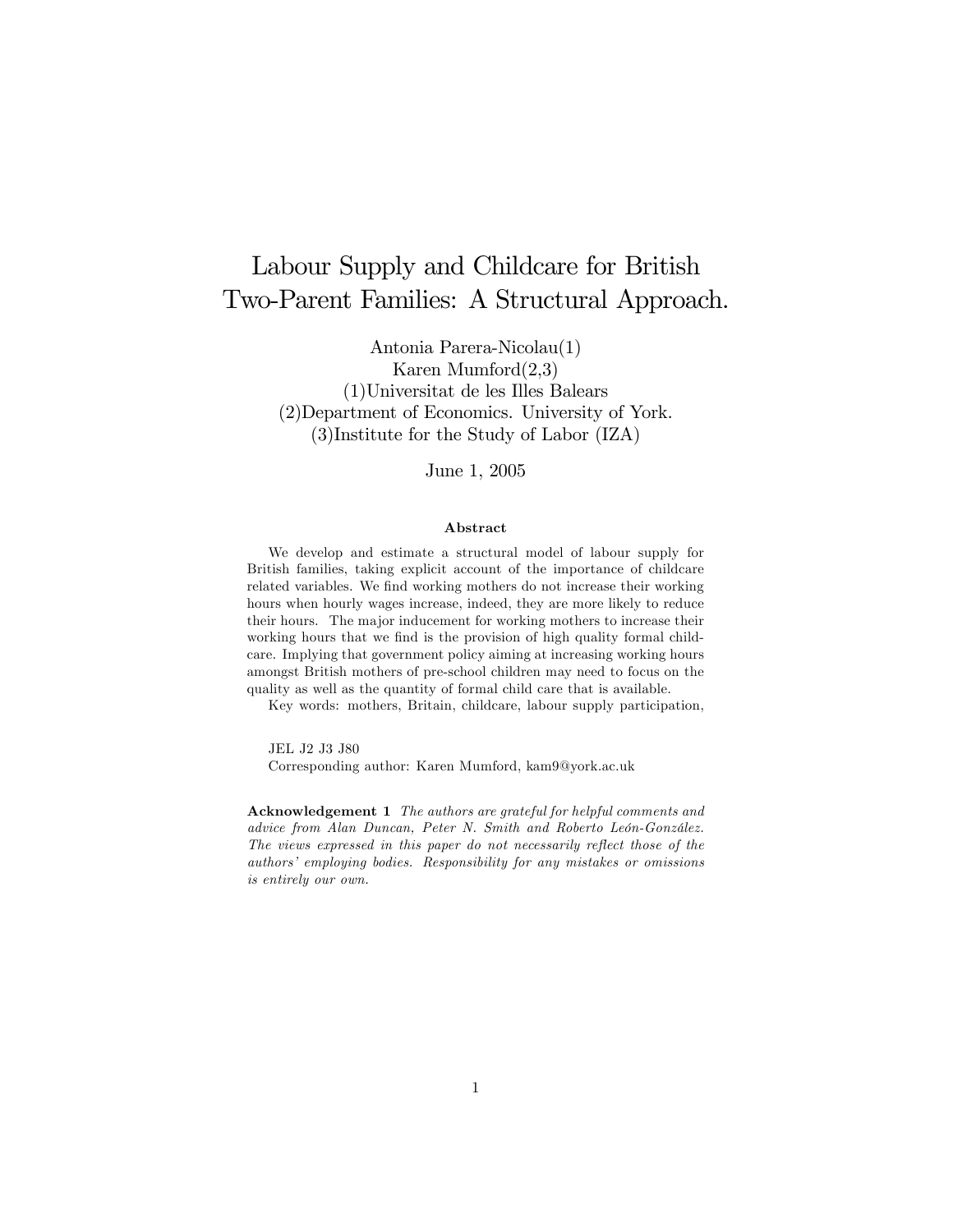## Introduction

"The Governmentís vision is of a childcare system where: parents are better supported in the choices they make about their work and family responsibilitiies; childcare is available to all families and is flexible to meet their circumstances; childcare services are among the best quality in the world; and all families are able to afford high quality childcare services that are appropriate for their needs...Availability of childcare plays an important role in tackling disadvantage and child poverty, and supporting social mobility and equality of opportunity." (HM Treasury, 2004; page 5).

The incorporation of women into the labour force has brought to light, in developed countries, the importance of introducing social policies reconciling work and family life. Pressures for the introduction of family-friendly practices in many countries and organizations are coming from a range of directions. In the United Kingdom and United States, for example, changes in the labor supply of women and the greater sharing of household work across parents (Gershuny, 2003) have led to an increased demand for family-friendly work life balance practices from diverse workers (male and female across the full socio-economic spectrum). The European Union also continues to press Member States to introduce legislation and foster policies which aim to reconcile work and family life  $(OJL, 2003)$ . These efforts are intended to promote not only gender equality in the workplace but also greater quality care for children and dependents.

Moreover, many developed countries have actively linked welfare programmes to working, especially since the latter part of the 1990s (Blank, 2001; Blundell et al., 2000; Blundell and Hoynes, 2004; Elwood, 2000; Meyer and Rosenbaum, 2001). Questions abound, however, as to whether these welfare-to-work programmes will be effective at lowering poverty, since helping parents to find better jobs through training and search assistance will be of little long term benefit if constraints such as childcare cannot be catered for (Budd and Mumford, 2004; Metcalf, 1990).

As a consequence, the British Government has adopted a multi-pronged approach to encouraging family-friendly work environments which include the National Childcare Strategy, extended maternity and paternity entitlements, the minimum wage, the New Deal for Lone Parents, the Working Families Tax Credit; and the new Sure Start childcare program. There have been, however, very few papers exploring the relationship between parents labour supply and the availability of childcare in Britain (see Blundell and Macurdy, 1999; Duncan et al, 2001; Chevalier and Viitanen, 2002). The aim of this paper is to help to fill this gap in the literature.

This paper develops and estimates a structural model of family labour supply in Britain based on the unitary family framework model (Blundell and Macurdy, 1999). By being able to model the labour supply decision of both parents, and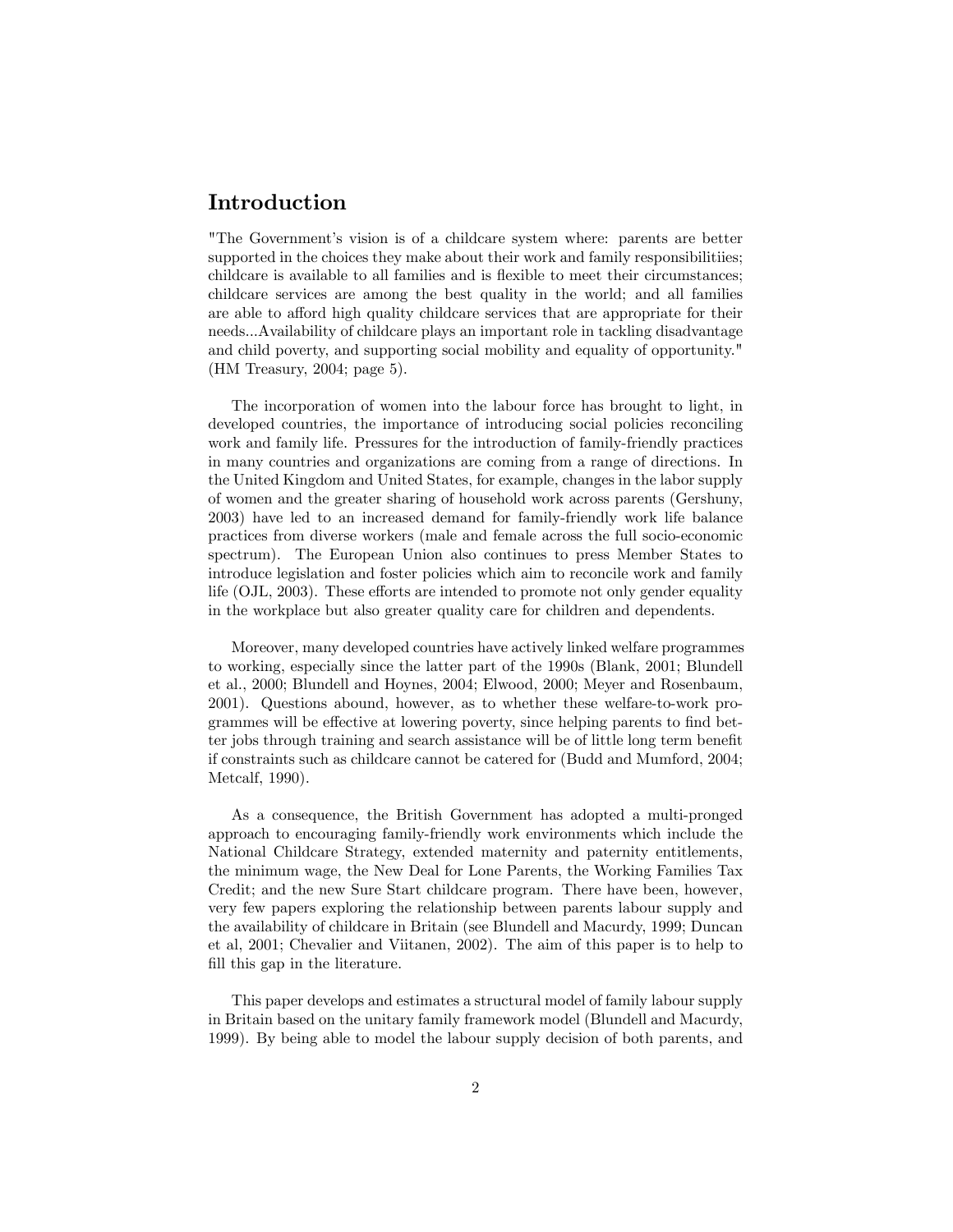not only the mother's, the estimation of a unitary family framework model is a development over the simpler male-oriented models<sup>1</sup>. For example, with the exception of Chiuri (1998), the other relevant studies in this area take the labour supply decision of the father as given and assume that only the mother's choice is affected by childcare issues (such as price and availability). Blundell et al. (1999) model the household labour supply decision of a two-person household but restrict the male partner's to a simple participation/non-participation choice.

The unitary family framework also explicitly accounts for the possibility of the family considering non-parental childcare as a good in itself and not only as a tool to allow for participation in the labour market. Thus, this model contemplates the possibility of observing a family using childcare for more hours than the number of hours in which the parents are working. With the exceptions of Duncan and Giles (1994) and Chiuri (1998), existing studies do not address the possibility of observing a non-working mother using non-parental childcare and, therefore, they present estimates of the labour supply elasticity to the price of formal childcare which are conditional on the mother working. It is not unusual, however, for children to be in formal childcare for some hours when a parent is not working. The 1991/92 General Household Survey shows that British families with non-working mothers consume seven hours of childcare per week on average, and that nearly 30 per cent pay for this childcare.The ability to address this empirical reality is a clear gain in the model's capacity to explain observed behaviour. Previous studies indicate an important link between childcare and mother's labour participation decisions. Consequently, the structural model of labour supply that we estimate takes explicit account of the importance of childcare-related variables.

In the process, we provide structural estimates of this model which will prove useful in microsimulation exercises (of the impacts of family policies not only on the parentsílabour supply decision but also on childcare take-up decisions) and in policy-related decision making. There have been other papers which have estimated structural parameters, but they either only modelled the mother's labour supply decision (Michalopoulos et al. (1992) and Ribar (1995)) and/or did not consider childcare take-up among their arguments (Blundell et al.,1999).

The paper is organized as follows: section 1 describes the theoretical framework underlying the family's decision process to be estimated, section 2 discusses the data set used, section 3 considers econometric specification, initial results are presented in section 4, modelling the participation decision is addressed in section 5, further results are presented in section 6, and section 7 concludes.

 $^1\mathrm{The}$  unitary family framework also encounters limitations which are well documented in the literature (see Blundell and McCurdy, 1999).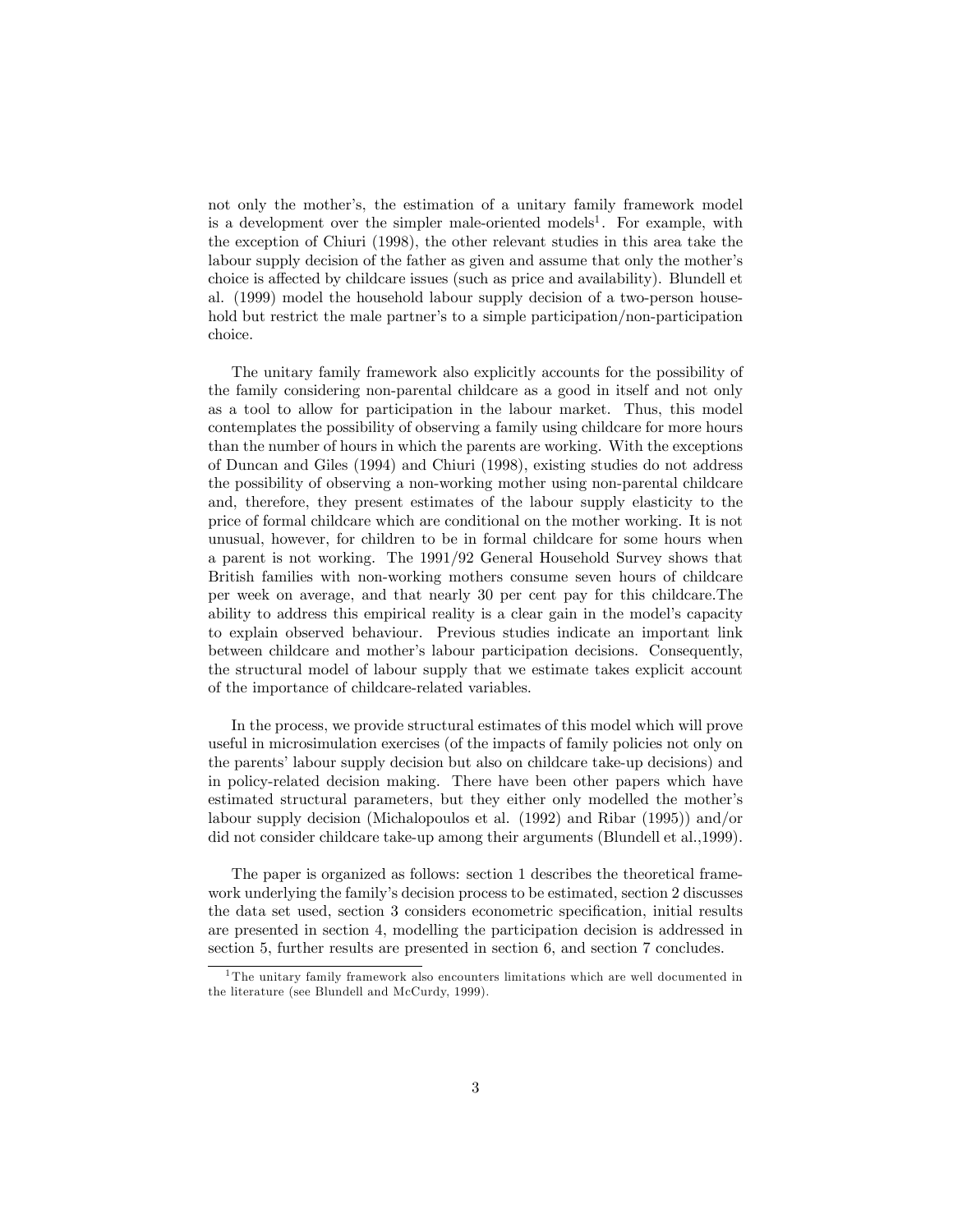## 1 The theoretical framework

We adopt the unitary family framework (Blundell and Macurdy, 1999) throughout this paper. Family membersí utilities are represented by a unique utility function whose arguments are each member's leisure and the family's consumption. The budget constraint pools together all the familyís income. The sharing of income among the family members does not influence the family's final choice of the argument levels.

Family members are assumed to make choices regarding consumption of market goods other than childcare  $(C)$ , childcare quality  $(Q)$ , and leisure  $(L)$ . in such a way as to maximize their utility  $U$  subject to a series of constraints.

$$
\max U = U(C, L_M, L_F, Q)
$$
\n
$$
s.t.\tag{1}
$$

$$
T = L_M + H_M + K_M
$$
 (1.1. mother's time constraint)

$$
T = L_F + H_F
$$
 (1.2. father's time constraint)

$$
Q = Q(K_M, F, I; Z)
$$
 (1.3. child care quality (per child))

$$
C = \sum_{i=M,F} w_i \cdot H_i + v - P_F \cdot F \qquad (1.4. family budget constraint)
$$

$$
T = K_M + F + I \tag{1.5. child's time constraint}
$$

$$
H_M \leq F + I \tag{1.6. minimum child care requirement.}
$$

Where the subscripts  $M$  and  $F$  stand for mother and father respectively; total time  $(T)$  is shared between working hours  $(H)$ , leisure time  $(L)$  and time spent looking after the children by a parent  $(K); (F)$  is childcare provided in the market for which the family has to pay (the number of hours of formal childcare that the family uses);  $(I)$  is childcare provided for free by friends or relatives;  $(Z)$  represents the set of family characteristics thought to influence childcare quality and/or the family's perception of childcare quality;  $(w_M)$  is the mother's hourly wage;  $(w_F)$  is the father's hourly wage;  $(v)$  is the family's unearned income; and  $(P_F)$  is the hourly price of paid childcare.

Notice that the father's time is only spent working or enjoying leisure time, in other words, the father does not spend time caring for the children. The 1991/92 General Household Survey (GHS92, discussed in section 2 below) does not distinguish whether the children are looked after by the mother or by the father, and so we have assumed that all childcare is carried out by the mother.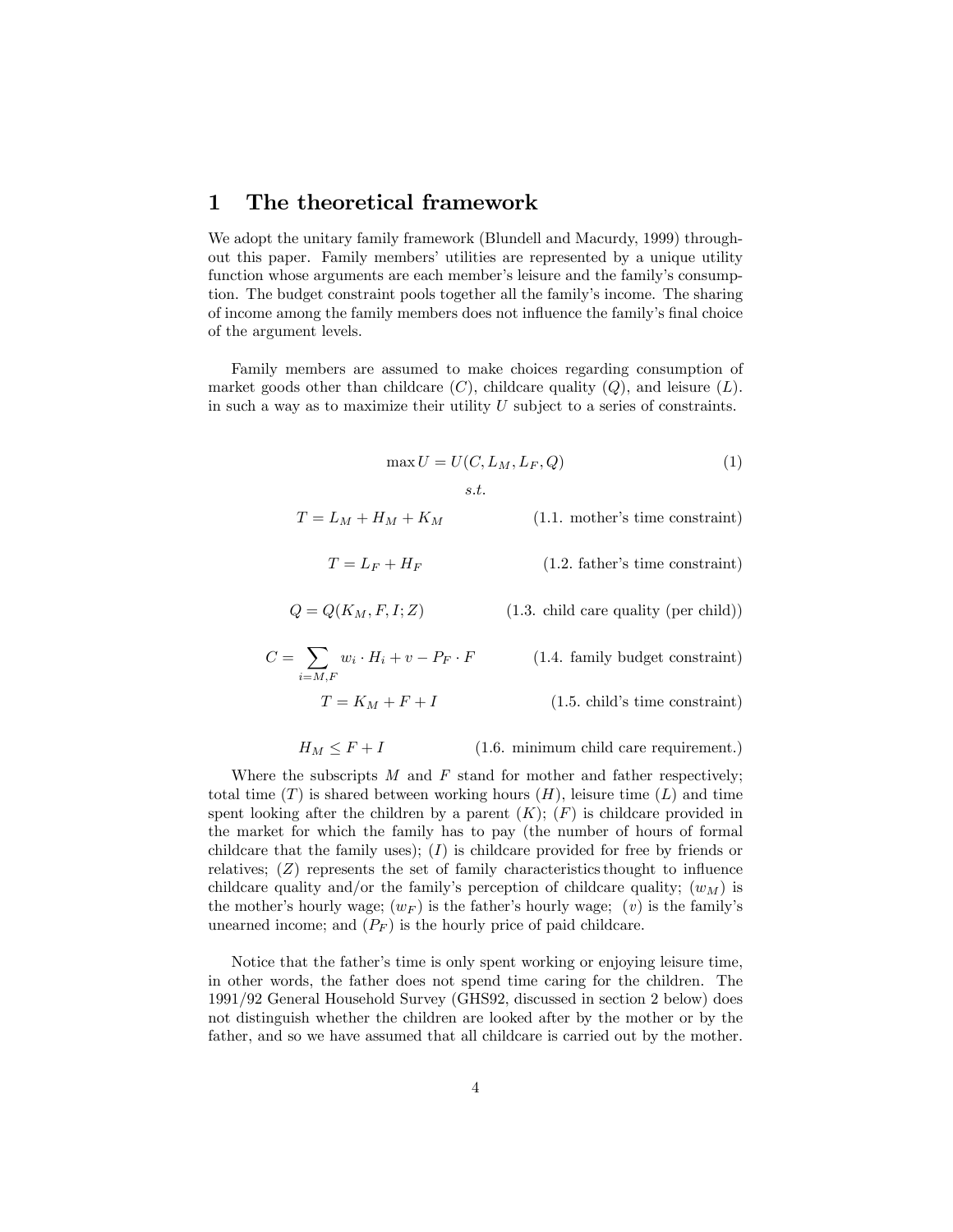There is an unfortunate loss of generality imposed by this assumption in our model, however, the model is still an advance over those used in the earlier studies (for example, the father's labour supply is not taken as given but it is determined by the model itself).

We also assume that if informal childcare  $(I)$  is available, the family will use it (subject to a minimum quality requirement). The number of hours of informal childcare used by the family is treated as a fixed parameter, which only appears in the child's time constraint and in the minimum childcare requirement. No assumption is made as to whether the quality of childcare purchased in the market is less than, equal to, or greater than the quality of childcare provided by the mother. The expression for the quality of childcare actually used is:

$$
Q = Q(K_M, F; Z)
$$

The budget constraint limits the family's consumption in the usual way. The child's time constraint indicates that the time the child is looked after is equal to the time the mother is looking after her/him plus the number of hours s/he is looked after by somebody else (either in formal childcare  $(F)$  or in informal childcare  $(I)$ ). This constraint rules out the possibility that the family leaves their children on their own. Finally, the minimum childcare requirement states that the child is looked after by someone else at least during the time the mother is working. This inequality restriction allows us to consider the use of non-parental care by non-working mothers and, in general, to consider formal childcare as a good in itself and not only as a means to facilitate employment. This expression also restricts the mother's leisure time to be non-negative.

In order to understand how the family chooses between leisure, consumption and childcare purchase, we solve the utility maximization problem. The exogenous determinants are the price of childcare; the wage rates of the parents; the familyís non-labour income; and demographic characteristics of the family that may be related to their tastes<sup>2</sup>. The maximization problem can be expressed as:

$$
Max\mathbf{U} = U(H_M, H_F, F) =
$$
\n
$$
U\left(\sum_{i=M,F} w_i \cdot H_i + v - P_F \cdot F, Q(T - F + I, F), F + I - H_M, T - H_F\right)
$$
\n(2)

s.t.

$$
H_M \leq F + I
$$

<sup>2</sup> These demographic characteristics are not further discussed in this section, but are included in the estimation stages.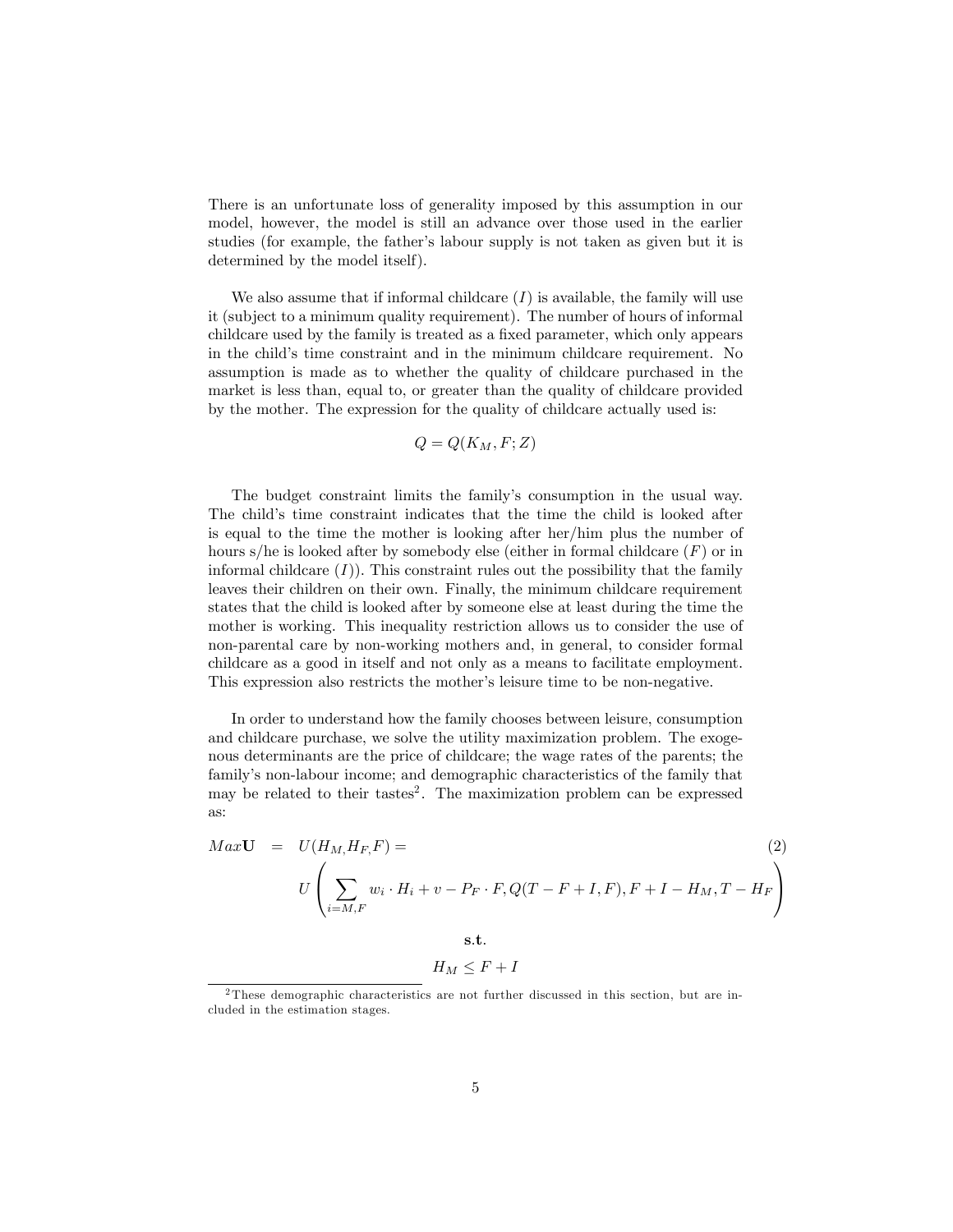The first order conditions (F.O.C.) of this maximization problem are:

(1) 
$$
\frac{\partial U}{\partial H_M} = 0 \Longrightarrow \frac{\partial U}{\partial C} \cdot \frac{\partial C}{\partial H_M} + \frac{\partial U}{\partial L_M} \cdot \frac{\partial L_M}{\partial H_M} - \lambda = 0
$$
  
\n(2) 
$$
\frac{\partial U}{\partial H_F} = 0 \Longrightarrow \frac{\partial U}{\partial C} \cdot \frac{\partial C}{\partial H_F} + \frac{\partial U}{\partial L_F} \cdot \frac{\partial L_F}{\partial H_F} = 0
$$
  
\n(3) 
$$
\frac{\partial U}{\partial F} = 0 \Longrightarrow \frac{\partial U}{\partial C} \cdot \frac{\partial C}{\partial F} + \frac{\partial U}{\partial Q} \cdot \frac{\partial Q}{\partial K_M} \cdot \frac{\partial K_M}{\partial F} + \frac{\partial U}{\partial Q} \cdot \frac{\partial Q}{\partial F} + \frac{\partial U}{\partial L_M} \cdot \frac{\partial L_M}{\partial F} + \lambda = 0
$$
  
\n(4) 
$$
[H_M - (F + I)] \cdot \lambda = 0
$$
  
\n(5) 
$$
H_M - (F + I) \le 0
$$
  
\n(6) 
$$
\lambda \ge 0
$$

Where:

$$
\frac{\partial C}{\partial H_M} = w_M; \frac{\partial L_M}{\partial H_M} = -1; \frac{\partial C}{\partial H_F} = w_F; \frac{\partial L_F}{\partial H_F} = -1; \frac{\partial C}{\partial F} = -P_F; \frac{\partial K_M}{\partial F} = -1; \frac{\partial L_M}{\partial F} = 1
$$
\n(3)

and  $\lambda$  is the shadow price of an extra hour of market childcare at the optimum,

that is:

$$
\lambda = \frac{\partial U(H_M^*, H_F^*, F^*)}{\partial F} \tag{4}
$$

Substituting these expressions into the F.O.C., we obtain:

$$
\frac{\partial U}{\partial H_M} = 0 \Longrightarrow \frac{\partial U}{\partial C} \cdot w_M - \frac{\partial U}{\partial L_M} - \lambda = 0 \tag{5}
$$

$$
\frac{\partial U}{\partial H_F} = 0 \Longrightarrow \frac{\partial U}{\partial C} \cdot w_F - \frac{\partial U}{\partial L_F} = 0 \tag{6}
$$

$$
\frac{\partial U}{\partial F} = 0 \Longrightarrow \frac{\partial U}{\partial L_M} + \left(\frac{\partial U}{\partial Q} \cdot \frac{\partial Q}{\partial F}\right) - \left(\frac{\partial U}{\partial Q} \cdot \frac{\partial Q}{\partial K_M}\right) - \frac{\partial U}{\partial C} \cdot P_F + \lambda = 0 \quad (7)
$$

$$
[H_M - (F + I)] \cdot \lambda = 0 \tag{8}
$$

$$
H_M - (F + I) \le 0 \tag{9}
$$

$$
\lambda \ge 0 \tag{10}
$$

The last three F.O.C. state that if the inequality constraint  $H_M - (F + I) \leq 0$ is binding (= 0) then  $\lambda > 0$ . If it is not binding (< 0), then  $\lambda = 0$ . Since the trade-offs implicit in the F.O.C. are different for the case in which the inequality constraint is binding than for the case in which it is not binding, the analysis is now presented for both cases separately.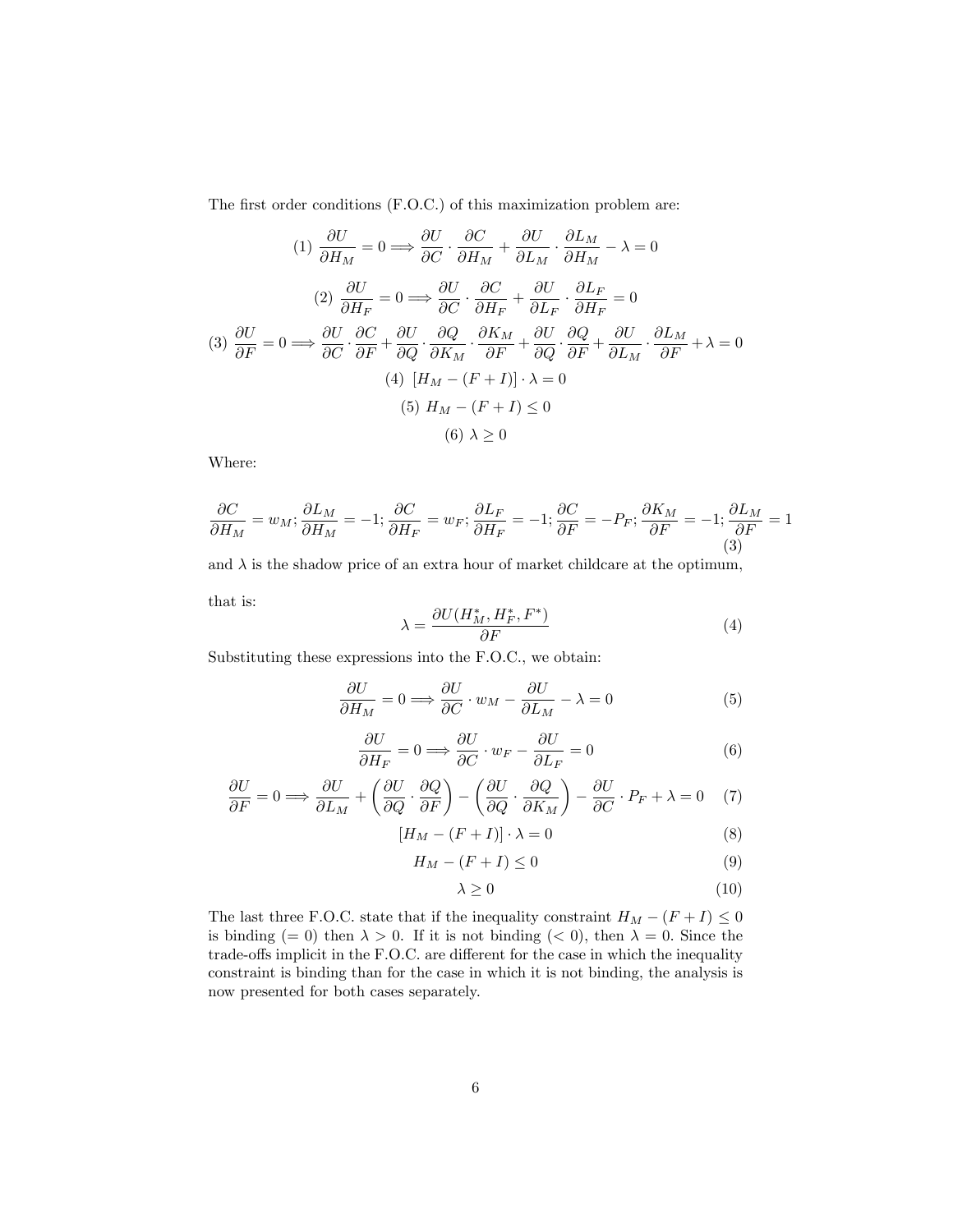1.1 Case a:  $H_M < F + I \implies \lambda = 0$ 

The F.O.C. are:

$$
\frac{\partial U}{\partial H_M} = 0 \Longrightarrow \frac{\partial U}{\partial C} \cdot w_M - \frac{\partial U}{\partial L_M} = 0 \tag{a.1}
$$

$$
\frac{\partial U}{\partial H_F} = 0 \Longrightarrow \frac{\partial U}{\partial C} \cdot w_F - \frac{\partial U}{\partial L_F} = 0
$$
\n(a.2)

$$
\frac{\partial U}{\partial F} = 0 \Longrightarrow \frac{\partial U}{\partial L_M} + \left(\frac{\partial U}{\partial Q} \cdot \frac{\partial Q}{\partial F}\right) - \left(\frac{\partial U}{\partial Q} \cdot \frac{\partial Q}{\partial K_M}\right) - \frac{\partial U}{\partial C} \cdot P_F = 0 \quad (a.3)
$$

The first F.O.C. (equation a.1) indicates that for those women participating in

the labour market, the market wage is expected to equal the shadow value of their leisure time  $\sqrt{ }$  $\frac{\partial L_M}{\partial U}$  $\partial U$  $\frac{\partial L_M}{\partial U}$ . Rearranging (a.1), the expression for the mother's reservation wage is obtained: 1

$$
w_{M_o} = \frac{\frac{\partial U}{\partial L_M}}{\frac{\partial U}{\partial C}}|_{H_M = 0.}
$$
\n(11)

Recall that the reservation wage is defined to be the wage rate at which an individual is indifferent between working and not working. A fall in the reservation wage reflects an increased willingness to enter the labour market, whilst a rise in the reservation wage indicates a decreased likelihood of participation. The model predicts that the likelihood of the mother's participation in the labour market is unambiguously increasing with the family's marginal utility of consumption, whereas it decreases with the family's marginal utility of the mother's leisure (the mother's likelihood to enter the labour market is lower the higher the shadow value of her leisure time). In addition, if it is assumed that the family's utility function is strictly concave in consumption, then the mother's reservation wage increases with non-labour income. These results are intuitive. Neoclassical labour economic theory predicts that individuals who have strong preferences for leisure or high levels of non-labour income will be less attracted to the labour market (Killingsworth,1983). Conversely, strong preferences for consumption should encourage labour force participation. The second F.O.C. (equation a.2) is analogous to  $(a.1)$  for the father's likelihood of participation.

The model provides additional information on the mother's optimum number of working hours. From the third F.O.C.  $(a.3)$ , an expression for the marginal utility of the mother's leisure at the optimum is obtained:

$$
\frac{\partial U}{\partial L_M} = \frac{\partial U}{\partial C} \cdot P_F + \left[ \left( \frac{\partial U}{\partial Q} \cdot \frac{\partial Q}{\partial K_M} \right) - \left( \frac{\partial U}{\partial Q} \cdot \frac{\partial Q}{\partial F} \right) \right]
$$
(12)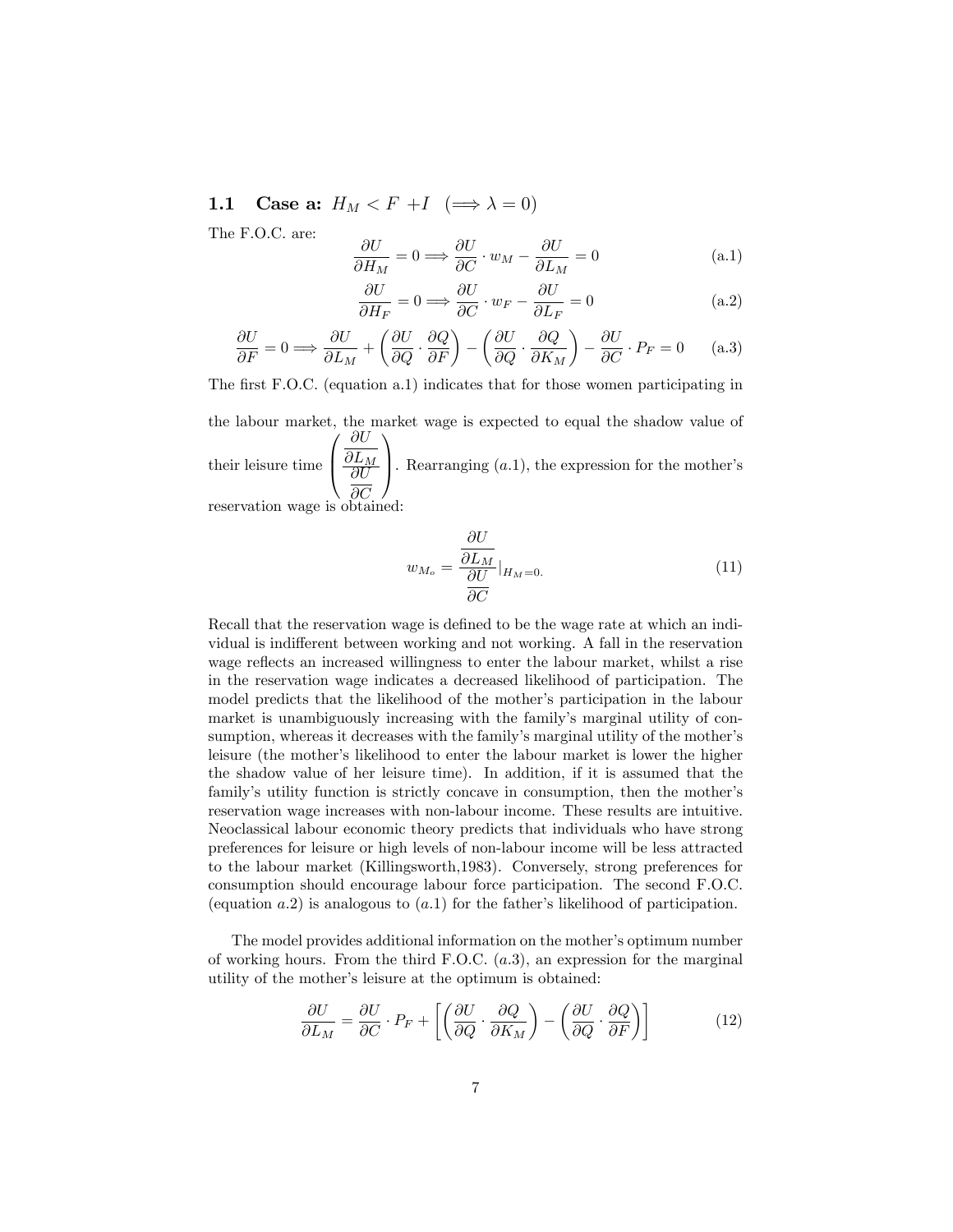When the family decides on the optimum number of the mother's leisure hours, they take into account the existing trade-off between the mother's leisure time and the familyís formal childcare take-up. At the optimum, the marginal utility of the mother's leisure is equal to its marginal cost. This marginal cost is given by the sum of the marginal disutility of a decrease in the familyís consumption (equal to the price of an extra hour of formal childcare), and the decrease (or increase) in utility due to the substitution of an hour of mother care for formal care<sup>3</sup>. Notice that the family does not face this trade-off when deciding on the father's optimal amount of working hours.

Those families buying childcare in the market will increase the number of hours of this care until the net marginal benefit of an extra hour of formal childcare equals the net marginal benefit of an extra hour of maternal childcare. The net marginal benefit derived from using formal childcare is  $\left(\frac{\partial U}{\partial x}\right)$  $\overline{\partial Q}$  .  $\left(\frac{\partial Q}{\partial F}\right)$  –  $\sqrt{ }$  $P_F \cdot \frac{\partial U}{\partial C}$ . An extra hour of formal childcare increases (decreases) the family's utility by increasing (decreasing) the quality of the child (or childcare). This increase (decrease) in family's utility constitutes the marginal benefit (cost) of formal care. The marginal cost of paid care is the decrease in utility induced by the reduction in consumption as a consequence of paying  $P_F$  for an extra unit of care.

The net marginal benefit of using an extra hour of maternal childcare is given by  $\left[\left(\frac{\partial U}{\partial Q}\right)\right]$  $\partial Q$  $\partial K_M$  $\overline{ }$ Ξ  $\partial U$  $\partial L_M$ 1 . The marginal benefit (cost) of an extra hour of maternal childcare is  $\left(\frac{\partial U}{\partial \Omega}\right)$  $\overline{\partial Q}$  .  $\partial Q$  $\partial K_M$  $\setminus$ ; which is the marginal contribution to childcare quality of an extra hour of mother's care. The marginal cost is  $\frac{\partial U}{\partial L_M}$ , which is the decrease in family's utility as consequence of the mother's decrease in pure leisure.

Manipulating  $(a.3)$ , an expression for the reservation marginal cost of formal care is obtained:

$$
P_{F_0} = \frac{\frac{\partial U}{\partial Q}}{\frac{\partial U}{\partial C}} \cdot \left(\frac{\partial Q}{\partial F} - \frac{\partial Q}{\partial K_M}\right)|_{F=0} + \frac{\frac{\partial U}{\partial L_M}}{\frac{\partial U}{\partial C}}|_{F=0.}
$$
(13)

The concept is similar to that of a reservation wage, except that the reservation marginal cost represents a ceiling rather than a floor. The likelihood of using paid care moves in the same direction as the level of the reservation marginal cost. Again, these results conform with neoclassical theory's standard results as

<sup>&</sup>lt;sup>3</sup>This increase or decrease in utility is via quality, as shown in the expression for  $\frac{\partial U}{\partial L_M}$ .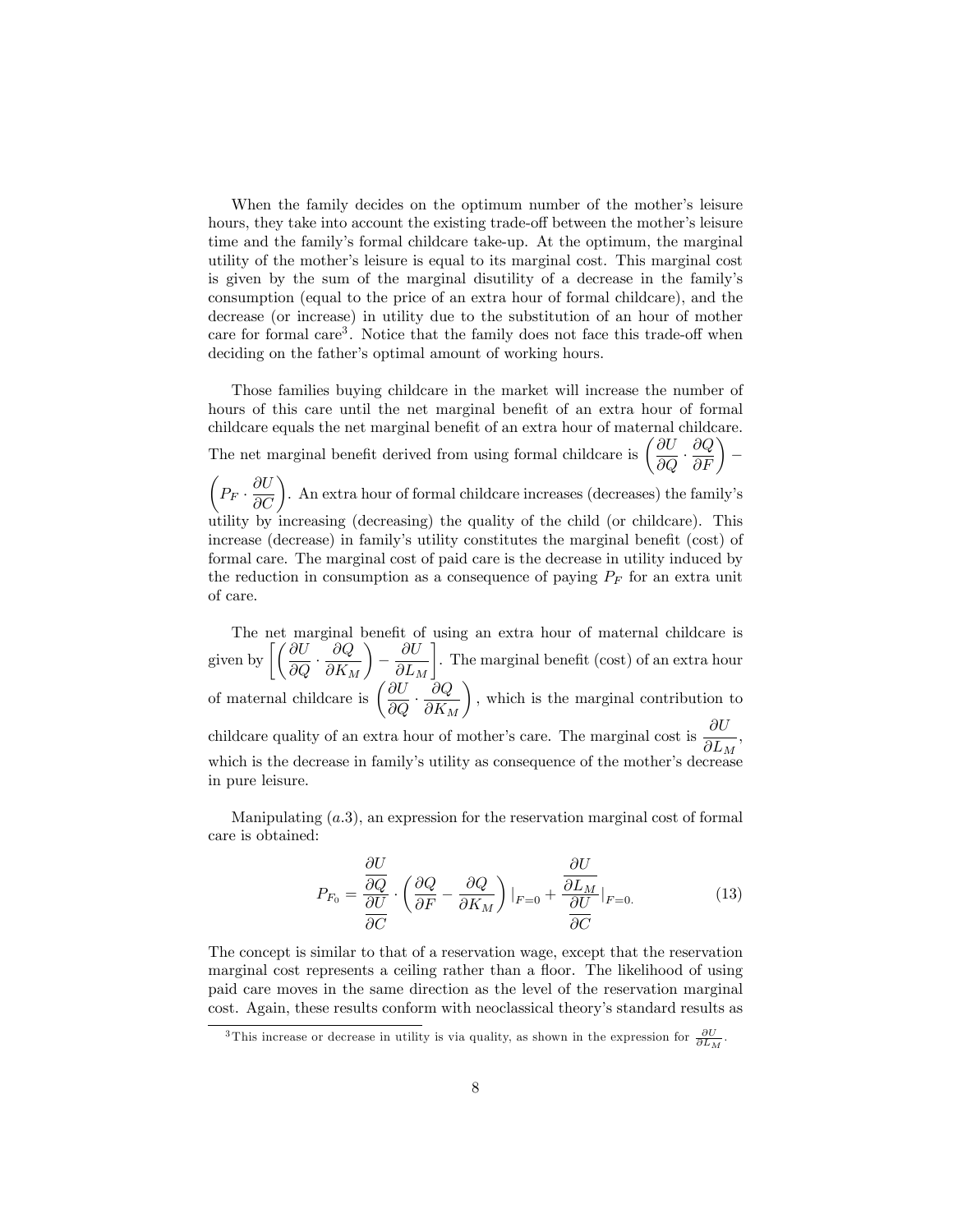the likelihood of formal childcare take-up increases with non-labour and total income and with the marginal utility of care quality. This likelihood is higher the higher the marginal contribution to childcare quality of formal childcare relative to the mother's care contribution. Families are less likely to use formal care if the quality of other types of care is high; if preferences for consumption are strong; and the higher is the hourly price of formal childcare per unit of quality.

In order to examine the interactions between the choice variables, F.O.C.  $(a.1)$  and F.O.C.  $(a.3)$  are combined to obtain the following expression:

 $\sim$   $-$ 

$$
P_F = \frac{\frac{\partial U}{\partial Q}}{\frac{\partial U}{\partial C}} \cdot \left(\frac{\partial Q}{\partial F} - \frac{\partial Q}{\partial K_M}\right) + w_M \tag{14}
$$

Revealing that for a family in which the mother is working, the likelihood that the family uses formal care is higher the higher is the mother's wage. Furthermore, the higher the hourly price of formal care in the market, the lower the probability of the mother taking up a paid job.

## 1.2 Case b:  $H_M = F + I \quad (\Longrightarrow \lambda > 0)$

If the number of hours of non-maternal childcare is the same as the number of hours in which the mother works, the relevant F.O.C. are the following:

$$
\frac{\partial U}{\partial H_M} = 0 \Longrightarrow \frac{\partial U}{\partial C} \cdot w_M - \frac{\partial U}{\partial L_M} - \lambda = 0
$$
 (b.1)

$$
\frac{\partial U}{\partial H_F} = 0 \Longrightarrow \frac{\partial U}{\partial C} \cdot w_F - \frac{\partial U}{\partial L_F} = 0
$$
 (b.2)

$$
\frac{\partial U}{\partial F} = 0 \Longrightarrow \frac{\partial U}{\partial L_M} + \left(\frac{\partial U}{\partial Q} \cdot \frac{\partial Q}{\partial F}\right) - \left(\frac{\partial U}{\partial Q} \cdot \frac{\partial Q}{\partial K_M}\right) - \frac{\partial U}{\partial C} \cdot P_F + \lambda = 0 \quad (b.3)
$$

By definition,  $\lambda = \frac{\partial U(H_M^*, H_F^*, F^*)}{\partial F}$ , which in this specific case is:

$$
\left[\frac{\partial U}{\partial L_M} + \frac{\partial U}{\partial Q} \cdot \left(\frac{\partial Q}{\partial F} - \frac{\partial Q}{\partial K_M}\right) - \frac{\partial U}{\partial C} \cdot P_F\right]
$$
(15)

The first two terms in this expression denote the marginal benefits of an extra hour of formal care, whereas the last term represents the marginal cost of this extra hour. Given that  $\lambda > 0$ , then

$$
\frac{\partial U}{\partial L_M} + \frac{\partial U}{\partial Q} \cdot \left( \frac{\partial Q}{\partial F} - \frac{\partial Q}{\partial K_M} \right) > \frac{\partial U}{\partial C} \cdot P_F \tag{16}
$$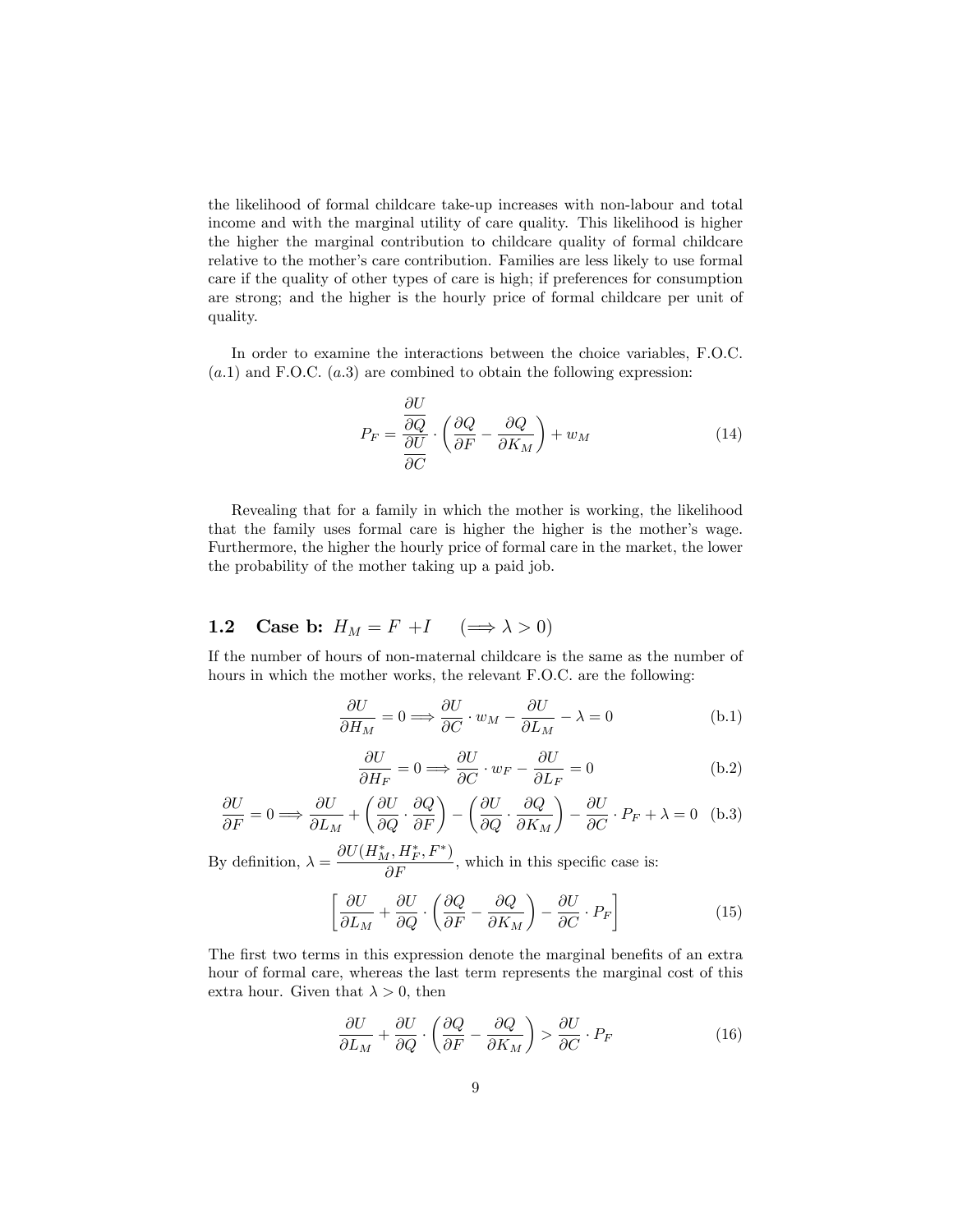The marginal benefit of an extra hour of formal care are higher than the marginal cost of this extra hour. If the constraint on the number of hours of use of formal childcare did not exist, the family would use a greater quantity of it. In other words, the family does not use more formal care because it is not available in the market or they simply cannot afford it.

By comparing the mother's reservation wage with the reservation marginal cost of formal care when (i) the constraint is not binding and (ii) when it is binding, a better insight on how that restriction affects the family's decision process may be obtained. The motherís reservation wage when the constraint is binding is given by:

$$
w_{M_0}^b = \frac{\frac{\partial U}{\partial L_M}}{\frac{\partial U}{\partial C}}\Big|_{H_M=0.} + \frac{\lambda}{\frac{\partial U}{\partial C}}\Big|_{H_M=0}
$$
(17)

Since  $\frac{\partial U}{\partial C} > 0$  and  $\lambda > 0$ , then  $w_{M_0}^b$  is unambiguously greater than  $w_{M_0}$ , and a rather intuitive result is found. Namely, when the family is constrained in the number of hours of formal care they can buy, the likelihood of the motherís participation in the labour market decreases relative to the case in which that constraint is not binding. The first F.O.C. (equation  $b.1$ ) also implies that for families in which the mother is working, the presence of the constraint reduces the number of hours the mother is willing to work.

The expression for the reservation marginal cost of formal childcare when the constraint on formal childcare use is binding is:

$$
P_{F_0}^b = \frac{\frac{\partial U}{\partial Q}}{\frac{\partial U}{\partial C}} \cdot \left(\frac{\partial Q}{\partial F} - \frac{\partial Q}{\partial K_M}\right)|_{F=0} + \frac{\frac{\partial U}{\partial L_M}}{\frac{\partial U}{\partial C}}|_{F=0} - \frac{\lambda}{\frac{\partial U}{\partial C}}
$$
(18)

Since  $\frac{\partial U}{\partial C} > 0$  and  $\lambda > 0$ , then  $P_{F_0} > P_{F_0}^b$ . When the family is constrained on

the number of hours of formal care they can use, the likelihood of their using formal care is lower than in the case in which such a constraint is not binding. For those families using formal care, F.O.C.  $(b.3)$  shows that the optimal number of hours used is lower than when there was no limit to its use.

The previous analyses provide an overview of the relationships between wages, childcare price, unearned income, the father's and the mother's work hours, and formal childcare take-up. Having described how the exogenous and the endogenous variables in this model interact to determine the optimal decision for the familyís well-being, the next step is to estimate the parameters of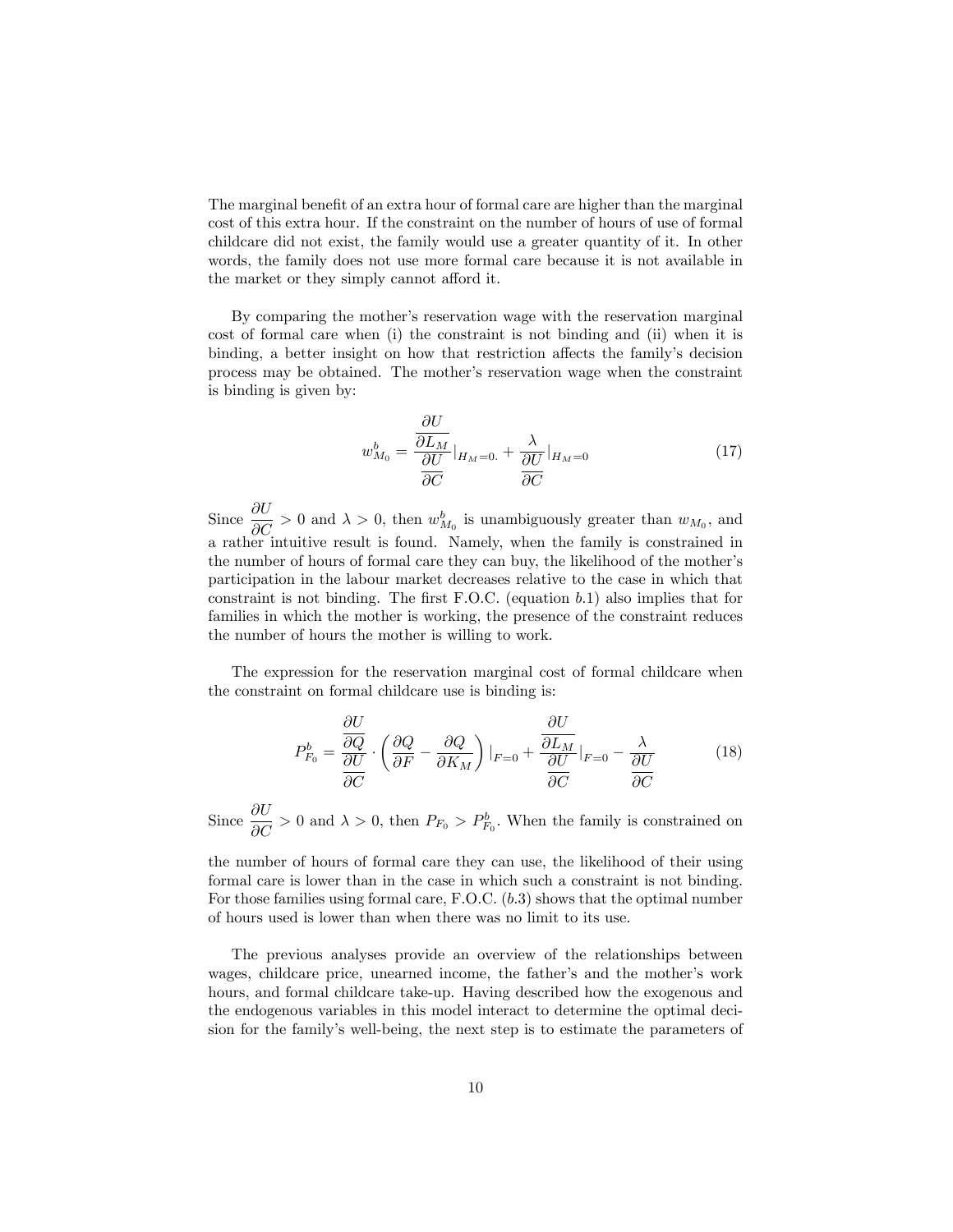the utility function. It will then be possible to derive a measure of the intensity of the relationship between the exogenous and the endogenous choice variables.

Before presenting the specific econometric model, however, a further simplification is introduced. In the conceptual model, childcare quality is defined as  $Q = Q(K_M, F)$  and so childcare quality is assumed to increase with inputs of maternal care and formal goods. The contribution of each input to the overall quality is ambiguous and depends on the quality of each childcare mode relative to the others. When it comes to estimation, the relative quality of the two modes considered is assumed to be exogenously determined and no distinction is made between high and low quality care. Childcare quality enters this model by introducing proxy variables in the estimation of the price of formal childcare.

In this static modelling approach, if the family's potential to save for future consumption is ignored or, equivalently, it is assumed that the family chooses a point on the edge of their budget set, then consumption  $(C)$  can be substituted by income  $(Y)$ . Substituting also  $L_M$ , and  $L_F$  by their expressions in the constraints, and taking into account what has been assumed about  $Q$ , the model to be estimated can be expressed as:

$$
MaxU
$$
  
\n
$$
H_M,H_F,F
$$
  
\n
$$
= U(Y, F + I - H_M, T - H_F, F; X)
$$
  
\n
$$
s.t.
$$
  
\n
$$
Y = w_M \cdot H_M + w_F \cdot H_F + v - P_F \cdot F
$$

If it is assumed that families will use as much informal childcare as possible, then the argument  $I$  will always be equal to its availability and, therefore, can be treated as an exogenous variable. Thus, the only endogenous variables in the model are  $H_M$ ,  $H_F$ , and F. This implies that each family in the sample will choose the values of  $H_M, H_F$ , and F that maximize the utility function  $U = U(Y, L_M, L_F, F)$ . This approach has a serious pitfall, however, it does not take into account the possible non-pecuniary costs of informal childcare<sup>4</sup>.

In Ribar (1995), this omission is remedied by incorporating directly into the utility function these non-pecuniary costs (or indirect costs, using Ribar's terminology). Ribar re-expresses the family's utility function as  $U = U(Y, L_M, F)$ . This utility function is assumed to increase in  $Y, L_M$  and F implying that utility decreases in informal childcare utilization and that this (dis)utility term acts as a flexible and tractable proxy for the indirect costs of informal childcare. Ribar recognizes that this approach is theoretically clumsy because while this modified utility function captures the effects of indirect costs, there is no reason to suppose that families actually have direct negative preferences regarding informal childcare. Ideally, the indirect costs of informal childcare should be

<sup>4</sup>Even if no money is paid for these services, it is likely that the parents will have to compensate the care giver for the services provided (for example, giving a present, invitation to dinner, etc). In the cases in which such a compensation is not provided, the parents may feel in debt with the provider and these feelings of obligation should be considered as costs.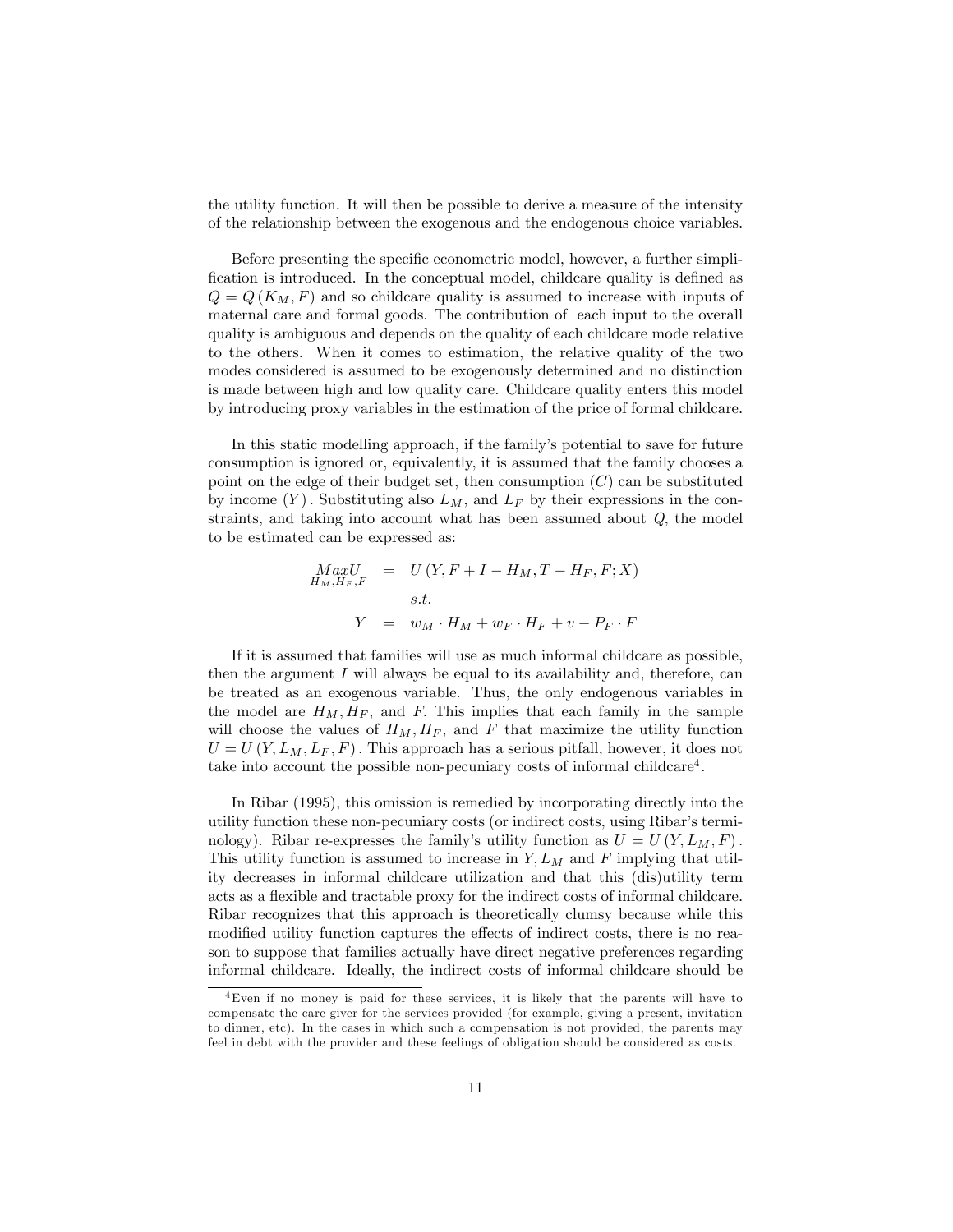incorporated into the model as shadow costs in the familyís consumption. In this way an equal treatment of both formal and informal childcare would be guaranteed. The estimation of such shadow costs also falls outside the scope of our paper, and the model estimated here follows the Ribar (1995) approach, although Ribar does not include the father's labour supply among the utility's arguments.

## 2 Data

To estimate the model described above, the following data are needed: mother's weekly working hours, father's weekly working hours, mother's hourly wage, father's hourly wage, family's weekly formal childcare hours, family's weekly informal childcare hours, familyís weekly non-labour income, and price of formal<sup>5</sup> childcare. The survey used to obtain these data for British families is the 1991/92 edition of the General Household Survey (GHS92). The GHS is an annual, multipurpose survey of people living in private households in Great Britain. The survey started in 1971 and, with the exceptions of the years 1997/98 and 1999/2000, has been carried out continuously since then. The sample contains over 10,000 households, and interviews are conducted with household members aged over 16, generating annual information on over 18,000 individuals.

The information collected ranges over a number of topics including household and family information; housing tenure and household accommodation; consumer durables; employment; education; health and use of health services; smoking and drinking; family structure, marriage, cohabitation and fertility; income; and demographic information about household members, including migration.

The 1991/92 edition of the GHS contains an unique section on households' childcare usage<sup> $6$ </sup> which is useful to estimate the model presented above. For example, it provides information on the number of hours of formal and informal childcare used for their children under 5 and 5 to 11. It also includes information on the different modes of formal childcare used by these families and the hourly price paid for each one of these modes (but not aggregated data on the price of childcare for under twelves). The GHS92 data were collected some twelve years ago. We are not, however, aware of a more recent data source with detailed information on childcare usage. Our results may be not fully capture the position of British families today, nevertheless, the technique we propose and the analytical procedures we follow in this paper are valid when and if this data is updated.

<sup>&</sup>lt;sup>5</sup>Ideally, one would have data on the hourly (non-pecuniary) cost of informal childcare.

<sup>&</sup>lt;sup>6</sup>The possibility of using the 1994/95 British version of the ECHP was also considered, however, the sample of households with children aged under five was not big enough to obtain efficient and consistent estimates.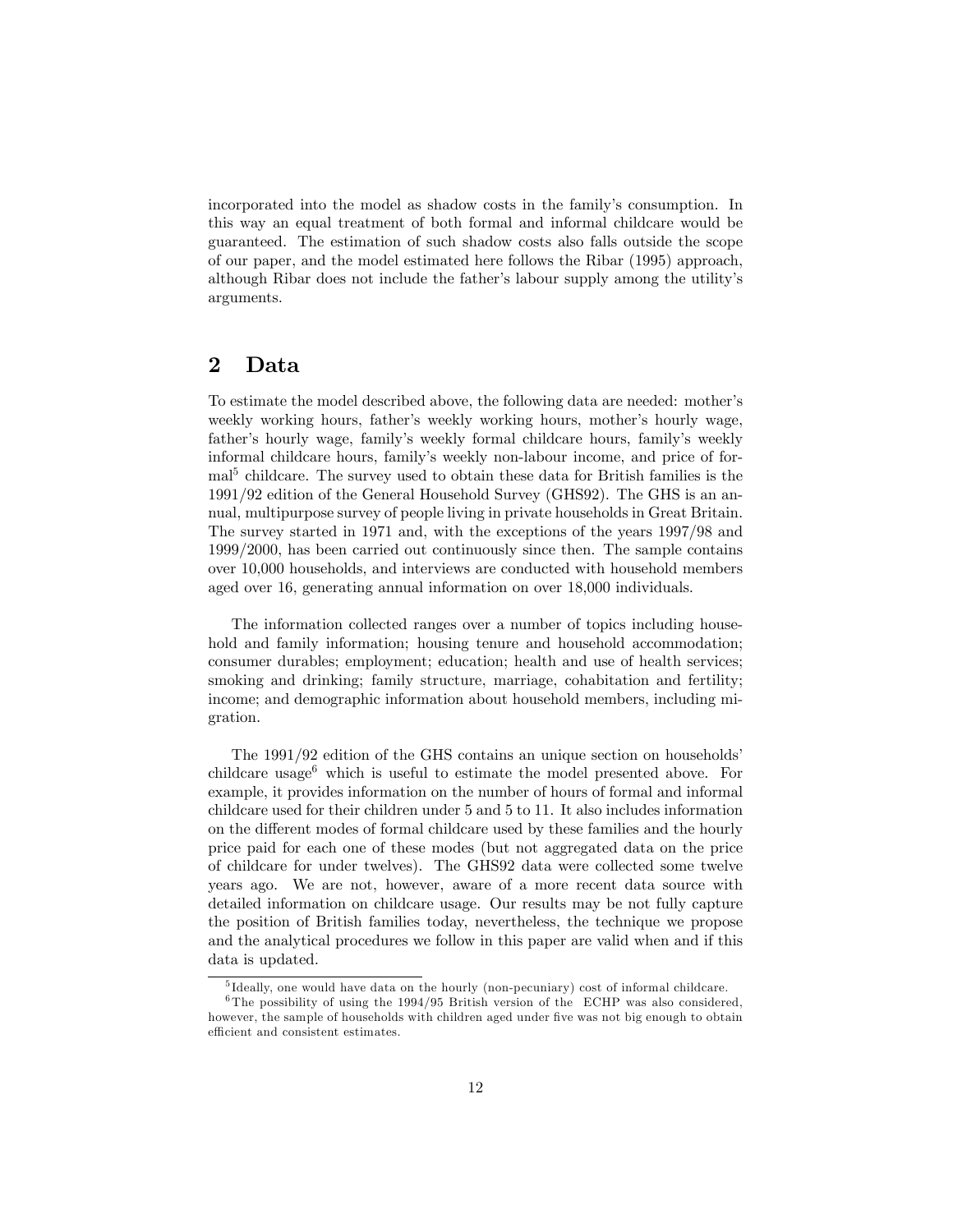Our sample from the GHS92 consists of all families in which the parents are married or cohabiting, not self-employed and there is at least one child aged under 5. Once eliminating those families for which complete information is not available, we are left with 895 families. The descriptive statistics of the variables used to estimate the model presented in the sections above are shown in Table 1.

The variables' definitions are:

mother working, a binary variable taking the value 1 if the mother participates in the labour market, and the value 0 otherwise;

mother desire, a binary variable taking the value 1 if the mother desires to participate or if she already participates in the labour market, and the value 0 otherwise;

age, the mother's age;

age squared, the square of the mother's age;

mother's university, a binary variable, taking the value 1 if the mother has a university degree or higher and 0 otherwise;

father's university, a binary variable, taking the value 1 if the father has a university degree or higher, and 0 otherwise; mother's college, a binary variable taking the value 1 if the mother has a level of education lower than a university degree but higher than A-levels (successfully completing secondary school), and 0 otherwise;

 $father's work pattern$ , a binary variable taking the value 0 if the father does not work, the value 1 if the father works part-time and the value 2 if the father works full-time;

presence of children aged under 3, a binary variable taking the value 1 if there are children aged 0-3 in the family, and 0 otherwise;

presence of children aged 3-5, a binary variable taking the value 1 if there are children aged 3-5 in the family, and 0 otherwise;

use of formal childcare, a binary variable taking the value 1 if the family uses paid care for their children aged under 12, and the value 0 otherwise;

use of informal childcare only, a binary variable taking the value 1 if the family uses only informal (unpaid, offered by friends or relatives or by any other provider for free) care for the under 12's, and the value 0 otherwise<sup>7</sup>. If the family pays for any kind of childcare or if does not use any kind of non-parental childcare for the under  $12$ 's, then this variable takes the value  $0$ ;

use of non-parental childcare, a binary variable taking the value 1 if the family uses either paid care or informal care or both kinds of care for their children aged under 12, and the value 0 otherwise;

ln familyís unearned income, the natural logarithm of the familyís weekly unearned income. Table 1 reports the descriptive statistics for this variable both, when the father's weekly labour income is included as part of this family's unearned income and when it is not included.

<sup>7</sup> In Britain schooling is provided for free to any family willing to use State-owned (or State-Önanced) schools. Schooling is compulsory for children aged 5 to 16 years old.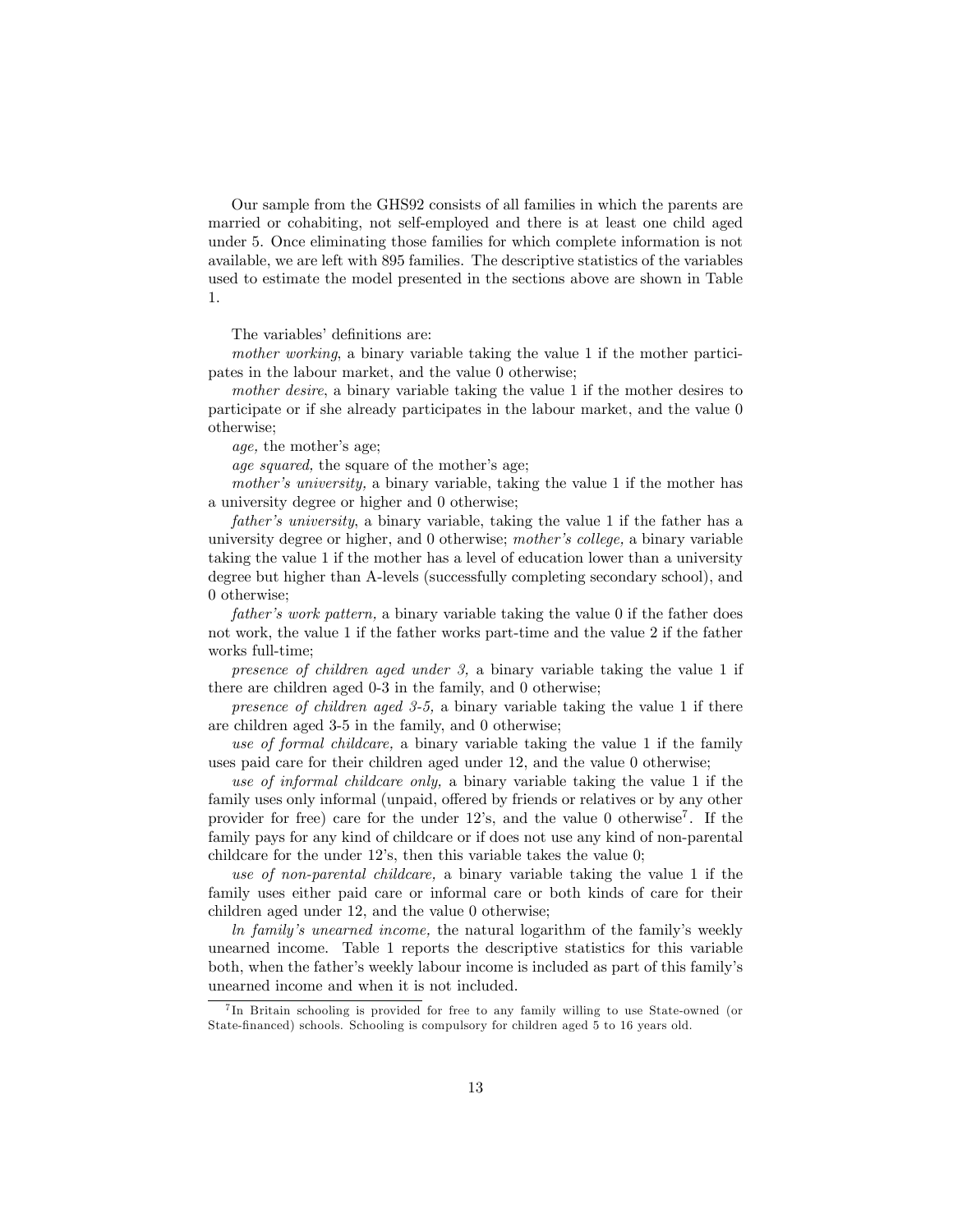mother's ln predicted hourly wage: stands for "predicted natural logarithm of the mother's net hourly wage". This prediction has been made using the estimates obtained after maximising the Full Information Likelihood Function, which takes into account the fact that the variable *hourly wage* is censored.<sup>8</sup> Table 1 also reports the descriptive statistics for the hourly wage for the subsample of mothers who work (i.e. for those mothers for whom the information on hourly wages is directly available);

father's ln predicted hourly wage, the predicted natural logarithm of the father's net hourly wage, which has been calculated using the same method as above for the mother's predicted hourly wage;

predicted ln hourly childcare price for u5s and predicted ln hourly childcare price for 5 to 11s, the predicted natural logarithm of the hourly childcare price per child under 5 and per child in the age range 5-11. These variables have also been estimated using the same method as that used for the estimation of the hourly wages;

grandparents present, a binary variable taking the value 1 if there is a grandparent living in the household, and 0 otherwise;.

unemployment rate, the 1990/91 regional unemployment rates.

## 3 The econometric specification

We model labour supply and formal childcare take-up as the outcome of a discrete choice among a finite set of alternatives, as suggested by Keane and Moffitt (1998), van Soest (1995), Duncan and Giles (1998) and Blundell et al. (1999). The econometric specification used in those papers is ideal for the estimation of the model presented above since it is more realistic to assume that individuals can not choose to work any desired amount of hours but instead choose among the limited options supplied in the market (usually to not work, to work part-time or to work full-time); it allows for non-linear and possibly nonconvex budget constraints (caused by non-linear taxes and benefit systems)<sup>9</sup>; it

<sup>8</sup> To allow for only having wage information on working mothers, we estimated a predicted wage for all mothers by maximizing a full information likelihood function (Blundell and Macurdy, 1999). The more common method of estimating predicted wages, whilst taking into account the problem of selectivity bias, is the Heckman two-step procedure. Recent work, however, supports the use of the more efficient joint model of selectivity and participation, which can be estimated by maximum likelihood methods (Pagan and Ullah, 1999; 300). Further discussion of this procedure and our results are included in the appendix available from the authors.

<sup>&</sup>lt;sup>9</sup> The discrete approach allows for model tractability that is not affected by the presence of non-linear taxes and beneÖt systems. Non-linear taxes and beneÖt systems lead, in most cases, to a non-convexity of the budget set faced by the families. The way in which continuous approach estimation deals with these non-convexities complicates considerably the tractability of the models to be estimated and at the same time imposes important restrictions in the estimates obtained (for an excellent explanation of the different approaches existing to deal with non-convexities in the budget sets, see Blundell and McCurdy 1999). Moreover, the high interdependence existing between the family members' labour market decisions and the budget constraints faced by each individual may render the continuous methods computationally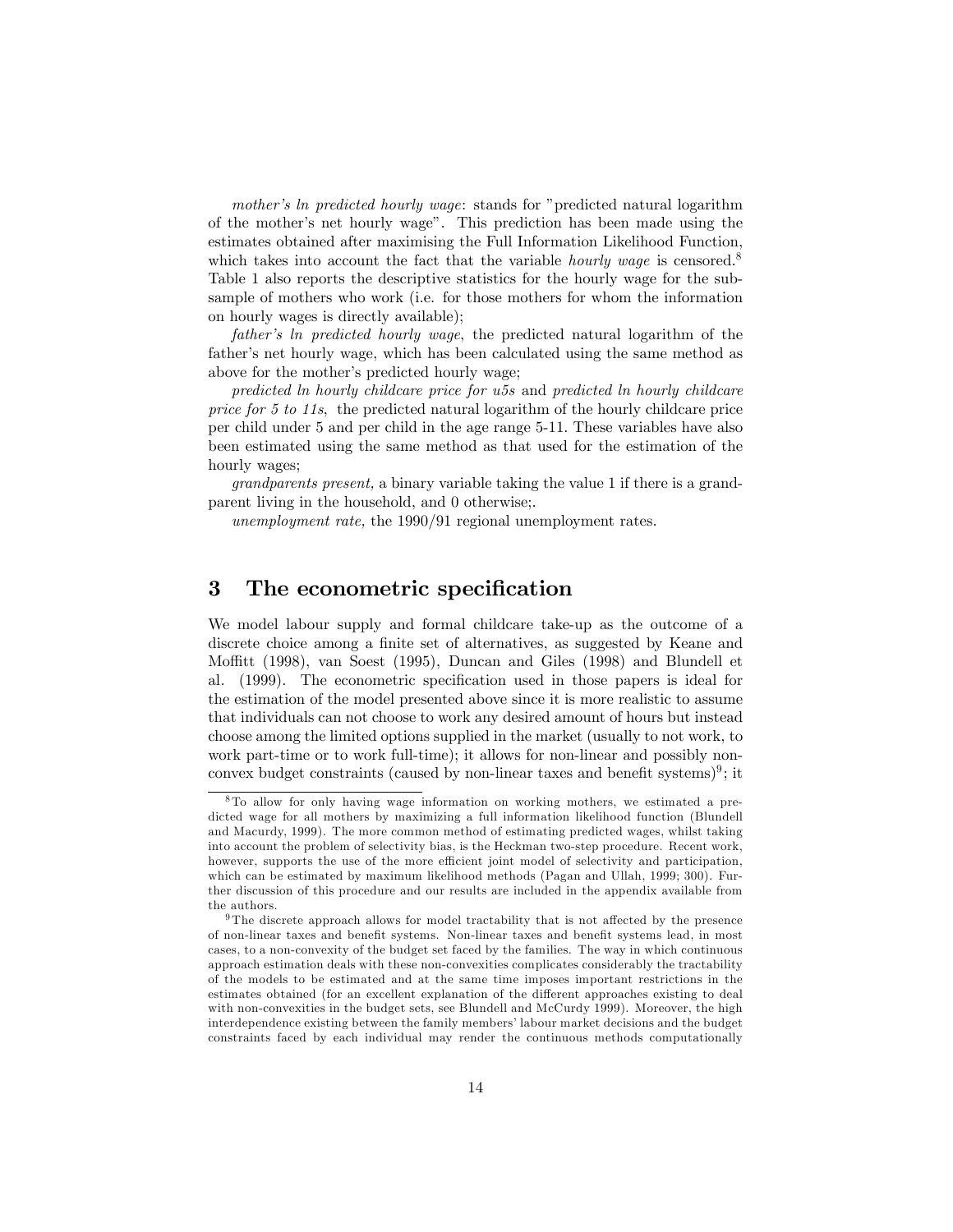effectively differentiates between those individuals observed not to work<sup>10</sup>; and it has the capacity to deal with decisions at the level of the household rather than at the level of the individual. These characteristics also allow for a natural extension into simulation.

Furthermore, the discrete approach can readily incorporate fixed costs and random preference heterogeneity; it extends naturally to the introduction of extra preference arguments (which is specially convenient in this case since we are dealing not only with labour supply arguments but also with childcare); and it allows for the estimation of the fully structural model and, therefore, consistency of the parameters with economic theory can be tested rather than  $imposed<sup>11</sup>$ .

The formulation of the discrete approach requires that each individual (each parent, in this case) is placed into a limited set of pre-assigned working states. In the extended model dealt with here, the number of hours of formal childcare used by the family is also limited to specific values. The potential introduction of rounding errors in the hours levels considered is possibly the most important drawback to the use of the discrete approach. As a consequence of these rounding errors, the parameters estimated may depend on the hours levels chosen. The use of sensitivity analysis might help to dissipate these doubts<sup>12</sup>. We will return to discuss these issues below.

In the discrete approach, the household maximizes utility choosing  $H_M$ ,  $H_F$ , and  $F$  among limited sets of quantities. It is assumed that the mother can choose only among  $P_1$  different number of working hours per week  $(H_M \in \{H^1, H^2, ... H^{P_1}\})$ ; that the father can choose only among  $P_2$  different number of working hours per week  $(H_F \in \{H^1, H^2, ... H^{P_2}\})$ ; and that the family can choose only among  $P_3$ different number of formal childcare hours per week  $(F \in \{F^1, F^2, ... F^{P_3}\})$ .

The theoretical model presented in the previous section can be expressed as:

$$
Max \ U(Y, L_M, L_F, F; X) = Max \ U \ (Y \ (H_M, H_F, F), F + I - H_M, T - H_F, F; X)
$$

$$
H_M \in \{H^1, \dots, H^{P_1}\}, H_F \in \{H^1, \dots, H^{P_2}\}, F \in \{F^1, \dots, F^{P_3}\}
$$
(19)

infeasible (Blundell et al.(1999) assert, for example, that the application of the Hausman (1985) style model to their case would be computationally infeasible).

 $10$  Specifically, it allows for differentiating, for example, between involuntarily unemployed and voluntarily unemployed.

<sup>&</sup>lt;sup>11</sup>Unlike other more standard multinomial discrete choice methods (see Duncan and Giles (1996a and 1996b)).

 $12$  Van Soest (1995) and Blundell et al.(1999) present such sensitivity analysis. Van Soest's conclused "discretising into 25 or 36 points does not make too much difference". Blundell et al. found a progressive increase in the marginal utility of income and in the marginal disutility of hours as the number of hours bands increased, however, they concluded that such differences in marginal utilities were not particularly high.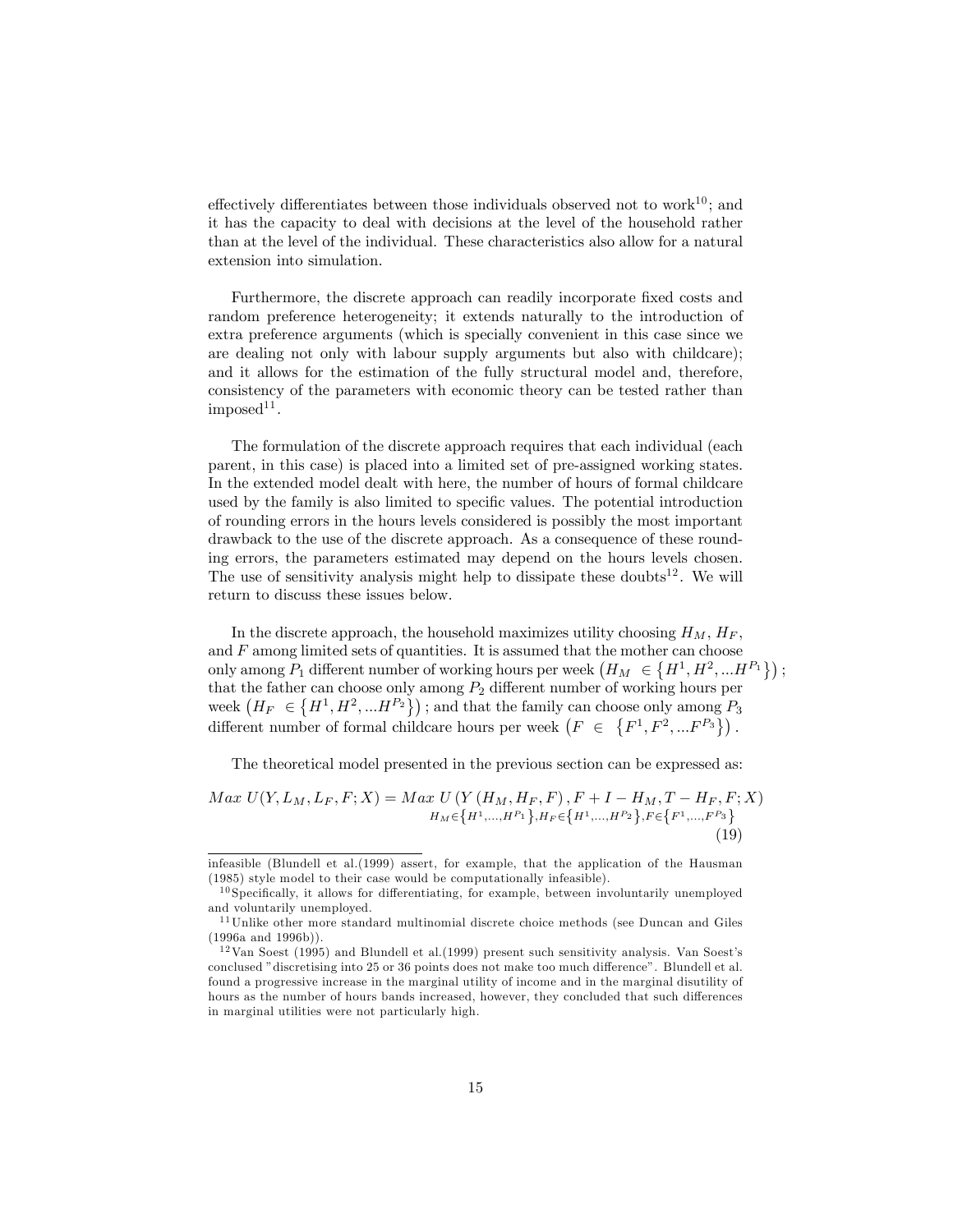The arguments of this utility function are the family's total income  $(Y)$ ; the mother's hours of work  $(H_M)$ ; the father's hours of work  $(H_F)$ ; and the number of hours of formal childcare  $(F)$ . Since

$$
Y[H_M, H_F, F] = w_M \cdot H_M + w_F \cdot H_F + v - P_F \cdot F
$$

and  $w_M, w_F$ , and v are exogenous variables, the family's decision variables are  $H_M, H_F$  and F. The family chooses the combination of  $H_M, H_F$  and F which maximizes its utility. If each one of these specific combinations are defined as alternatives or states, then the family is observed to choose alternative  $j$  if and only if:

$$
U \text{ (alternative } j) > U \text{ (alternative } m) \qquad \qquad \nabla m \neq j
$$

#### 3.1 Random utilities

Random utilities may be incorporated into the model by introducing statespecific errors in perception. For each family  $i$   $(i = 1...n)$ , the observed utility obtained in every state  $j$  is given by:

$$
U_i^*
$$
 (alternative  $j$ ) =  $U_i$  (alternative  $j$ ) +  $\varepsilon_{ij}$ 

If a family is observed to choose alternative  $j$ , then it follows that:

$$
U_i
$$
 (alternative j) +  $\varepsilon_{ij}$  >  $U_i$  (alternative m) +  $\varepsilon_{im}$   $\nabla m \neq j$ 

The probability of choosing state j for which  $H_M = H^{j_1}$ ,  $H_F = H^{j_2}$ , and  $F = F_{j_3}$  is:

$$
\Pr\left[H_M = H^{j_1}, H_F = H^{j_2}, F = F_{j_3}\right]
$$
\n
$$
= \Pr\left[U_i^*\left(H^{j_1}, H^{j_2}, F_{j_3}\right) > U_i^*\left(H^{m_1}, H^{m_2}, F_{m_3}\right)\right]
$$
\n
$$
= \Pr\left[\begin{array}{c} U_i\left(Y_{H^{j_1}, H^{j_2}, F_{j_3}}, F_{j_3} + I - H^{j_1}, T - H^{j_2}, F_{j_3}\right) + \varepsilon_j > \\ U_i\left(Y_{H^{m_1}, H^{m_2}, F_{m_3}}, F_{m_3} + I - H^{m_1}, T - H^{m_2}, F_{m_3}\right) + \varepsilon_m \end{array}\right]
$$
\n(20)

for all combinations<sup>13</sup> of  $\{H^{j_1}, H^{j_2}, F_{j_3}\} \neq \{H^{m_1}, H^{m_2}, F_{m_3}\}$ 

```
1) if F_{j3} = F^{m3}, then:
    a) j1 = m1 and j2 \neq m2b) j1 \neq m1 and j2 = m2c) j1 \neq m1 and j2 \neq m22) if F_{j3} \neq F^{m3}, then:
    a) j1 = m1 and j2 = m2b) j1 \neq m1 and j2 = m2c) j1 \neq m1 and j2 \neq m2d) j1 = m1 and j2 \neq m2
```
<sup>&</sup>lt;sup>13</sup>There are several combinations of  $H_k$  and F for which  $U(H^{j1}, H^{j2}, F_{j3}) >$  $U(H^{m1}, H^{m2}, F^{m3})$  even if some of the arguments coincide in value: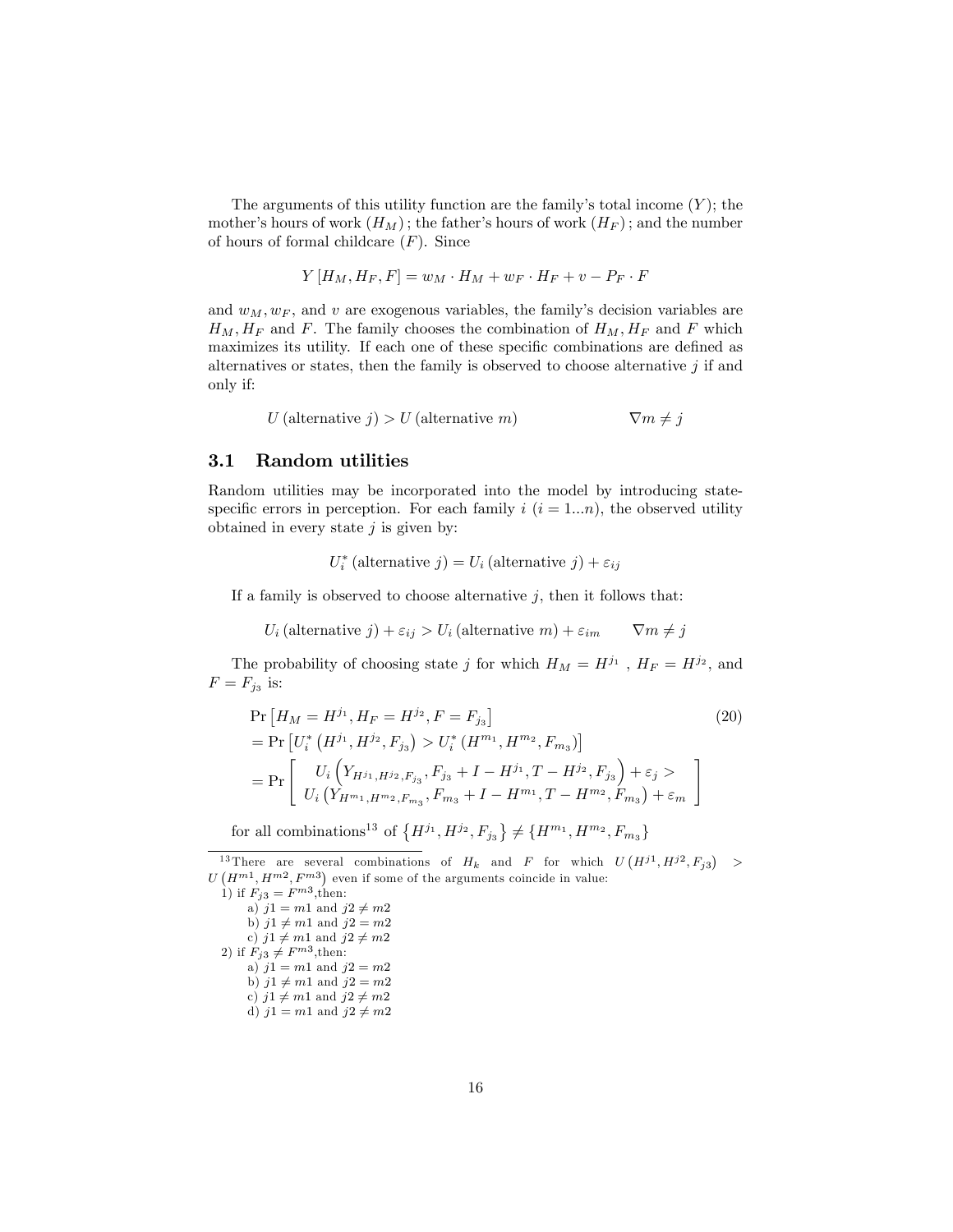The number of alternatives available to the family depends on the number of hours levels for  $H_M$ ,  $H_F$  and F considered. If the number of hours levels for the mother is assumed to be  $p_1$ ; the number of hours levels for the father is assumed to be  $p_2$ ; and the number of hours levels for the family's weekly formal childcare take-up is assumed to be  $p_3$ , then the number of alternatives faced by the family is  $(p_1 \times p_2 \times p_3)$ . When making a decision, the family is assumed to take into account  $j = 1, \ldots (p_1 \times p_2 \times p_3)$  alternatives. The family makes  $[(p_1 \times p_2 \times p_3) - 1]$  utility-comparisons and chooses that combination of  $(H_M, H_F, F)$  which maximizes their utility  $U^*$ .

The specific value of the difference  $(U^*$  (alternative  $j) - U^*$  (alternative  $m$ )) depends on the value of the difference in the error terms in

$$
U^*
$$
 (alternative j) = U (alternative j) +  $\varepsilon_j$ 

That is, for all  $m \neq j$ :

$$
U^* (alternative j) - U^* (alternative m)
$$
\n
$$
= (U (alternative j) + \varepsilon_j) - (U (alternative m) + \varepsilon_m)
$$
\n
$$
= U (alternative j) - U (alternative m) + (\varepsilon_j - \varepsilon_m)
$$
\n(21)

Due to these error terms, the difference  $U^*$  (alternative  $j$ ) –  $U^*$  (alternative  $m$ ) is a random variable. It is because of this randomness that the likelihood of a family choosing a specific alternative can be calculated. For each family  $i$ :

$$
Pr(\text{alternative } j) = Pr(U_i^*(\text{alternative } j) > U_i^*(\text{alternative } m)) \tag{22}
$$
\n
$$
= Pr[(\varepsilon_{ij} - \varepsilon_{im}) > (U_i(\text{alternative } m) - U_i(\text{alternative } j))]
$$

In order to calculate this probability, one must specify the functional form of  $U_i$  and make an assumption about the distribution of the error terms  $\varepsilon_{i1}...\varepsilon_{iJ}$ (where  $J = (p_1 \times p_2 \times p_3)$ ).

Let  $\eta_{ij}$  be the differences between error terms  $(\varepsilon_{ij} - \varepsilon_{im})$   $\nabla m \neq j$ ; and  $\Psi_{ij}$ the difference between utilities  $(\Psi_{ij} = U_i \text{ (alternative } j) - U_i \text{ (alternative } m) )$  $\nabla m \neq j.$ 

If it is assumed that  $\varepsilon_1...\varepsilon_J$  have identical independent extreme value distributions, the  $(J-1)$  errors' differences  $\eta_{i1}...\eta_{i(J-1)}$  have a joint distribution with cumulative distribution function such that:

$$
G_{\eta}(\Psi_{i1}...\Psi_{i(J-1)}) = \Pr(\eta_{ij} < \Psi_{ij}) = \left[1 + \sum_{j=1}^{J-1} \exp(-\Psi_{ij})\right]^{-1} \tag{23}
$$

Therefore, it can be shown that the selection probability has the particularly simple form:

$$
Pr\left(\text{alternative } j/X\right) = \frac{\exp\left(U_i\left(\text{alternative } j\right)\right)}{\sum_{j=1}^J \exp U_i\left(\text{alternative } j\right)}\tag{24}
$$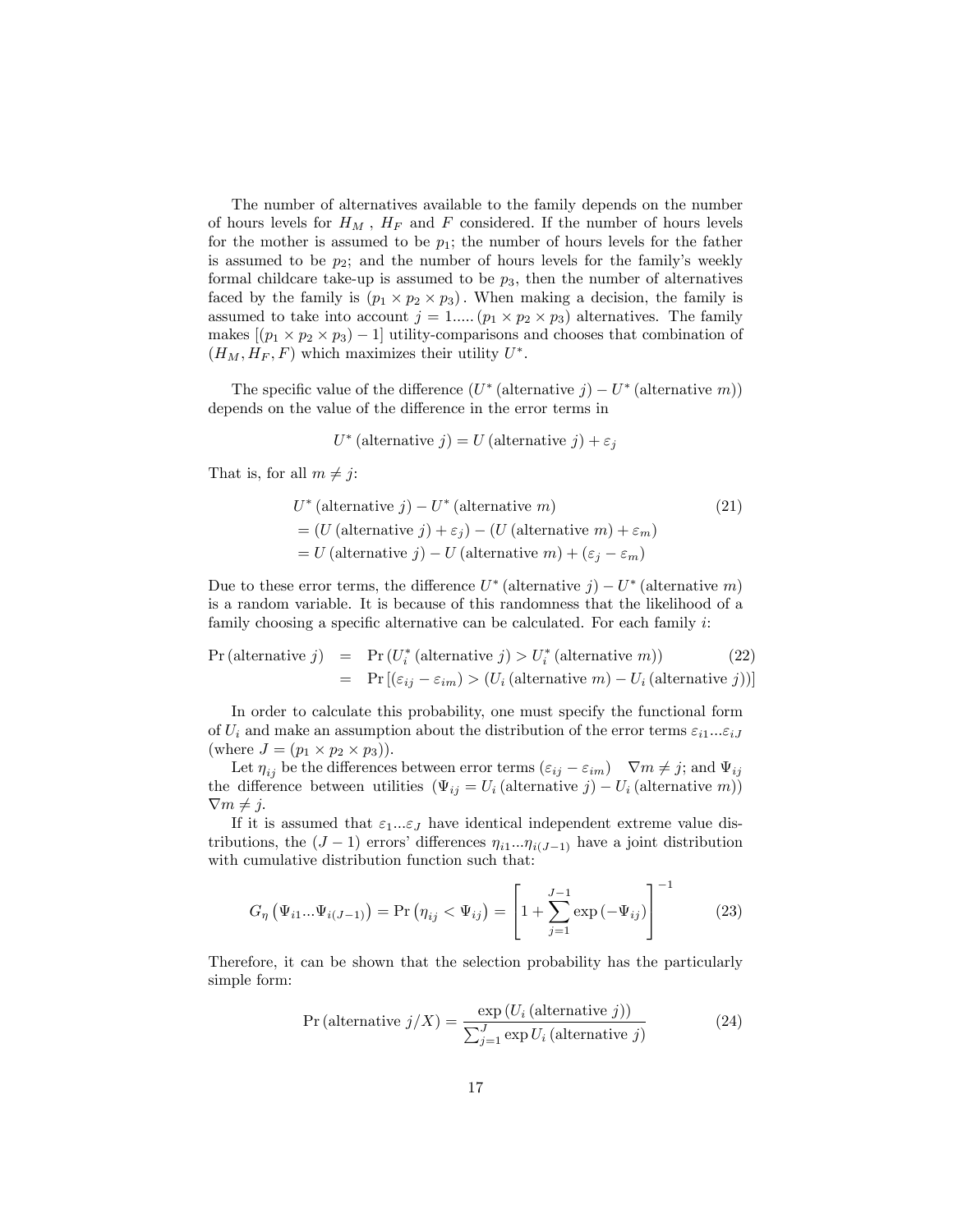#### 3.2 The finite set of alternatives

The hours' levels considered are either  $0, 20, 40$  (corresponding to non-participation, part-time and full-time employment respectively) for the mother, the father or for formal childcare take-up.. Each family therefore faces 27 possible alternatives, defined by a different combination of mother's working hours, father's working hours and formal childcare take-up hours:

Alternative 1:  $H_M = 0, H_F = 0, F = 0;$ Alternative 2:  $H_M = 0, H_F = 0, F = 20;$ Alternative 3:  $H_M = 0, H_F = 0, F = 40;$ Alternative 4:  $H_M = 20, H_F = 0, F = 0;$ Alternative 5:  $H_M = 20, H_F = 0, F = 20;$ Alternative 6:  $H_M = 20, H_F = 0, F = 40;$ Alternative 7:  $H_M = 40, H_F = 0, F = 0;$ Alternative 8:  $H_M = 40, H_F = 0, F = 20;$ Alternative 9:  $H_M = 40, H_F = 0, F = 40;$ Alternative 10:  $H_M = 20, H_F = 20, F = 0;$ Alternative 11:  $H_M = 20, H_F = 20, F = 20;$ Alternative 12:  $H_M = 20, H_F = 20, F = 40;$ Alternative 13:  $H_M = 40, H_F = 40, F = 0;$ Alternative 14:  $H_M = 40, H_F = 40, F = 20;$ Alternative 15:  $H_M = 40, H_F = 40, F = 40;$ Alternative 16:  $H_M = 20, H_F = 40, F = 0;$ Alternative 17:  $H_M = 20, H_F = 40, F = 20;$ Alternative 18:  $H_M = 20, H_F = 40, F = 40;$ Alternative 19:  $H_M = 40, H_F = 20, F = 0;$ Alternative 20:  $H_M = 40, H_F = 20, F = 20;$ Alternative 21:  $H_M = 40, H_F = 20, F = 40;$ Alternative 22:  $H_M = 0, H_F = 20, F = 0;$ Alternative 23:  $H_M = 0, H_F = 20, F = 20;$ Alternative 24:  $H_M = 0, H_F = 20, F = 40;$ Alternative 25:  $H_M = 0, H_F = 40, F = 0;$ Alternative 26:  $H_M = 0$ ,  $H_F = 40$ ,  $F = 20$ ; Alternative 27:  $H_M = 0$ ,  $H_F = 40$ ,  $F = 40$ ;

Defining utility as:

$$
\max_{L_M, L_F, F} U(Y, L_M, L_F, F)
$$

and knowing that:

$$
L_M = F + I - H_M \quad if \quad (F + I) \ge H_M
$$
  
= 0 \quad if \quad (F + I) > H\_M  

$$
L_F = T - H_F
$$

The utility that each family *i* enjoys in every alternative is:  $U(alternative 1) = U(Y, (0 + I - 0), (T - 0), 0);$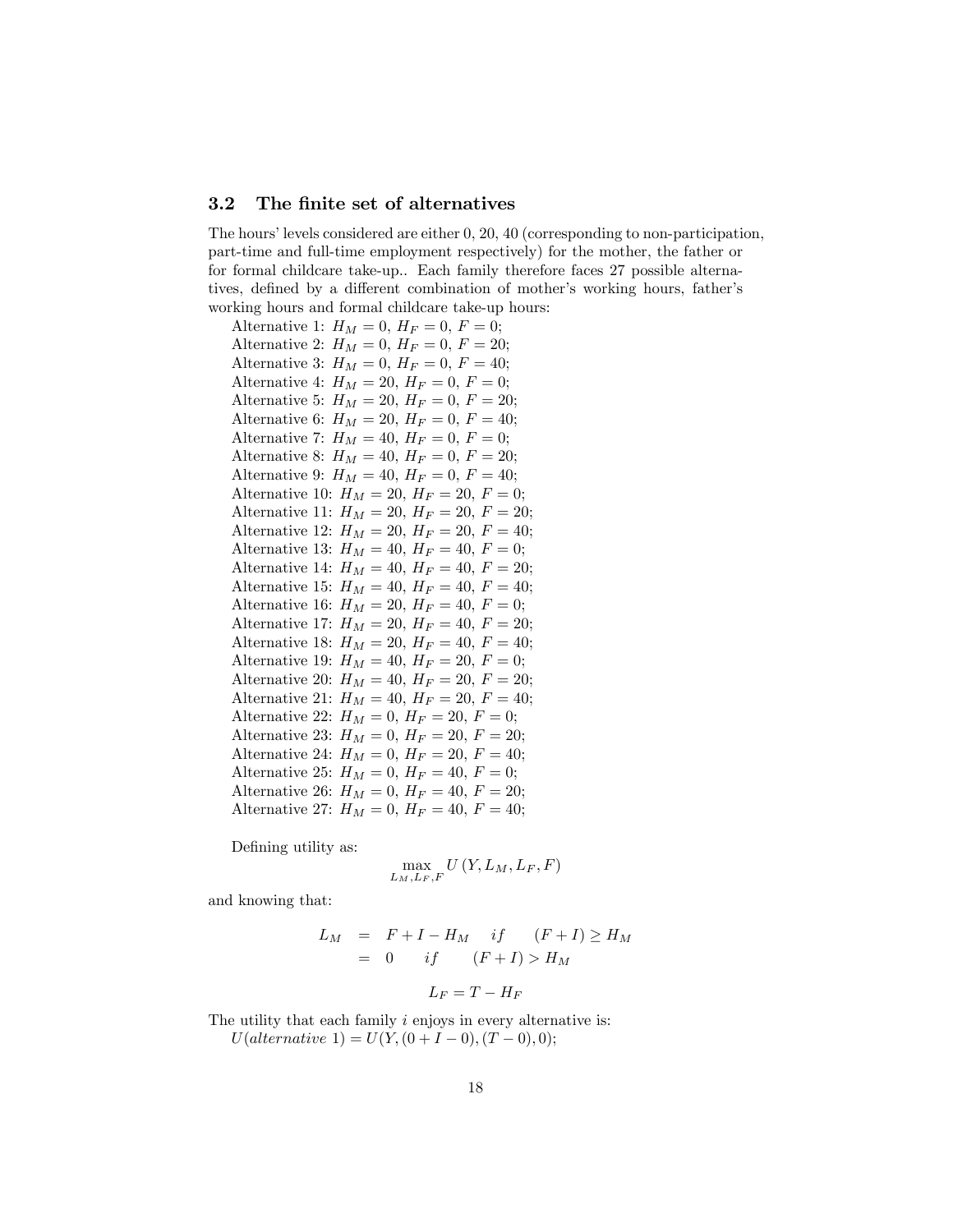$U(alternative 2) = U(Y, (20 + I - 0), (T - 0), 20);$  $U(alternative 3) = U(Y, (40 + I - 0), (T - 0), 40);$  $U(alternative 4) = U(Y, (0 + I - 20), (T - 0), 0);$  $U(alternative 5) = U(Y, (20 + I - 20), (T - 0), 20);$  $U(alternative 6) = U(Y, (40 + I - 20), (T - 0), 40);$  $U(alternative 7) = U(Y, (0 + I - 40), (T - 0), 0);$  $U(alternative 8) = U(Y, (20 + I - 40), (T - 0), 20);$  $U(alternative 9) = U(Y, (40 + I - 40), (T - 0), 40);$  $U(alternative 10) = U(Y, (0+I-20), (T-20), 0);$  $U(alternative 11) = U(Y, (20 + I - 20), (T - 20), 20);$  $U(alternative 12) = U(Y, (40 + I - 20), (T - 20), 40);$  $U(alternative 13) = U(Y, (0 + I - 40), (T - 40), 0);$  $U(alternative 14) = U(Y, (20 + I - 40), (T - 40), 20);$  $U(alternative 15) = U(Y, (40 + I - 40), (T - 40), 40);$  $U(alternative 16) = U(Y, (0+I-20), (T-40), 0);$  $U(alternative 17) = U(Y, (20 + I - 20), (T - 40), 20);$  $U(alternative 18) = U(Y, (40 + I - 20), (T - 40), 40);$  $U(alternative 19) = U(Y, (0 + I - 40), (T - 20), 0);$  $U(alternative 20) = U(Y, (20 + I - 40), (T - 20), 20);$  $U(alternative 21) = U(Y, (40 + I - 40), (T - 20), 40);$  $U(alternative 22) = U(Y, (0 + I - 0), (T - 20), 0);$  $U(alternative 23) = U(Y, (20 + I - 0), (T - 20), 20);$  $U(alternative 24) = U(Y, (40 + I - 0), (T - 20), 40);$  $U(alternative 25) = U(Y, (0 + I - 0), (T - 40), 0);$  $U(alternative 26) = U(Y, (20 + I - 0), (T - 40), 20);$  $U(alternative 27) = U(Y, (40 + I - 0), (T - 40), 40).$ 

As explained above, Random Disturbances are incorporated to the model in the same way as in a Multinomial Logit. That is, it is assumed they follow an iid Type I Extreme Value distribution. Therefore, for each family  $(i = 1...n)$ , the utility in every alternative  $(k = 1...27)$  is given by:

 $U(\text{alternative } k) = U(Y, L_M, L_F, F) + \varepsilon_k$ where  $\varepsilon_1...\varepsilon_{27}$  and Type I Extreme Value

#### 3.3 The specific functional form

In order to estimate the model just presented, a specific functional form for  $U$ must be chosen. Following Ribar (1995), Keane and Moffitt (1998) and Blundell et al. (1999), the chosen functional form for the family's utility function is a generalized quadratic in its arguments, permitting a wide range of behavioural  $respones<sup>14</sup>$ .

 $14$ On the other hand, this functional form presents some disadvantages such as not being globally concave and not guaranteed to be increasing in income across its entire range. See Stern (1986) for a discussion of the properties of this utility function.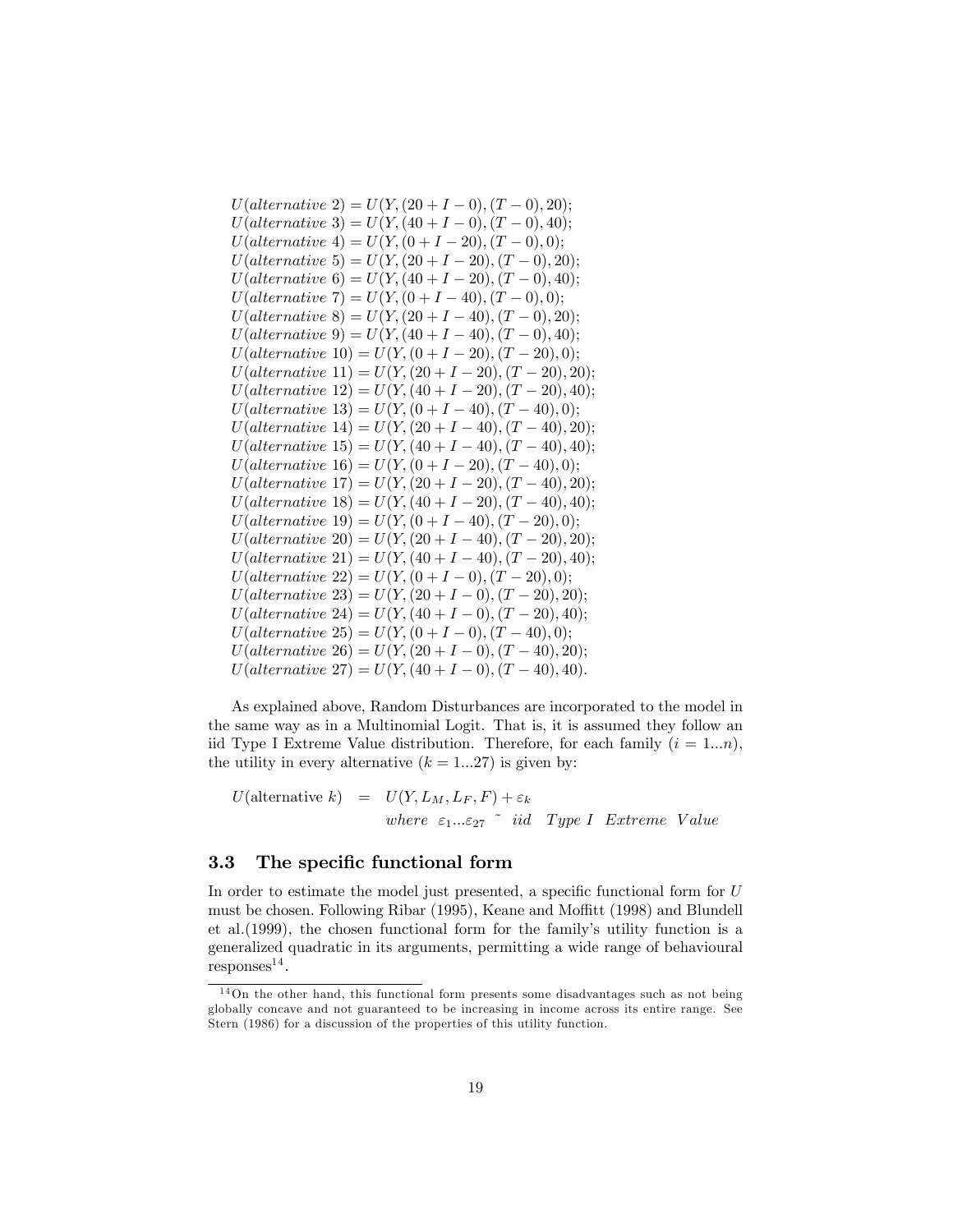The family's maximization problem is:

$$
\max U(C, L_M, L_F, F/\phi)
$$

where

$$
U = \begin{bmatrix} \beta_y \cdot Y + \beta_{lm} \cdot L_M + \beta_{lf} \cdot L_F + \beta_{cc} \cdot F \\ + \beta_{ylm} \cdot Y \cdot L_M + \beta_{ylf} \cdot Y \cdot L_F + \beta_{ycc} \cdot Y \cdot F + \\ \beta_{lmlf} \cdot L_M \cdot L_F + \beta_{lmcc} \cdot L_M \cdot F + \beta_{lfcc} \cdot L_F \cdot F + \\ \theta_y \cdot Y^2 + \theta_{lm} \cdot L_M^2 + \theta_{lf} \cdot L_F^2 + \theta_{cc} \cdot F^2 \end{bmatrix}
$$
(25)

From the data available, the values of  $Y, L_M, L_F$ , and F can be calculated in the following way:

$$
Y = C = \sum_{i=M,F} w_i \cdot H_i + v - P_F \cdot F
$$

$$
L_M = F + I - H_M \quad \text{if } F + I \ge H_M
$$
  
= 0 if  $F + I < H_M$   

$$
L_F = T - H_F
$$

The GHS92 provides data on  $H_M$ ,  $H_F$ ,  $F$ , and  $I$ , but not information on total time  $(T)$ . T could be incorporated as a parameter to be estimated. However, authors like van Soest (1995) have tried to do so and have concluded that the estimate of this parameter is imprecise and that, moreover, giving a set value to it hardly affects the other results. Following van Soest (1995), it is assumed that  $T = 80$ .

The maximization problem to be estimated is the following:

$$
\max_{L_M,L_F,F} U\left(Y,L_M,L_F,F/\phi\right)
$$

where

$$
\phi = \begin{bmatrix} \beta_y & \beta_{lm} & \beta_{lf} & \beta_{cc} & \beta_{ylm} & \beta_{ylf} & \beta_{ycc} & \beta_{lmlf} & \beta_{lmcc} & \beta_{lfcc} & \theta_y & \theta_{lm} & \theta_{lf} & \theta_{cc} \end{bmatrix}' \tag{26}
$$

#### 3.4 Heterogeneity

One of the advantages of the discrete approach is that it allows for the incorporation of heterogeneity so that the impact of some of the model's variables on the familyís utility is allowed to depend on a set of socioeconomic variables. The effect of a particular variable on the family's utility is not be assumed to be the same for all families, but varies depending on the values that each family has for those socioeconomic variables.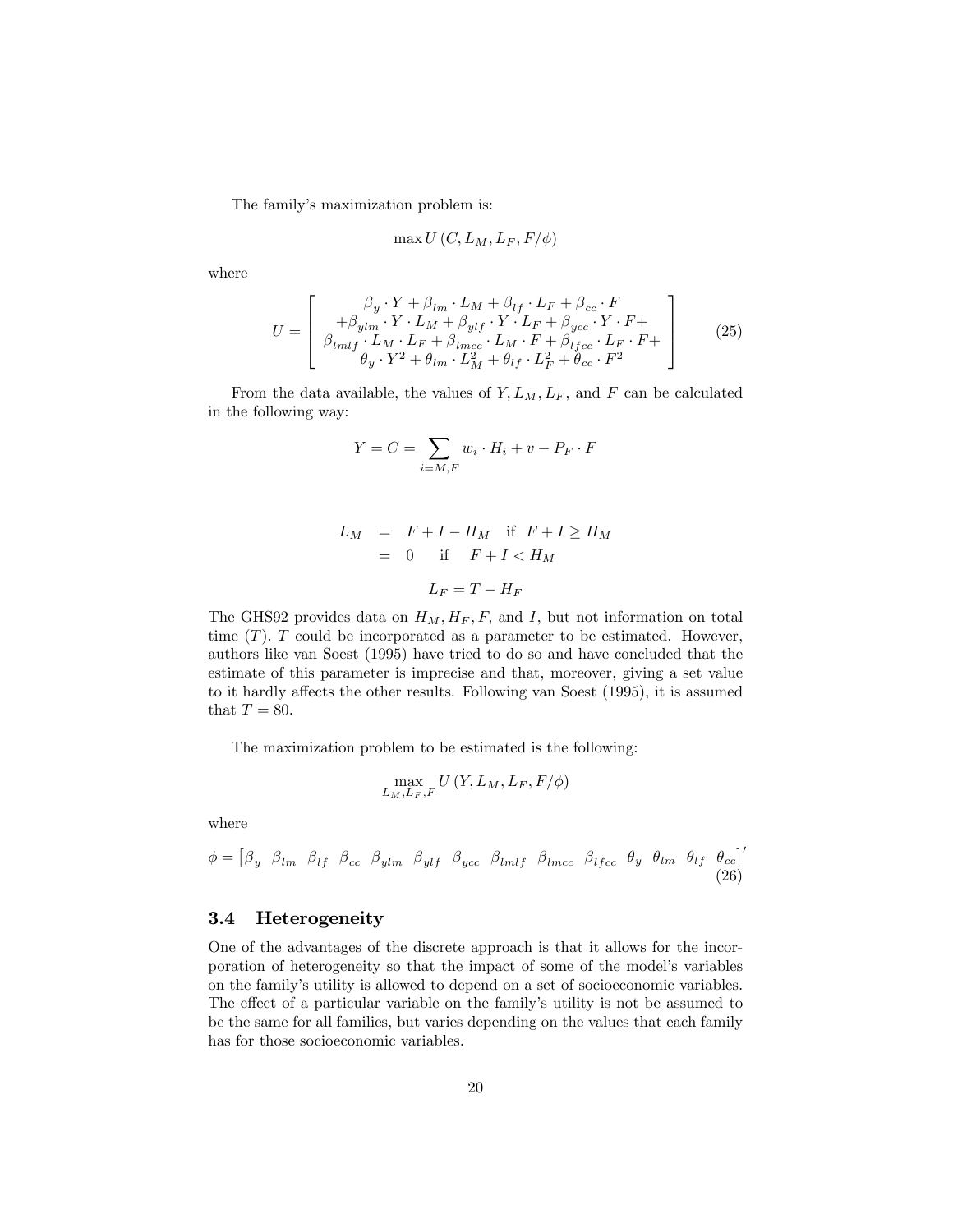#### 3.4.1 Observed heterogeneity

Observed heterogeneity is introduced linearly through three parameters in the utility function. These parameters are  $\beta_y$ ,  $\beta_{lm}$  and  $\beta_{lf}$  in expression (25). For each family in the sample:

$$
\beta_y = X_y \cdot \tau_y
$$

where  $X_y$  is the set of attributes assumed to influence  $\beta_y$ ; and  $\tau_y$  is the set of parameters capturing the intensity of the relationship between each variable in  $X_y$  and  $\beta_y$ .

$$
\beta_{lm} = X_{lm} \cdot \tau_{lm}
$$

where  $X_{lm}$  is the set of attributes assumed to influence  $\beta_{lm}$ ; and  $\tau_{lm}$  is the set of parameters capturing the intensity of the relationship between each variable in  $X_{lm}$  and  $\beta_{lm}$ .

$$
\beta_{lf} = X_{lf} \cdot \tau_{lf}
$$

where  $X_{lf}$  is the set of attributes assumed to influence  $\beta_{lf}$ ; and  $\tau_{lf}$  is the set of parameters capturing the intensity of the relationship between each variable in  $X_{lf}$  and  $\beta_{lf}$ .

#### 3.4.2 Random preference heterogeneity

Random Preference Heterogeneity is incorporated by randomizing those same parameters:

$$
\beta_y = X_y \cdot \tau_y + \zeta_y \tag{27}
$$

$$
\beta_{lm} = X_{lm} \cdot \tau_{lm} + \zeta_{lm} \tag{28}
$$

$$
\beta_{ilf} = X_{ilf} \cdot \tau_{lf} + \zeta_{lf} \tag{29}
$$

It is further assumed that these three error terms follow a trivariate normal distribution:

$$
\left(\begin{array}{c} \zeta_y \\ \zeta_{lm} \\ \zeta_{lf} \end{array}\right){^\sim}TVN\left(0,\Sigma\right)
$$

where  $\Sigma$  is the variance and covariance matrix.

## 4 The estimation

### 4.1 Without random preference heterogeneity

When random preference heterogeneity is not introduced, the model presented above can be estimated by Maximum Likelihood. The first step before proceeding to the estimation is to build the log likelihood function to be maximized. In order to build this function, the probability that a family  $i$  chooses alternative  $j$  must be calculated. As discussed above, a family will choose alternative  $j$  if and only if the utility obtained with this alternative is higher than the utility obtained with any of the other alternatives. Expression (24) shows how this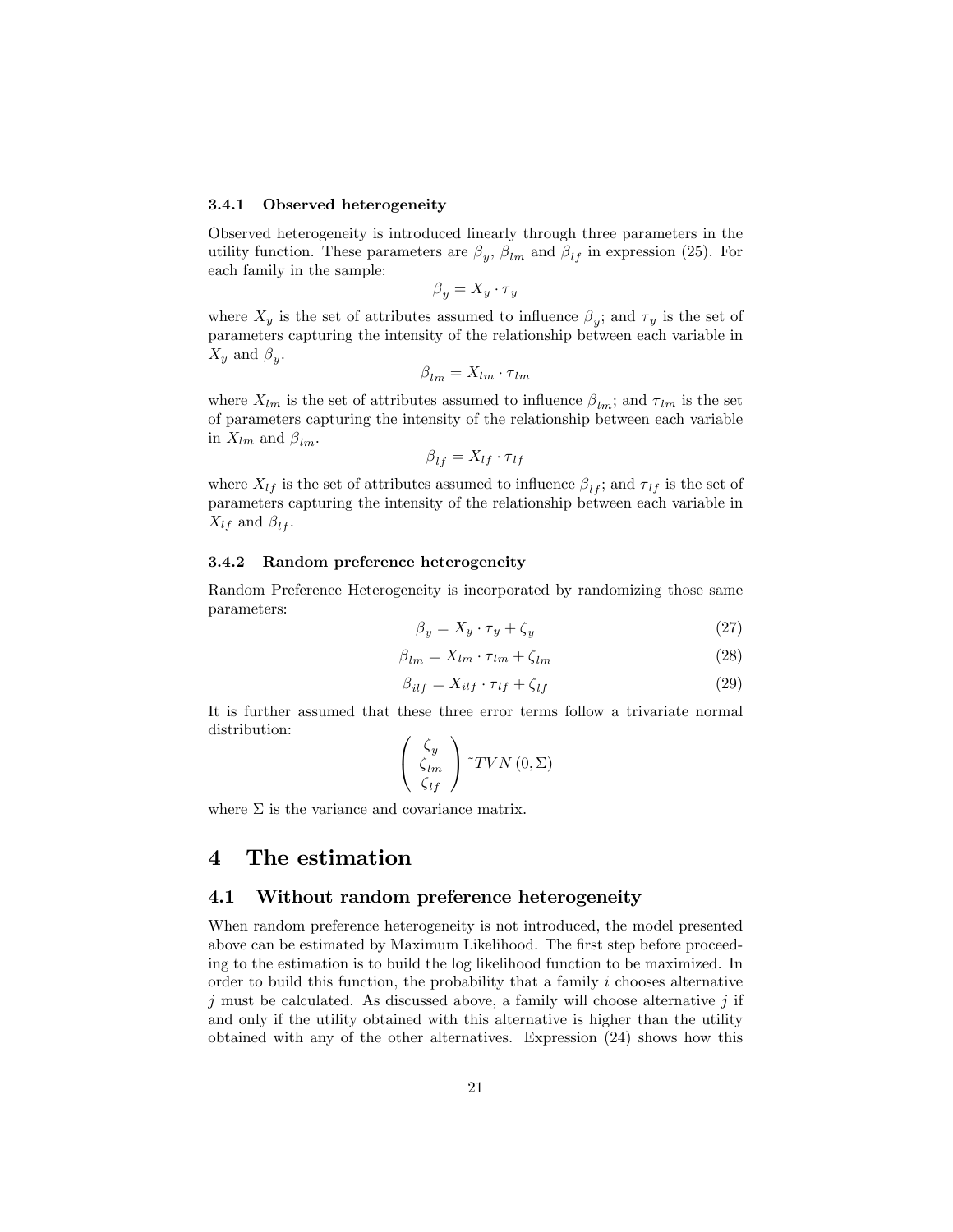probability is calculated. Consequently, when random preference heterogeneity is not introduced, for each family  $i$  the probability of choosing the set

$$
[H_M = H^{j1}, H_F = H^{j2}, F = F_{j3}]
$$

is equal to:

$$
\frac{\exp\left[U_i\left(Y_{H^{j1},H^{j2},F_{j3}},F_{j3}+I-H^{j1},T-H^{j2}/\phi\right)\right]}{\sum_{m_1=1}^{p_1}\sum_{m_2=1}^{p_2}\sum_{m_3=1}^{p_3}\exp\left[U_i\left(Y_{H^{j1},H^{j2},F_{j3}},F_{j3}+I-H^{j1},T-H^{j2}/\phi\right)\right]} \tag{30}
$$

where  $\phi$  is the set of parameters in (26) defining the specific functional form for  $U$ .

The contribution of each family to the log-likelihood function is given by:

$$
l(\phi) = \sum_{j_1=1}^{p_1} \sum_{j_2=1}^{p_2} \sum_{j_3=1}^{p_3} d_{j_1, j_2, j_3} \ln \Pr \left[ H_M = H^{j_1}, H_F = H^{j_2}, F = F_{j_3} \right] \tag{31}
$$
  

$$
= \sum_{j_1=1}^{p_1} \sum_{j_2=1}^{p_2} \sum_{j_3=1}^{p_3} d_{j_1, j_2, j_3} U \left( Y_{H^{j_1}, H^{j_2}, F_{j_3}}, F_{j_3} + I - H^{j_1}, T - H^{j_2} / \phi \right) - \sum_{m_1=1}^{p_1} \sum_{m_2=1}^{p_2} \sum_{m_3=1}^{p_3} U \left( Y_{H^{j_1}, H^{j_2}, F_{j_3}}, F_{j_3} + I - H^{j_1}, T - H^{j_2} / \phi \right)
$$

where

$$
d_{j_1, j_2, j_3} = 1 \text{ if } H_M = H^{j1}, H_F = H^{j2}, F = F_{j3}
$$
  
= 0 otherwise

The log-likelihood function to maximize is, therefore:

$$
l(\phi) = \sum_{i=1}^{N} \left( \sum_{j_1=1}^{p_1} \sum_{j_2=1}^{p_2} \sum_{j_3=1}^{p_3} d_{j_1, j_2, j_3} \ln \Pr \left[ H_M = H^{j_1}, H_F = H^{j_2}, F = F_{j_3} \right] \right)
$$
(32)  

$$
= \sum_{i=1}^{N} \left( \sum_{j_1=1}^{p_1} \sum_{j_2=1}^{p_2} \sum_{j_3=1}^{p_3} d_{j_1, j_2, j_3} U \left( Y_{H^{j_1}, H^{j_2}, F_{j_3}}, F_{j_3} + I - H^{j_1}, T - H^{j_2} / \phi \right) - \sum_{i=1}^{N} \left( \sum_{m_1=1}^{p_1} \sum_{j_2=1}^{p_2} \sum_{j_3=1}^{p_3} U \left( Y_{H^{j_1}, H^{j_2}, F_{j_3}}, F_{j_3} + I - H^{j_1}, T - H^{j_2} / \phi \right) \right)
$$

### 4.2 With random preference heterogeneity

The introduction of random preference heterogeneity factors motivates the application of simulation methods in order to estimate the structural parameters. This is because the system of equations derived from the maximization of the criterion function is not analytically tractable<sup>15</sup>.

<sup>&</sup>lt;sup>15</sup>For example, the estimation of these parameters using the method of Maximum Likelihood, requires the evaluation of integrals of order  $(k+1)$ , k denoting the number of random heterogeneity parameters introduced. Depending on the structural model being estimated, k might not be very large in practice, nevertheless numerical problems arise due to the large number of such integrals that have to be evaluated (this number is equal to the number of individuals, which may be very large in some problems (Gourieroux and Monfort,1996)).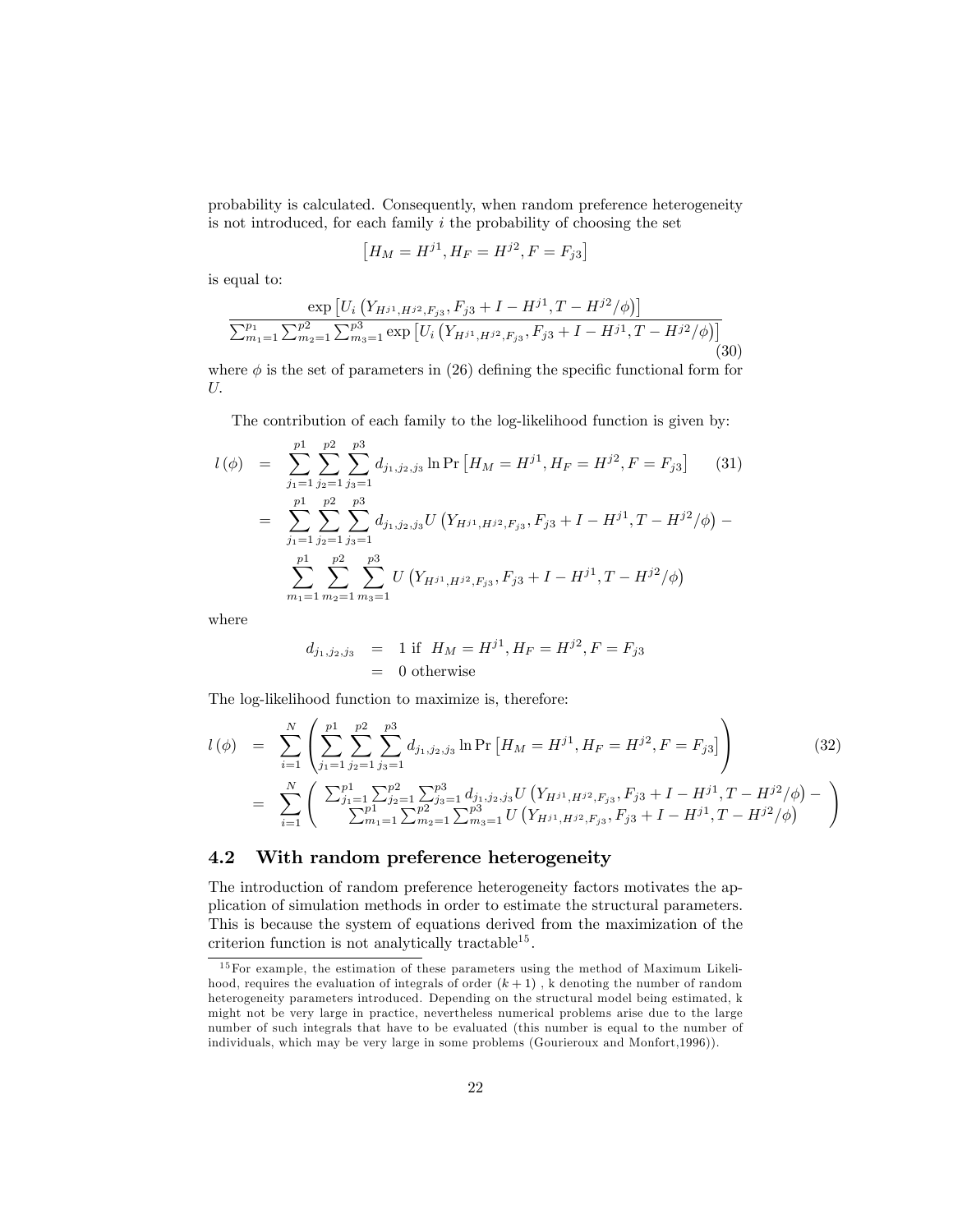The most commonly used simulation methods are the Method of Simulated Maximum Likelihood and the Method of Simulated Moments. Whereas the first method is clearly simpler than the second one, it provides inconsistent estimators if the number of draws used in the simulation is finite. The method of Simulated Moments, instead, provides consistent estimators even for a finite number of draws. However, many analysts acknowledge that the gains in simplicity when using the method of Simulated Maximum Likelihood compensate for its main drawback and advise its use over the more complex method of Simulated Moments<sup>16</sup>.

The Simulated Maximum Likelihood method of estimation consists in obtaining  $R$  draws from the assumed distribution of the random terms (or errors) in  $(27)$ ,  $(28)$ ,  $(29)$ . The probability that a family i chooses alternative j will depend now not only on the values of the variables and parameters defining  $U$ . but also on the value of the simulated error terms. For each draw of errors, the probability that a family i chooses alternative j is calculated. Thus,  $Pr(U_i)$  is substituted by  $Pr(U_j, \zeta_r)$ , where  $\zeta_r$  is the set of error terms corresponding to the rth draw<sup>17</sup>. This probability can be expressed as:

$$
\Pr\left(U_j, \zeta_r\right) = \Pr\left(U_j/\zeta_r\right) \cdot f\left(\zeta_r\right) \tag{33}
$$

where  $Pr(U_j/\zeta_r)$  is the probability of family i choosing alternative j, conditional on  $\zeta_r$ ; and  $f$  () is the density function from which the error terms have been generated.

In theoretical terms, once the utility for each one of the  $R$  draws has been calculated, the probability of family i choosing alternative  $j$  will be:

$$
\Pr\left(U_j\right) = \int_{-\infty}^{+\infty} \Pr\left(U_j, \zeta_r\right) \cdot d_{\zeta_r} = \int_{-\infty}^{+\infty} \left(\Pr\left(U_j/\zeta_r\right) \cdot f\left(\zeta_r\right)\right) \cdot d_{\zeta_r} \tag{34}
$$

To calculate the probability of family i choosing alternative j once the  $R$  draws of  $\zeta_r$  have taken place, the mean of the family's probabilities of choosing alternative  $j$  is required. This is:

$$
Pr(U_j) = \frac{\sum_{r=1}^{R} Pr(U_j/\zeta_r)}{R}
$$
\n(35)

where,  $Pr(U_j/\zeta_r)$  is calculated as in equation (24). Expression 35 becomes,

 $^{16}{\rm{See}}$  Gourieroux and Monfort (1996, pages 43-44).

<sup>&</sup>lt;sup>17</sup> Pr  $(U_i)$  should be read as the probability of family choosing alternative j, which depends on the family's utility in alternative  $j$  (and on the family's utility in the other alternatives, but for simplicity this is not included in the expression). Similarly,  $Pr(U_j, \zeta_r)$  should be read as the probability of family  $i$  choosing alternative  $j$ , which depends on the family's utility in alternative j and on the values of the error terms  $\zeta_r$ .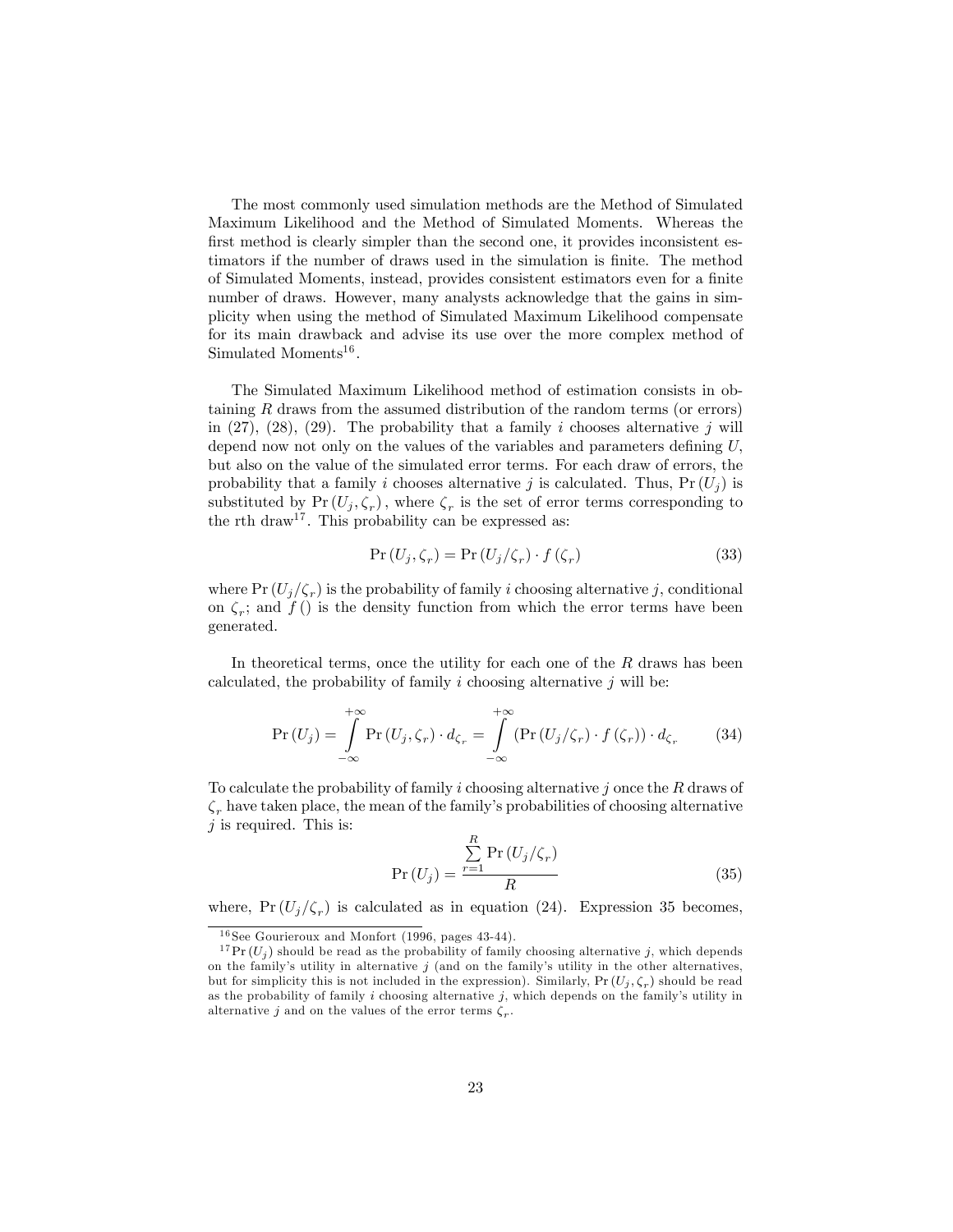therefore:

$$
\Pr(family\ i\ chooses\ alternative\ j) = \frac{\sum_{r=1}^{R} \Pr\left(U_{j}/\zeta_{r}\right)}{R} = \frac{\sum_{r=1}^{R} \frac{\exp\left(U_{i}(\text{alternative}\ j)\right)}{\sum_{j=1}^{J} \exp\left(U_{i}(\text{alternative}\ j)\right)}}{R}
$$
\n(36)

where R has been set to be equal to 100 (Keane and Moffitt,  $1998$ )<sup>18</sup>.

## 5 Modelling participation

As asserted by many authors, "the participation decision is probably the hardest aspect of the labour supply decision to get right" (Blundell et al.  $(1999)$ ). One of the most important issues when assessing the impacts of tax and benefit reforms is the analysis of how the participation decision will be affected by these reforms. Therefore, when building up a model with the intention of using it for simulating policy reforms, special attention must be paid to the modelling of the participation decision.

Most microsimulation studies implicitly assume the reason for observing a non-participating individual is that his/her reservation wage is higher than the wage offered in the market. Mroz (1987) provides wide empirical evidence that this characterization is not statistically suitable. Some studies have incorporated other explanations for observing an individual out of the labour market. Cogan (1980), for example, controls directly for fixed costs in estimation, and Blundell et al. (1987) differentiate between those self-reported non-participants and those unemployed but seeking work. However, as stated in Blundell et al. (1999), in these models the empirical model of participation does not explicitly depend on the detail of the tax and benefit system and the use of the estimates obtained in the microsimulation stages is not straight forward. Blundell et al.(1999) incorporate Öxed costs of employment in their model by allowing for the separation of those mothers not in paid employment into "discouraged workers", "unemployed seekers" and "non-participants". The non-working males, however, are pooled together into one group and their labour market choice is treated as a simple binary decision<sup>19</sup>.

We do not introduce controls for fixed costs in this paper. We do not believe this omission will have a large impact on our estimates, however, since childcare

 $18$  Keane and Moffitt (1998) report estimates computed with 500 draws and with 1000 draws. and conclude that the point estimates of the parameters were affected relatively little, save for a slight reduction in the income elasticity. They found that the ma jor impact of the larger number of draws was a slight increase in estimated standard errors.

<sup>&</sup>lt;sup>19</sup> The authors justify this is due to the low variability in hours of work among working males, which hampers the identification of fixed costs and involuntary unemployment from the taste parameters which define male non-participants.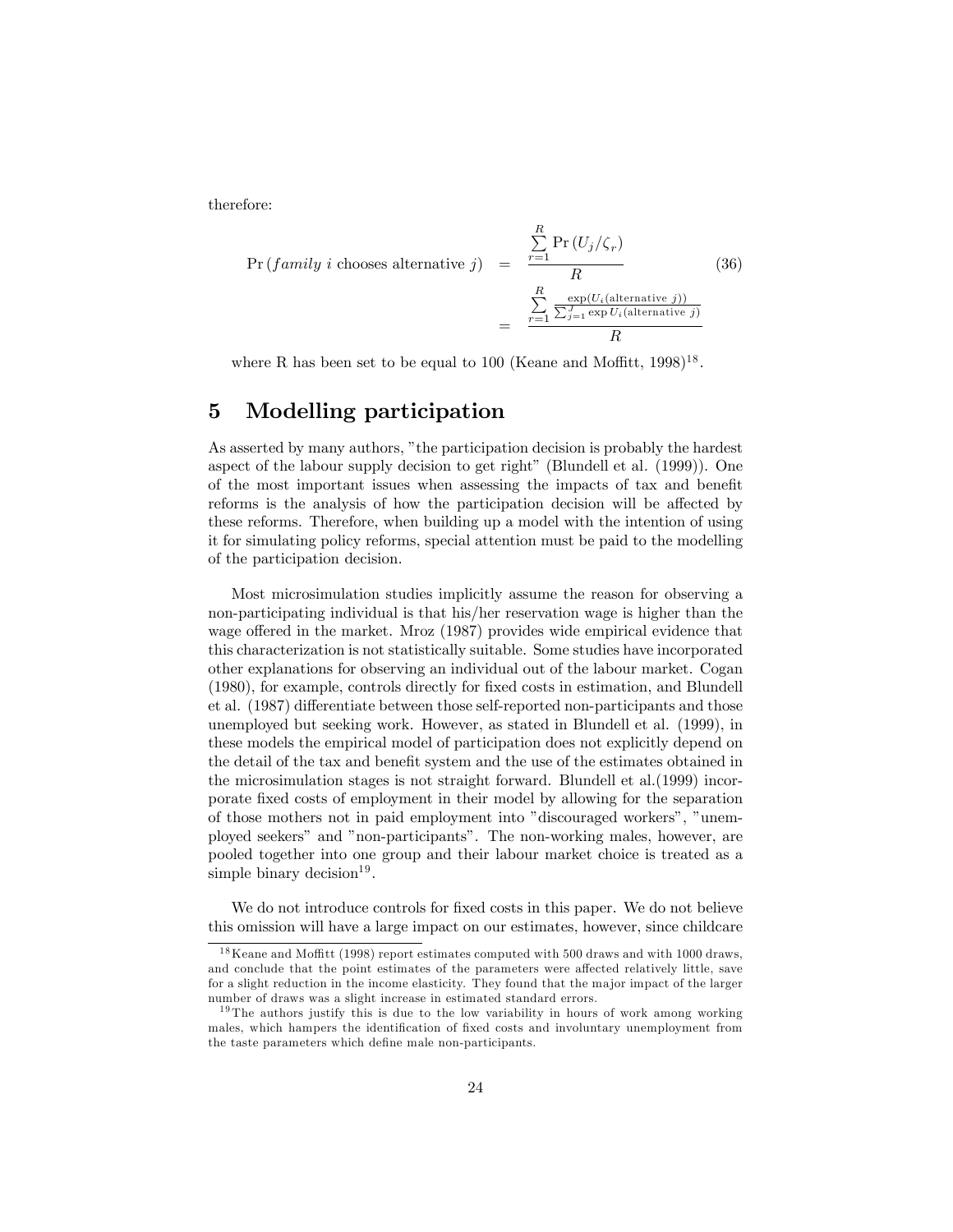costs (which are one of the main sources of fixed costs in the parents' labour force participation) are included among the utility function's arguments. The model estimated in our paper also differentiates those non-employed but seeking work from those who are not employed but who do not look for a job. This differentiation is made for both the father and the mother.

The GHS92 data identifies those seeking a job (involuntarily unemployed), those working, and those non-participating at all in the labour market. In order to build the likelihood function, having categorised each individual into one of these three participation groups, we need to calculate (using all the individuals in the sample) the probability of observing each one of these types.

#### Probability of observing an involuntarily unemployed

The probability of being involuntarily unemployed can be calculated using a probit specification. Define, for each individual in the sample:

$$
I_k = 1 \left( I_k^* > 0 \right) \qquad k = M, F
$$

where  $I_k = 1$  is the indicator function, which is 1 if individual i, who is unemployed, is looking for a job and 0 otherwise;  $I_k^* = Z_k \cdot \delta_k + v_{Ik}$  and  $v_{Ik} \sim N(0,\Sigma_I); Z_k$  is the set of socioeconomic variables thought to have an influence on the probability of looking for a job; and  $\delta_k$  is the set of parameters capturing the relationship between those variables and  $I_k^*$ . Notice that the probability of being involuntarily unemployed is estimated separately for the mother  $(k = M)$  and for the father  $(k = F)$ .

 The probability of observing an individual being involuntarily unemployed is given by:

 $Pr(\text{being involuntarily unemployed}) = Pr(I^*_{k} > 0 / z_k)$  $= \Pr(z_k \cdot \delta_k + v_{1k} > 0 / z_k)$  $= \Pr(v_{Ik} > -(z_k \cdot \delta_k) / z_k)$  $= \Phi(z_k \cdot \delta_k)$ 

The probabilities of any of the possible combinations of working states for the mother and the father in each family in the sample can now be calculated.

 Probability of observing a non-participant mother (NPM) and a non-participant father (NPF).

1

$$
\Pr[NPM, NPF, F = F_{j3} / X, z_F, \phi] =
$$
\n
$$
= \Pr \left[ \begin{array}{c} U_i^* \left( Y_{NPM, NPF, F_{j3}}, F_{j3} + I, T, F_{j3} / X, \phi, \varepsilon \right) > \\ U_i^* \left( Y_{H^{m_1}, H^{m_2}, F_{m_3}}, F_{j3} + I - H^{m_1}, T - H^{m_2}, F_{m_3} / X, \phi, \varepsilon \right) \end{array} \right]
$$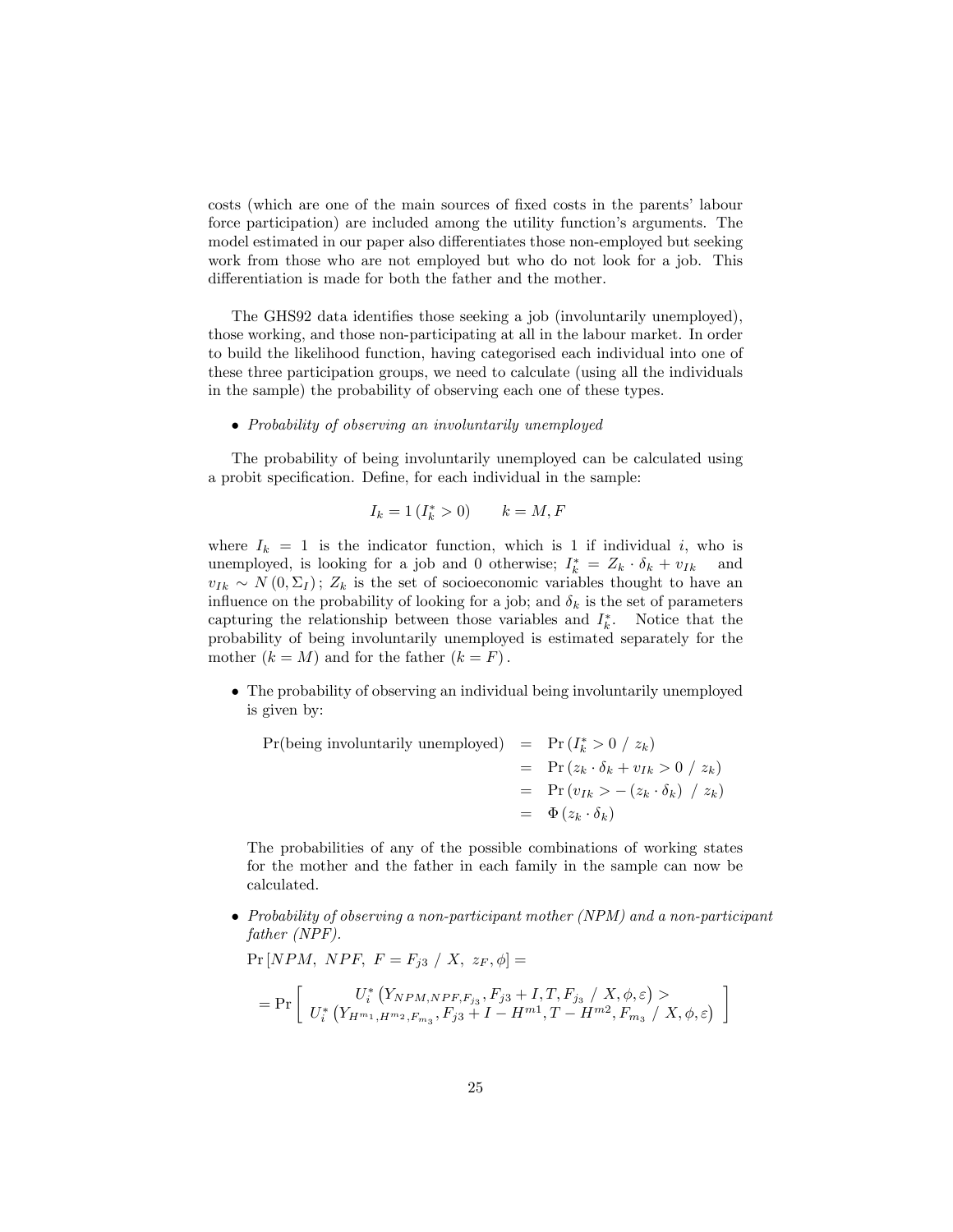where  $U_i^*$   $(Y_{NPM, NPF, F_{j_3}}, F_{j3}+I, T, F_{j_3}/X, \phi, \varepsilon)$  are all those alternatives in which there is a non participant mother and a non participant father. This probability is:

 $Pr(alternative 1) + Pr(alternative 2) + Pr(alternative 3)$ 

 Probability of observing a non-participant mother (NPM) and a working father.

$$
\Pr\left[NPM, H_F = H^{j2}, F = F_{j3} / X, z_F, \phi\right] =
$$
\n
$$
(1 - \Phi(z_F \cdot \delta_F)) \cdot \Pr\left[\n\begin{array}{c}\nU_i^* \left(Y_{NPM, H^{j_2}, F_{j_3}}, F_{j3} + I, T - H^{j2}, F_{j_3} / X, \phi, \varepsilon\right) > \\
U_i^* \left(Y_{H^{m_1}, H^{m_2}, F_{m_3}}, F_{j3} + I - H^{m_1}, T - H^{m_2}, F_{m_3} / X, \phi, \varepsilon\right)\n\end{array}\n\right]
$$

1

3  $\overline{1}$ 

3  $\mathbf{1}$ 

where  $U^*_i\left(Y_{NPM,H^{j_2},F_{j_3}},F_{j3}+I,T-H^{j2},F_{j_3}\ /\ X,\phi,\varepsilon\right)$  are all those alternatives in which there is a non participant mother and a working father. This probability is calculated by adding up the probability of family i choosing any of these alternatives, and then multiplying this by the probability of the father actually being able to find a job (i.e.  $(1 - Pr(\text{being}$ ) involuntarily unemployed)) :

$$
(1 - \Phi(z_F \cdot \delta_F)) \cdot \left[ \begin{array}{c} \Pr(alternative\ 22) + \Pr(alternative\ 23) + \\ \Pr(alternative\ 24) + \Pr(alternative\ 25) + \\ \Pr(alternative\ 26) + \Pr(alternative\ 27) \end{array} \right]
$$

 Probability of observing a working mother and a non-participant father  $(NPF)$ .

 $Pr[H_M = H^{j1}, NPF, F = F_{j3} / X, z_M, \phi] =$ 

$$
(1 - \Phi(z_M \cdot \delta_M)) \cdot \Pr \left[ \begin{array}{c} U_i^* \left( Y_{H^{j_1}, NPF, F_{j_3}}, F_{j3} + I - H^{j1}, T, F_{j_3} \ / \ X, \phi, \varepsilon \right) > \\ U_i^* \left( Y_{H^{m_1}, H^{m_2}, F_{m_3}}, F_{j3} + I - H^{m1}, T - H^{m2}, F_{m_3} \ / \ X, \phi, \varepsilon \right) \end{array} \right]
$$

where  $U_i^*$   $(Y_{H^{j_1}, NPF, F_{j_3}}, F_{j3} + I - H^{j1}, T, F_{j_3} / X, \phi, \varepsilon)$  are all those alternatives in which there is a working mother and a non participant father. The probability of family  $i$  choosing any of these alternatives, multiplyied by the probability of the mother actually being able to find a job (i.e.  $(1 - Pr(\text{being involuntarily unemployed})):$ 

$$
(1 - \Phi(z_M \cdot \delta_M)) \cdot \left[ \begin{array}{c} \Pr(alternative 4) + \Pr(alternative 5) + \\ \Pr(alternative 6) + \Pr(alternative 7) + \\ \Pr(alternative 8) + \Pr(alternative 9) \end{array} \right]
$$

• Probability of observing an unemployed-seeker mother (USM) and a working father.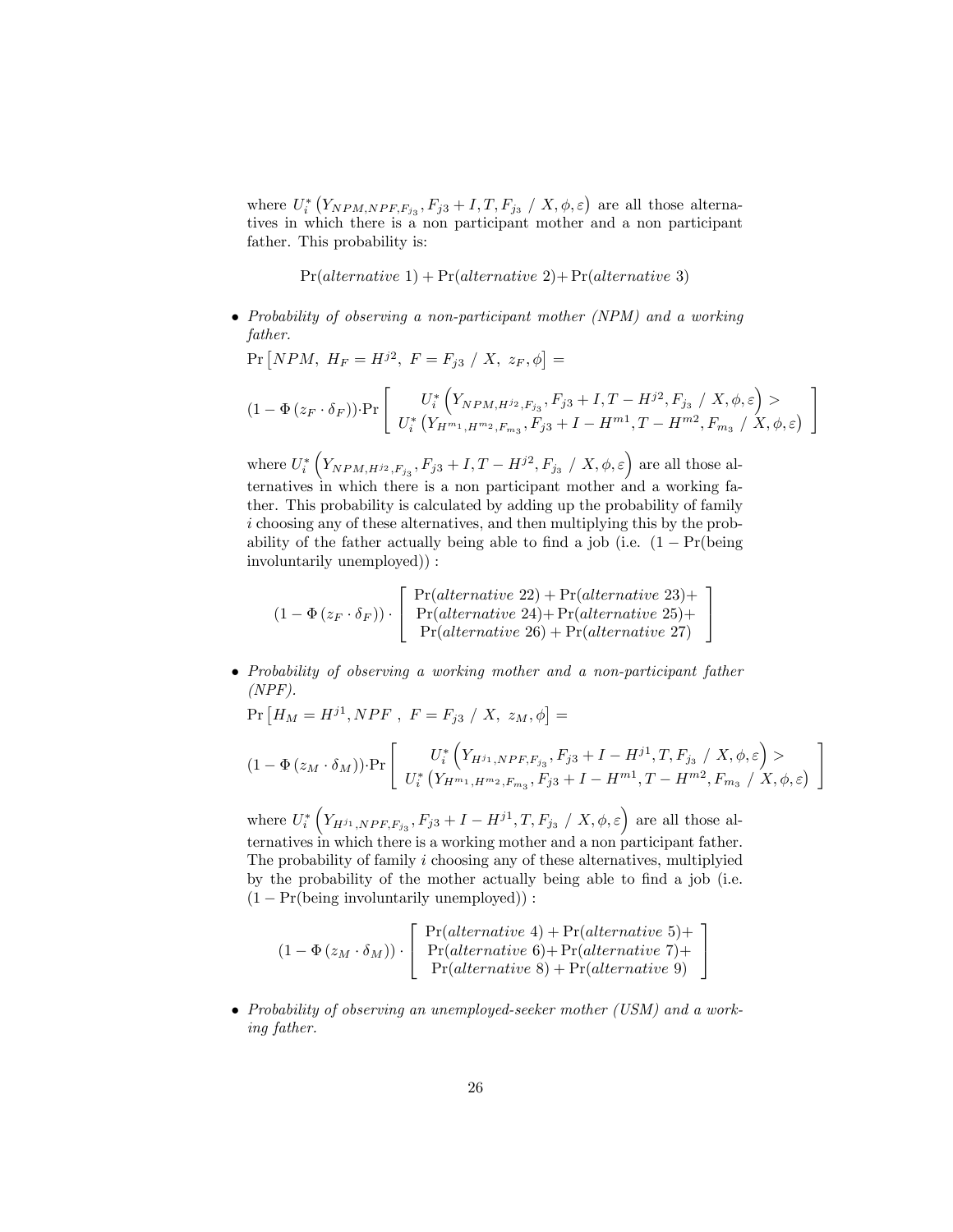$$
\Pr\left[USM, H_F = H^{j2}, F = F_{j3} / X, z_M, z_F, \phi\right] =
$$
\n
$$
\Phi(z_M \cdot \delta_M) \cdot (1 - \Phi(z_F \cdot \delta_F)) \cdot \Pr\left[\begin{array}{c} U_i^* \left(Y_{H^{j_1}, H^{j_2}, F_{j_3}}, F_{j3} + I - H^{j1}, T - H^{j2}, F_{j_3} / X, \phi, \varepsilon\right) > \\ U_i^* \left(Y_{H^{m_1}, H^{m_2}, F_{m_3}}, F_{j3} + I - H^{m1}, T - H^{m2}, F_{m_3} / X, \phi, \varepsilon\right)\end{array}\right]
$$

where  $U^*_i\left(Y_{H^{j_1},H^{j_2},F_{j_3}},F_{j3}+I-H^{j1},T-H^{j2},F_{j_3}\ /\ X,\phi,\varepsilon\right)$  are all those alternatives in which there is a working mother and a working father. The probability of family i choosing any of these alternatives, multiplied by the probability of the mother being involuntarily unemployed and by the probability of the father being able to find a job:

- $\Phi\left(z_M\cdot \delta_M\right)\cdot\left(1-\Phi\left(z_F\cdot \delta_F\right)\right)\cdot$  $\sqrt{2}$  $\begin{array}{c|c} \hline \end{array}$  $Pr(alternative 10) + Pr(alternative 11) +$  $Pr(alternative 12) + Pr(alternative 13) +$  $Pr(alternative 14) + Pr(alternative 15) +$  $Pr(alternative 16) + Pr(alternative 17) +$  $Pr(alternative 18) + Pr(alternative 19) +$  $Pr(alternative 20) + Pr(alternative 21)$ 1  $\mathbf{1}$  $\overline{1}$  $\overline{1}$  $\overline{1}$  $\overline{1}$  $\mathbf{r}$  $\overline{1}$
- Probability of observing an unemployed-seeker mother (USM) and an unemployedseeker father (USF).

 $Pr [USM, \textit{USF}, \textit{F} = F_{j3} / X, \textit{z}_M, \textit{z}_F, \phi] =$  $(\Phi(x, \xi)) (\Phi(x, \xi))$ 

$$
\Pr\left[\begin{array}{c} U_i^* \left(Y_{H^{j_1}, H^{j_2}, F_{j_3}}, F_{j3} + I - H^{j1}, T - H^{j2}, F_{j_3} / X, \phi, \varepsilon\right) > \\ U_i^* \left(Y_{H^{m_1}, H^{m_2}, F_{m_3}}, F_{j3} + I - H^{m1}, T - H^{m2}, F_{m_3} / X, \phi, \varepsilon\right) \end{array}\right]
$$

where  $U^*_i\left(Y_{H^{j_1},H^{j_2},F_{j_3}},F_{j3}+I-H^{j1},T-H^{j2},F_{j_3}\ /\ X,\phi,\varepsilon\right)$  are all those alternatives in which there is a working mother and a working father. The probability of family i choosing any of these alternatives, multiplied by the probability of the mother being involuntarily unemployed and by the probability of the father being involuntarily unemployed:

$$
\Phi(z_M \cdot \delta_M) \cdot \Phi(z_F \cdot \delta_F) \cdot
$$
\n
$$
\left\{\n\begin{array}{l}\n\Pr(alternative 10) + \Pr(alternative 11) + \\
\Pr(alternative 12) + \Pr(alternative 13) + \\
\Pr(alternative 14) + \Pr(alternative 15) + \\
\Pr(alternative 16) + \Pr(alternative 17) + \\
\Pr(alternative 18) + \Pr(alternative 19) + \\
\Pr(alternative 20) + \Pr(alternative 21)\n\end{array}\n\right\}
$$

• Probability of observing a working mother and an unemployed-seeker father  $(USF).$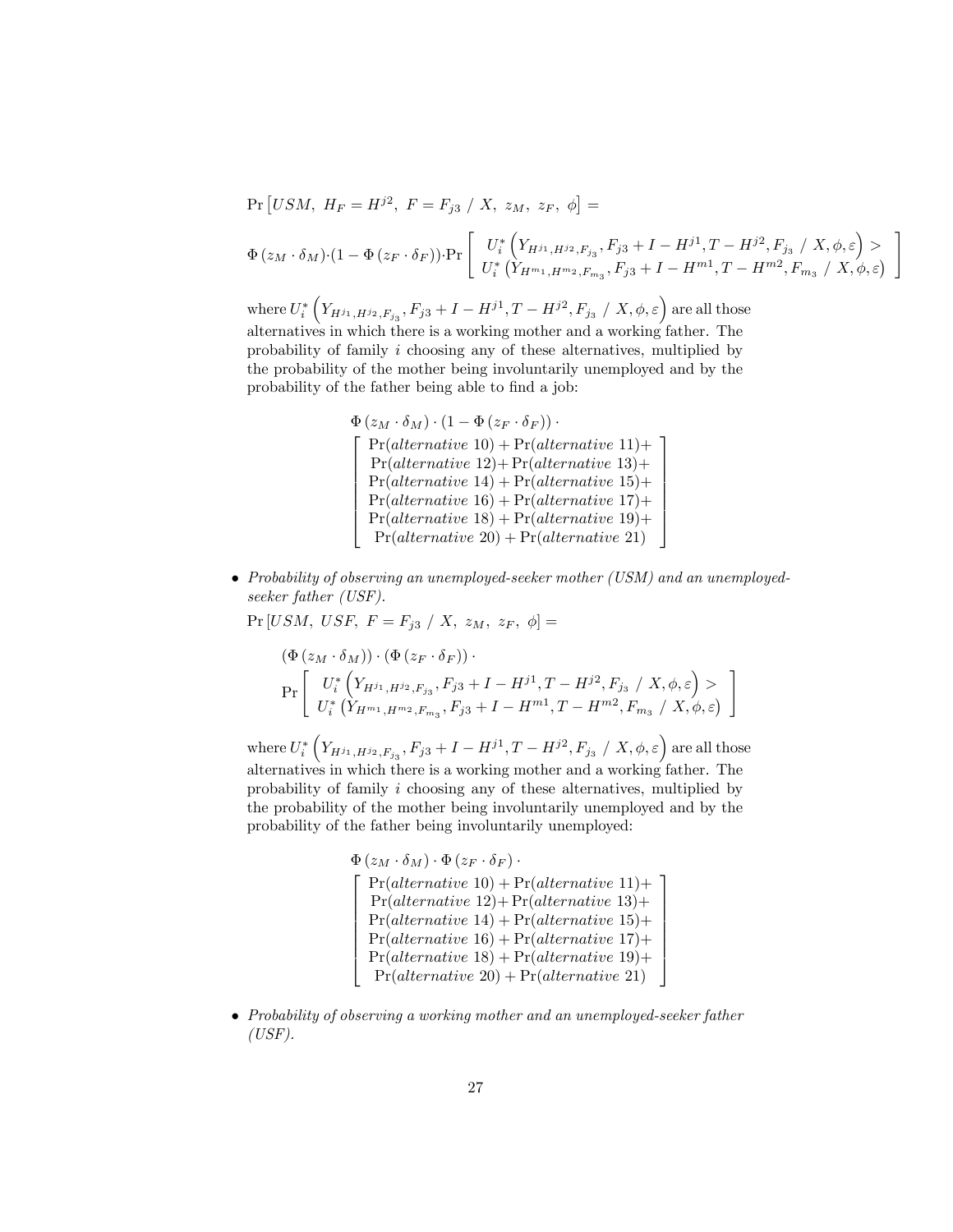$$
\Pr\left[H_M = H^{j1}, \; USF, \; F = F_{j3} \; / \; X, \; z_M, \; z_F, \; \phi\right] =
$$
\n
$$
(1 - \Phi\left(z_M \cdot \delta_M\right)) \cdot \Phi\left(z_F \cdot \delta_F\right).
$$
\n
$$
\Pr\left[\begin{array}{c} U_i^* \left(Y_{H^{j_1}, H^{j_2}, F_{j_3}}, F_{j3} + I - H^{j1}, T - H^{j2}, F_{j_3} \; / \; X, \phi, \varepsilon\right) > \\ U_i^* \left(Y_{H^{m_1}, H^{m_2}, F_{m_3}}, F_{j3} + I - H^{m1}, T - H^{m2}, F_{m_3} \; / \; X, \phi, \varepsilon\right)\end{array}\right]
$$

where  $U^*_i\left(Y_{H^{j_1},H^{j_2},F_{j_3}},F_{j3}+I-H^{j1},T-H^{j2},F_{j_3}\ /\ X,\phi,\varepsilon\right)$  are all those alternatives in which there is a working mother and a working father. The probability of family i choosing any of these alternatives, multiplied by the probability of the mother being able to find a job and by the probability of the father being involuntarily unemployed:

$$
(1 - \Phi (z_M \cdot \delta_M)) \cdot \Phi (z_F \cdot \delta_F) \cdot
$$
\n
$$
\left\{\n\begin{array}{l}\n\Pr(alternative 10) + \Pr(alternative 11) + \\
\Pr(alternative 12) + \Pr(alternative 13) + \\
\Pr(alternative 14) + \Pr(alternative 15) + \\
\Pr(alternative 16) + \Pr(alternative 17) + \\
\Pr(alternative 18) + \Pr(alternative 19) + \\
\Pr(alternative 20) + \Pr(alternative 21)\n\end{array}\n\right\}
$$

• Probability of observing a working mother and a working father.<br> $P_{\mathbf{F}}[H_{\mathbf{F}}] = H\mathbf{i} \mathbf{i} + I\mathbf{f} S\mathbf{F} + \mathbf{F} = \mathbf{F}_{\mathbf{F}}[I\mathbf{F} - \mathbf{F}_{\mathbf{F}}] + \mathbf{F} = \mathbf{F}_{\mathbf{F}}[I\mathbf{F} - \mathbf{F}_{\mathbf{F}}] = \mathbf{F}[\mathbf{F} - \mathbf{F}_{\mathbf{F$ 

$$
\Pr\left[H_M = H^{j1}, \; USF, \; F = F_{j3} \; / \; X, \; z_M, \; z_F, \; \phi\right] =
$$
\n
$$
(1 - \Phi(z_M \cdot \delta_M)) \cdot (1 - \Phi(z_F \cdot \delta_F)) \cdot
$$
\n
$$
\Pr\left[\begin{array}{c} U_i^* \left(Y_{H^{j_1}, H^{j_2}, F_{j_3}, F_{j3} + I - H^{j1}, T - H^{j2}, F_{j_3} \; / \; X, \phi, \varepsilon\right) > \\ U_i^* \left(Y_{H^{m_1}, H^{m_2}, F_{m_3}, F_{j3} + I - H^{m1}, T - H^{m2}, F_{m_3} \; / \; X, \phi, \varepsilon\right) \end{array}\right]
$$

where  $U^*_i\left(Y_{H^{j_1},H^{j_2},F_{j_3}},F_{j3}+I-H^{j1},T-H^{j2},F_{j_3}\ /\ X,\phi,\varepsilon\right)$  stands for all those alternatives in which there is a working mother and a working father. The probability of family i choosing any of these alternatives, multiplied by the probability of the mother being able to Önd a job and by the probability of the father being able to find a job:

$$
(1 - \Phi(z_M \cdot \delta_M)) \qquad (1 - \Phi(z_F \cdot \delta_F)) \cdot
$$
\n
$$
\begin{bmatrix}\n\Pr(alternative 10) + \Pr(alternative 11) + \Pr(alternative 13) + \Pr(alternative 14) + \Pr(alternative 15) + \Pr(alternative 16) + \Pr(alternative 17) + \Pr(alternative 18) + \Pr(alternative 20) + \Pr(alternative 21)\n\end{bmatrix}
$$

## 6 The results

As discussed in section 2 above, we use data from them 1991/92 edition of the GHS which contains a unique section on households' childcare information. Our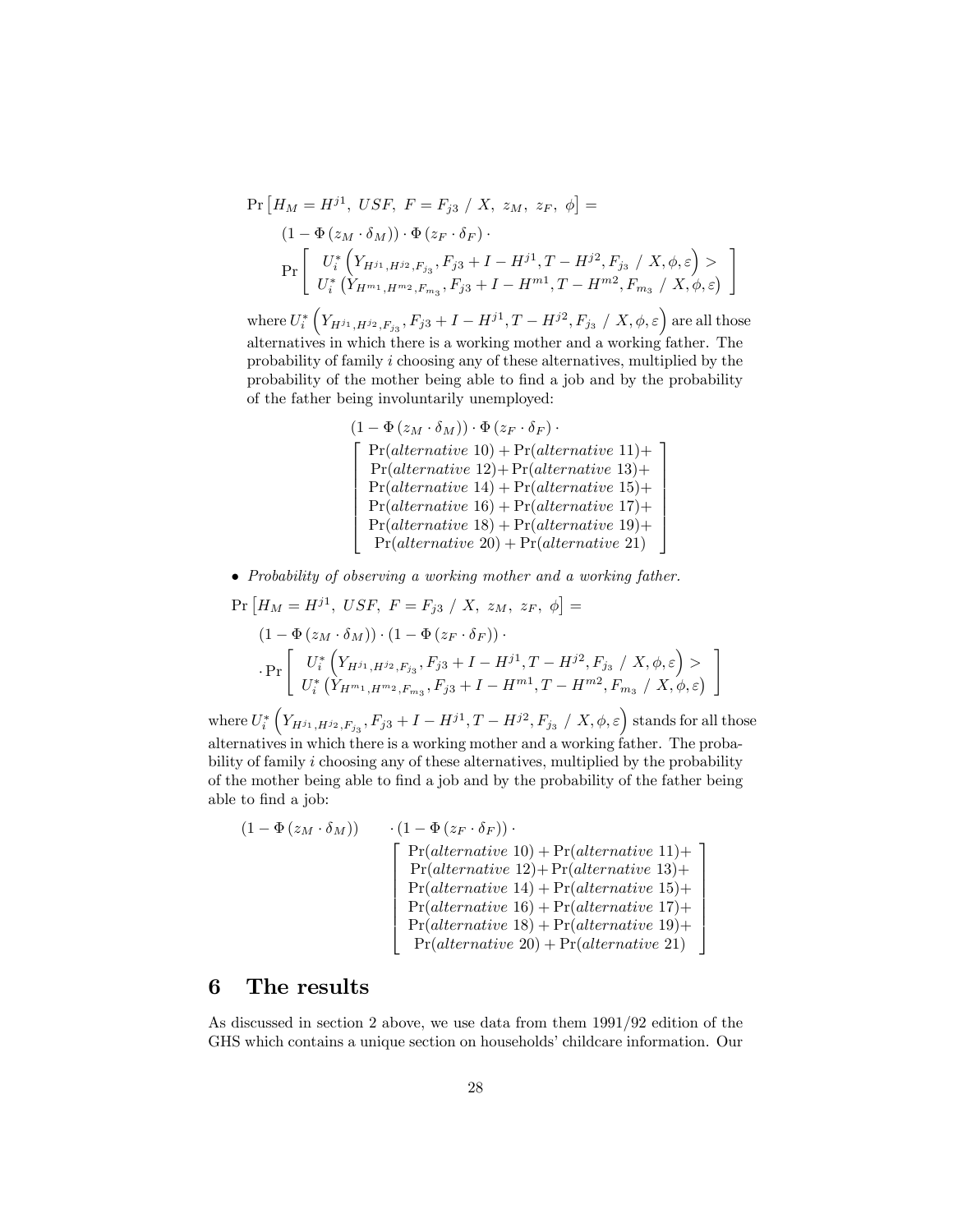sample consists of all families in which the parents are married or cohabiting, not self-employed and in which there is at least one child aged under 5. Once eliminated those families for which complete information is not available, we are left with 895 families.

Table 2 reports the structural parameters estimates, together with its estimated standard errors for the model with time constraints, and also relaxing these time constraints (discussed below in subsection 6.1). The parameter estimates are obtained after dividing the utility function's arguments<sup>20</sup> by 100. Furthermore, due to the introduction of preference heterogeneity, the parameters  $\beta_y$ ,  $\beta_{lm}$ , and  $\beta_{lf}$  are not obtained directly from the estimation program. Instead,  $\beta_y$ ,  $\beta_{lm}$ ,  $\beta_{lf}$  are obtained by substituting, in equations (27), (28) and (29), the parameters  $\tau_y, \tau_{lm}, \tau_{lf}$  by their estimates<sup>21</sup>. The values for  $\beta_y, \beta_{lm}$ ,  $\beta_{lf}$  have been calculated by averaging these estimated parameters for each family in the sample.

Table 3 presents the model's estimated marginal utilities, corresponding to the average of the whole sample's individual marginal utilities. These marginal utilities provide information on the decision process leading these families to those reactions: knowing the impact of different resource levels on the family's utility, it is possible to see how families take their decisions on the allocation of these resources.

Table 4 reports the estimated uncompensated elasticities calculated as the average over the whole sample's individual elasticities<sup>22</sup>, and for various subsamples which will be discussed further in subsection 6.1 below. The elasticities quantify the reactions (changes in  $\%$ ) of two-parent British families with children aged under 5 to a 1% increase in the value of the relevant explanatory variable. Combining information provided in Tables 2, 3 and 4 leads to the following findings.

The marginal utility from the mother's working hours is negative for families with working mothers and positive for families with non-working mothers. Implying that, on average, a family with a non-working mother will increase utility if the mother enters the labour market, whereas a family with a working mother will increase utility if the mother decreases the number of working hours. British mothers' labour supply elasticity to their own wage is negative: an increase in the mothersí hourly wages is assocated with, on average, a decrease

 $20$  This "adjustment" has been made due to limitations in computing power.

<sup>&</sup>lt;sup>21</sup> Results for the vectors  $\tau_y$ ,  $\tau_{lm}$ ,  $\tau_{lf}$ . are available from the authors on request.

 $22$ It is, of course, not possible to compute an individual's labour supply elasticity unless this individual is working. Similarly, it is not possible to compute a familyís formal childcare demand elasticity unless this family is using formal childcare. When calculating the average mother's labour supply elasticities shown in Table 4, the families with non-working mothers have been excluded from the sample. To calculate the father's labour supply elasticities, the families with non-working fathers have been excluded from the sample. Finally, those families not using formal childcare have also been excluded from the sample in order to calculate the formal childcare demand elasticities.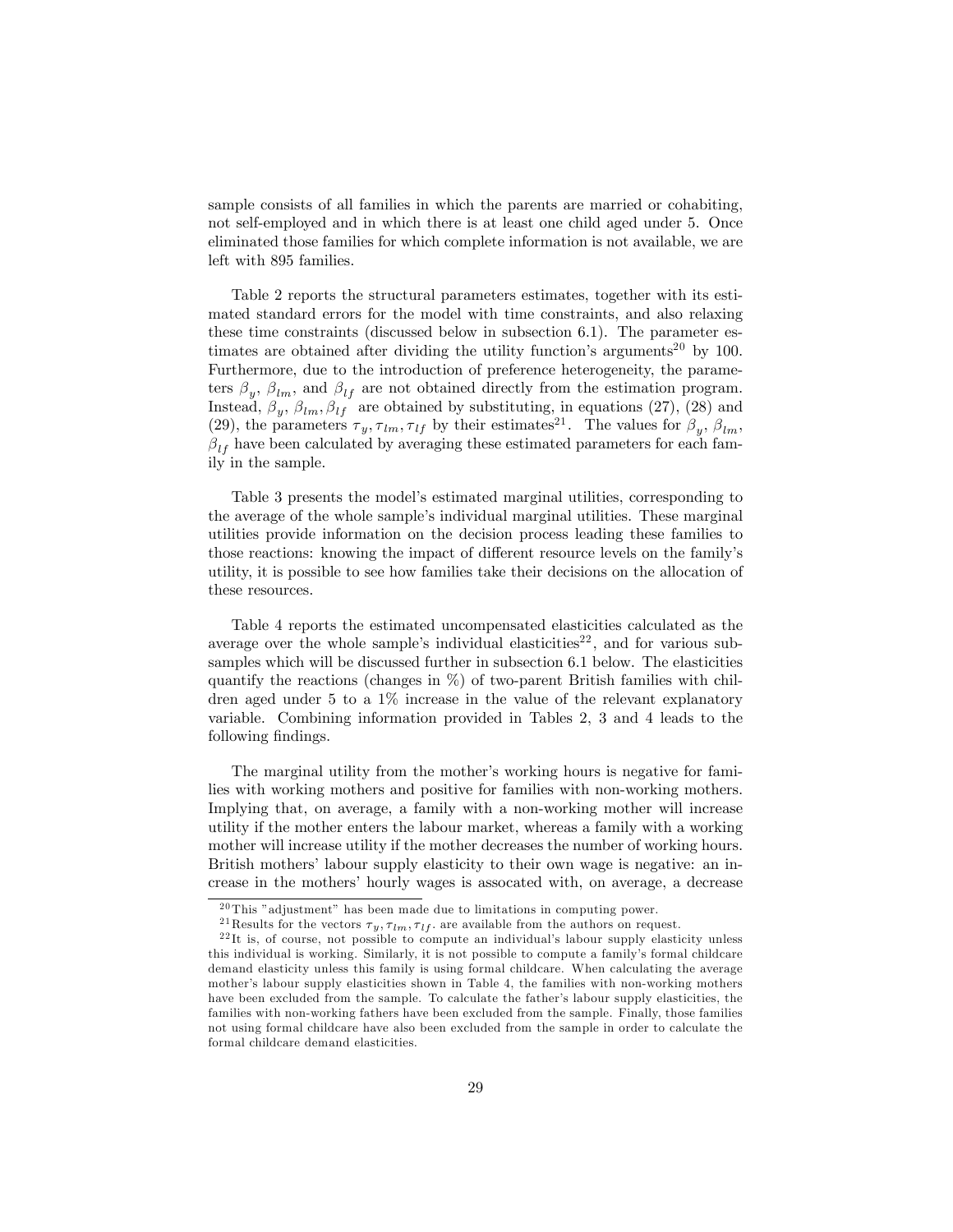in British mothers' working hours. This result is not surprising given that the marginal utility of the mother's work is negative. The estimated elasticities also reveal, however, that the negative effect of an increase in hourly wages on the mother's working hours is higher for families with mothers working part-time<sup>23</sup>, in spite of these womenís relatively lower marginal disutility of work. A possible explanation for this apparently contradictory result might be that part-time workers enjoy greater flexibility over the choice of working hours or that they work part-time due to childcare limitations (price and/or availability).

The estimated marginal utility of formal childcare use is positive for families with working mothers implying that these families would prefer to increase the number of hours of formal childcare they use at present. That they do not do so hints to the possible existence of an availability constraint for this type of childcare. The combination of this result with the already mentioned working women's negative marginal utility of work, suggests the motivation for wanting to increase the number of hours of formal childcare is not to increase the number of working hours per se, but to reduce the number of hours of informal childcare use. This is corroborated by the estimated negative elasticities of formal childcare demand to the mother's wage, to the father's wage and to the family's non-labour income, which indicate that families with working women reduce the demand for formal childcare when these economic variables increase. In addition, the negative elasticities of the mother's labour supply to her own wage, to her partner's wage, and to the family's non-labour income suggest that in order to reduce the formal childcare demand, families decrease the mother's working hours. The finding that the negative elasticities of formal childcare demand are higher for families with part-time working mothers provides a supplementary explanation to these womenís higher wage labour supply elasticity (as mentioned above).

The negative elasticities of formal childcare demand, and the negative elasticities of the mother's labour supply, could also arise if families believe an increase in maternal childcare time raises the overall quality of childcare relatively more than an increase in formal childcare time, rather than simply a desire to reduce the use of informal childcare.

The positive elasticity of formal childcare demand to its hourly price suggests that British families respond to a rise in the price of formal childcare by increasing demand for it. This implies that they may perceive the price of formal childcare as an indicator of its quality. The positive elasticity of the motherís labour supply to the hourly price of formal child accords with British mothers being prepared to increase their working hours if they could rely on high-quality paid childcare. The relatively large value of this elasticity compared to the family's formal childcare demand elasticities suggests that childcare quality is a

<sup>&</sup>lt;sup>23</sup> The elasticity for the whole sample of families with working mothers is much higher than the elasticity for the subsample of families with mothers working full-time. Thus, the elasticity for part-time working mothers is higher than for full-time working mothers.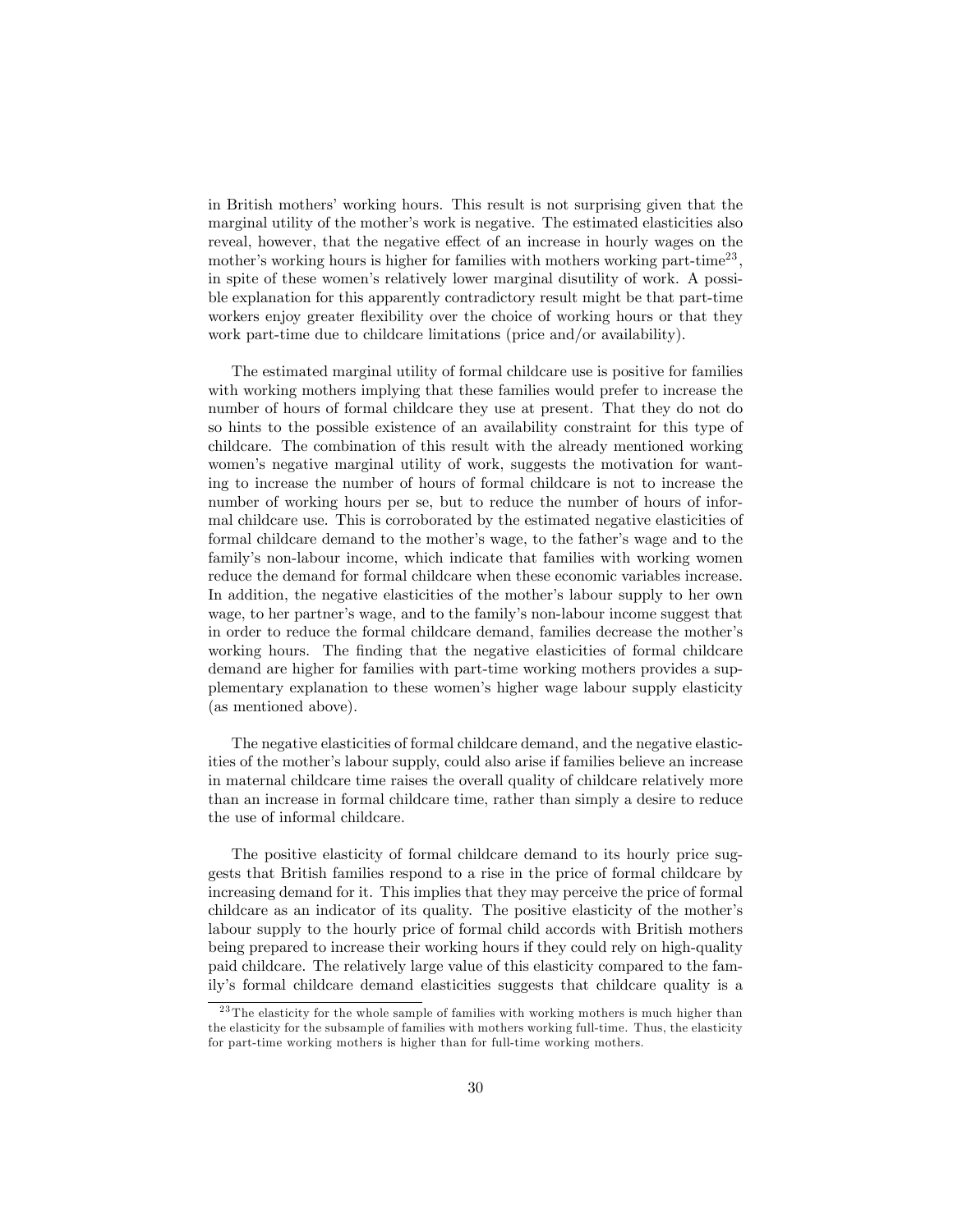major concern when families decide on the mother's working hours. The family's decisions on the mother's working hours may be strongly conditioned by the (lack of) availability of high-quality formal childcare.

The marginal utility of formal childcare is negative for families with nonworking mothers and for families with non-working fathers. This result might seem counterintuitive as these families are not facing a physical constraint to reducing the number of hours of formal childcare, however, these families may perceive the use of a few hours of formal childcare as a means to increase overall childcare quality.

When turning to the fathers' labour supply, the most surprising result is that the estimated average marginal utility of the fathers' working hours is positive. The estimated father's labour supply elasticity to his own wage is positive and relatively high. This could imply that when British fathers react to an increase in wages, the income effect is higher than the substitution effect. However, the estimated average father's labour supply elasticity to the family's non-labour income is almost zero. This suggests that, after all, the "direct" income effect might not be playing such an important role on the fathers' reaction to an increase in hourly wages. This result might also appear not to be in line with neoclassical theory. Both the positive marginal utility of the father's working hours and his positive wage labour supply elasticity do not appear so counterintuitive given that we are looking at the labour supply decision of a whole family, and not at one isolated individual in this family. In addition, the family under study is of a rather particular type (i.e., a family with pre-school age children).

To reiterate, our estimates suggest the labour supply decision of each family member is not taken separately but are made considering the family as a whole. These results also suggest that the opportunity cost of the father's working time is very close to zero, whereas the mother's working time opportunity cost is rather high because she is a valuable source of childcare. These highly divergent opportunity costs, together with the familyís childcare related need for extra income, are no doubt crucial for the familyís positive marginal utility of the father's work as well as for the positive father's wage labour supply elasticity. These arguments would also explain that the estimated elasticity of the father's labour supply to the mother's hourly wage is positive<sup>24</sup>.

#### 6.1 Robustness analysis

Before proceeding to summarize the main conclusions to be drawn from the estimation of this chapter's model, this subsection presents discusses with different subsamples and for the model without time constraints. The aim of this extra

<sup>&</sup>lt;sup>24</sup>As seen earlier, the family's reaction to an increase in the mother's hourly wage is the reduction in her working hours. This reduction in the mother's working hours would be (partially) compensated by an increase in the father's working hours.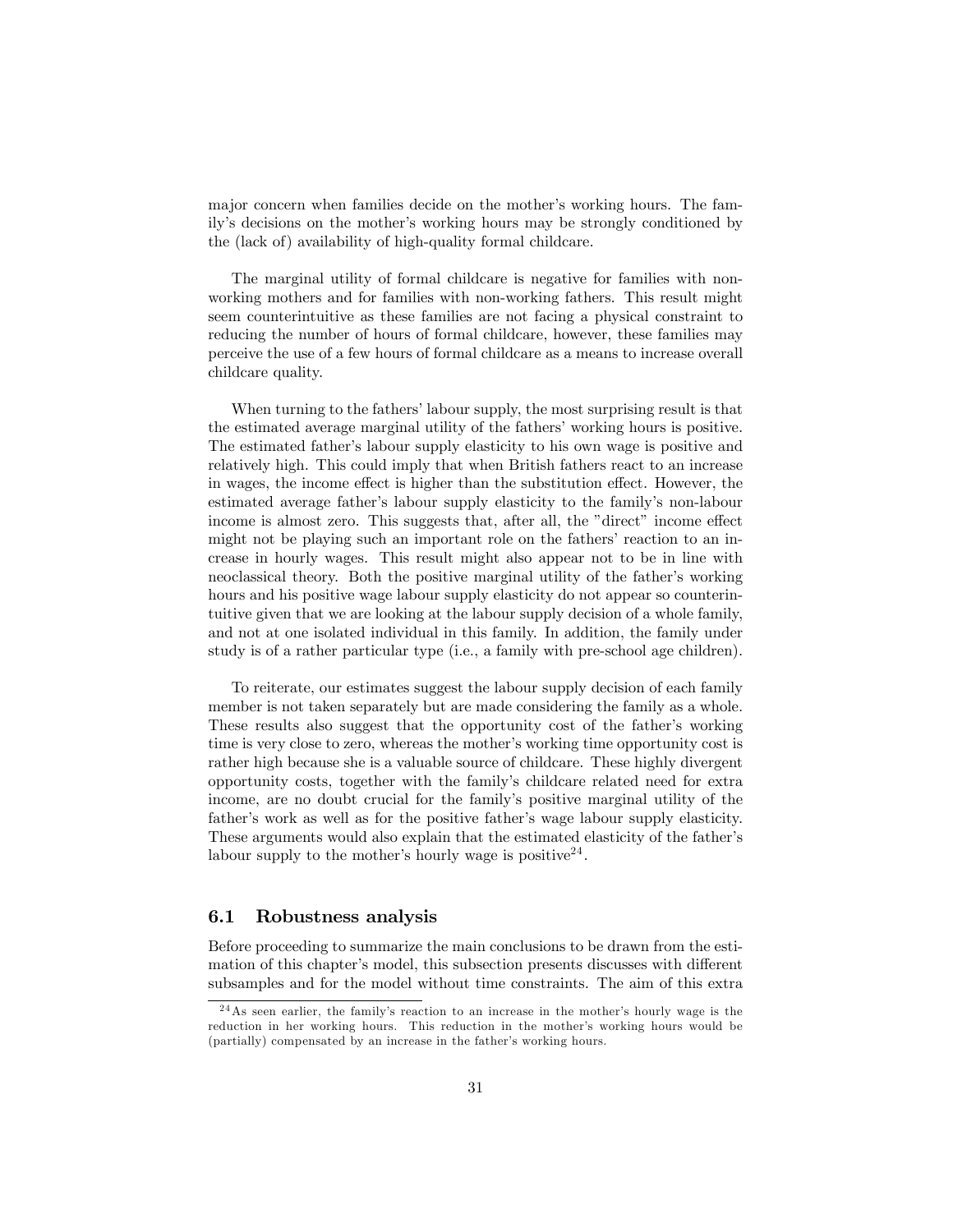estimation is to consider the robustness of the results and to directly consider how important the assumption that the mother is the only provider of parental childcare has been on the estimates just presented.

The elasticity results presented in Tables 4 are calculated over the full sample (families with at least one child aged under 5); for the subsample of families with at least one child aged under three years; for those families using formal childcare; and for those families with at least one child aged under three and using formal childcare. The elasticities estimated for the subsample of families with children aged under three are, in general, smaller that the elasticities estimated for the whole sample. This suggests that families with younger children are facing more constraints when allocating the mother's time between working and childcare. These constraints may be motivated by a greater reticence to use formal care for children aged under three, compared to its use for older children.

So far we have considered the following model with time constraints:

$$
MaxU
$$
  
\n
$$
H_M,H_F,F
$$
  
\n
$$
= U(Y, F + I - H_M, T - H_F, F; X)
$$
  
\n
$$
s.t.
$$
  
\n
$$
Y = w_M \cdot H_M + w_F \cdot H_F + v - P_F \cdot F
$$

Relaxing the mother's time constraint, the father's time constraint, the child's time constraint, and the minimum childcare requirement results in the nonconstrained model:

$$
MaxU
$$
  
\n
$$
H_{M}, H_{F}, F
$$
  
\n
$$
= U(Y, H_{M}, H_{F}, F; X)
$$
  
\n
$$
s.t.
$$
  
\n
$$
Y = w_{M} \cdot H_{M} + w_{F} \cdot H_{F} + v - P_{F} \cdot F
$$
  
\n
$$
F + I < H_{M}
$$

Results for the estimation of this model are provided in columns 3 and 4 of table 2, the lower panel of table 3, and table 5. These results reveal that the estimates of the marginal utility of the father's working hours and of the father's wage labour supply elasticity continue being positive, and that the estimate of the marginal utility of the mother's working hours and of the mother's wage's labour supply elasticity continue being negative. Thus, even when not imposing the restriction that only the mother's time is to be allocated to childcare, the estimates obtained continue to reveal that for the average British family, the opportunity cost of the mother's working time is much higher than the father's. It would appear that the almost exclusive involvement of mothers in childcare concluded from the estimates of the model with constraints, can also be concluded from the estimates of the non-constrained model.

The non-constrained model, however, does not consistently explain the dynamics followed by the family when deciding on their demand for formal childcare. On one hand it estimates a negative marginal utility of formal childcare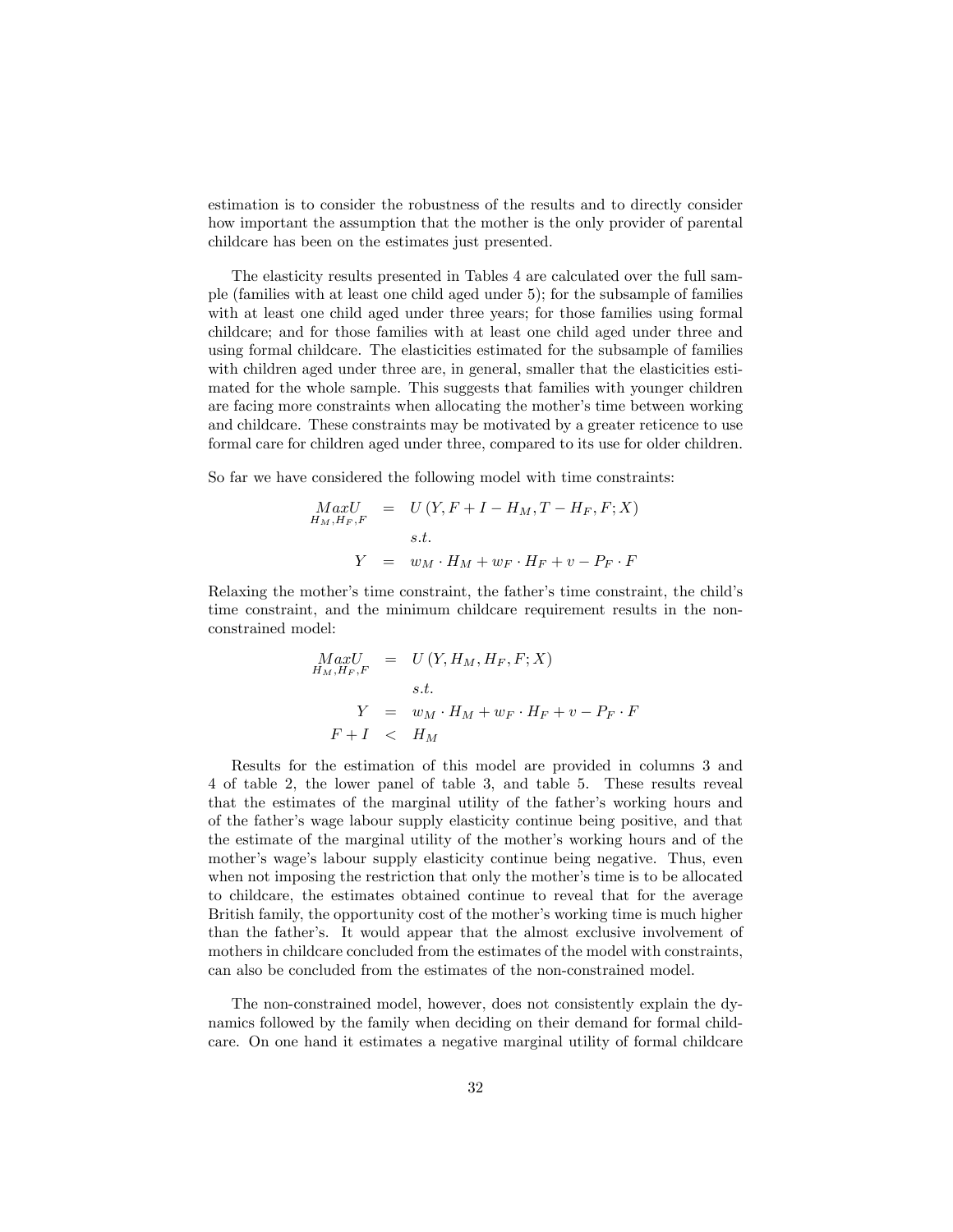and, on the other hand, it estimates an increase in formal childcare demand as a response to an increase in the mother's wage, the father's wage, and the family's non-labour income, together with a negative elasticity of the mother's labour supply both to her own wage and to the family's non-labour income. The finding of such inconsistencies suggests that the restricted model provides a better picture of the reality of the decision process followed by families with pre-school children.

## 7 Conclusions

In the typical British family with at least one child aged under 5, the mother is the preferred provider of parental childcare. Our results show the motherís labour supply decision is influenced by childcare-related considerations to a greater extent than is the fatherís. Our estimates also show that when British families can afford to reduce the number of hours of informal childcare, they prefer to do so by increasing the number of hours of maternal care rather than increasing their use of formal childcare of a given quality. Thus, it appears that British working mothers are willing to reduce their working hours in order to increase the time they spend looking after their children.

Families appear to use the price of formal childcare as an indicator of its quality. The higher the price of formal childcare, the higher its demand and the higher the number of hours British mothers are willing to work. If more high-quality childcare was available, British mothers may be willing to reduce the number of hours of maternal childcare and to increase their working hours. There is a minimum amount of formal childcare that is considered to be nonsubstitutable but that, once having this, families use as little as possible extra formal childcare. This result suggests that at the time of the survey (1990/91) British families may not have access to formal childcare of high-enough quality.

Our estimates for families with non-working mothers indicate that they wish to use formal childcare for a small number of hours but having reached this minimum level they do not increase its use any further. British non-working mothers have a low incentive to look for a job since the family's increase in utility when the mother takes up a paid job (0.48) is considerably smaller than the familyís decrease in utility when using extra hours of formal childcare (-  $(9.49)^{25}$ .

To reiterate, we find that working mothers do not increase their working hours as a reaction to an increase in hourly wages, rather, British mothers may

 $^{25}$  It could be that if these families had access to higher quality formal child care they would increase the number of hours of formal child care use and, thus, the likelihood that the mother wishes to take up a paid job. Unfortunately, the model estimated can not explain whether this is really happening.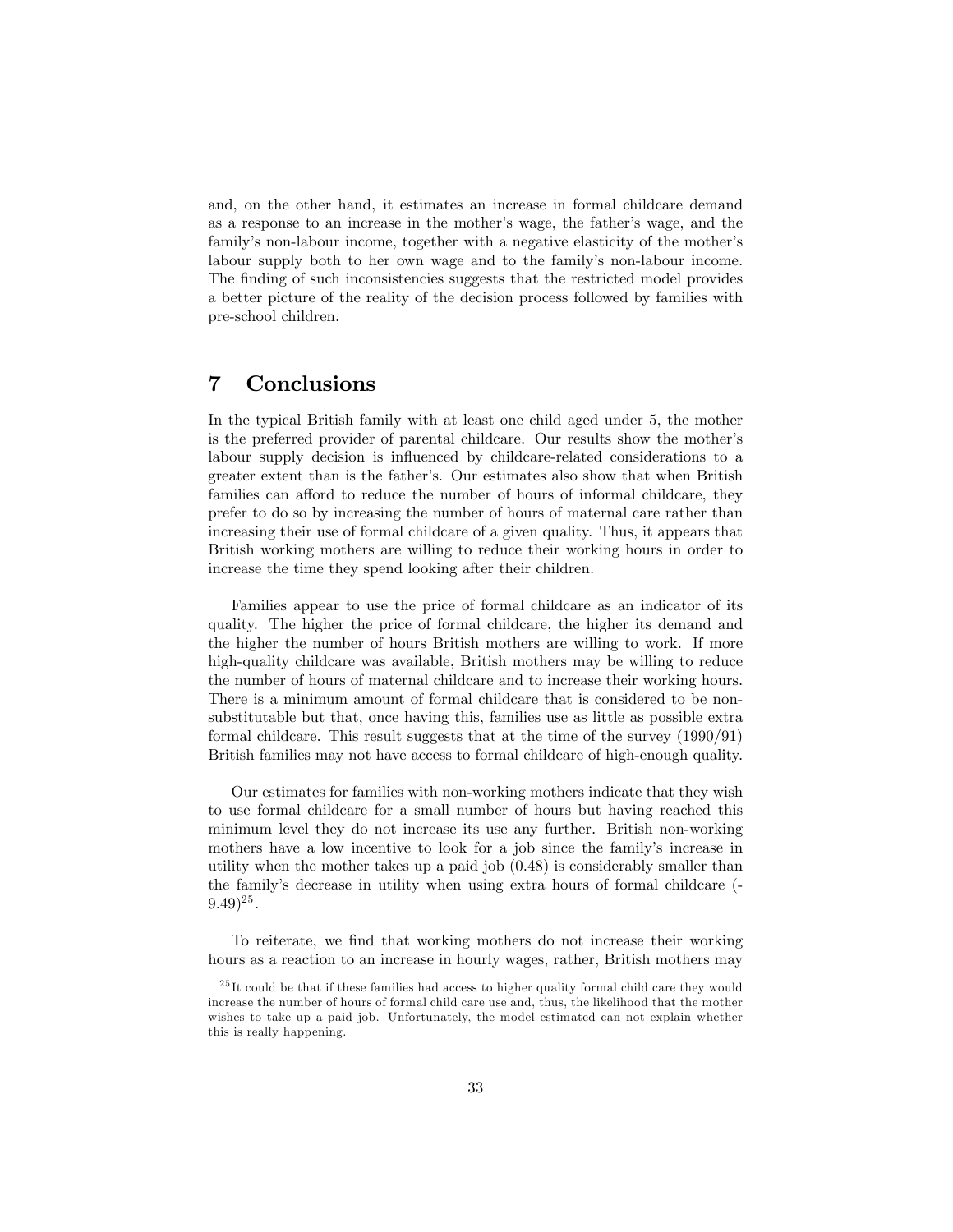react to an increase in hourly wages by reducing their working hours. A major way of inducing British working mothers to increase their working hours is by providing higher quality formal childcare. Thus, policy aiming at increasing British mothers of pre-school children's working hours may need to address improving the quality of formal childcare. Our estimates do not allow us to conclude on whether or not non-working mothers' dislike for formal childcare would decrease if they had access to high-quality formal childcare. If we assume so, and since these women's estimated marginal utility of work is positive, we might expect that if formal childcare of higher quality was made available to them, the number of non-working British mothers willing to join the labour force would increase.

#### References

Blank, R.M. (2001). Declining caseloads/increased work: What can we conclude about the effects of welfare reform. Economic Policy Review,  $7(2)$ , 25-36.

Blundell, R., Chiappori, P.A., Magnac,T.and Walker, I. (1997). Collective labour supply: Heterogeneity and nonparticipation. Institute for Fiscal Studies Working Paper.

Blundell, R., Duncan, A., MacCrae, J. and Meghir, C. (1999). Household labour supply, childcare costs and tax credits. Institute for Fiscal Studies Conference Papers 1999.

Blundell, R., Duncan, A., McCrae, J. and Meghir, C. (2000). The labour market impact of the working families tax credit. Fiscal Studies, 21(1), 75-103.

Blundell, R. and Hoynes, H.  $(2004)$ . Has 'in-work' benefit reform helped the labour market. in Card, D. Blundell, R and Freeman, R (editors). Seeking a Premier Economy. (NBER, Chicago).

Blundell, R. and Macurdy, T. (1999). Labour supply: A review of alternative approaches. In O. Ashenfelter and D. Card (Eds.), Handbook of Labour Economics, volume 3a. Amsterdam: Elsevier Science BV.

Budd, J.W. and Mumford, K. (2004). Trade unions and family-friendly policies in Britain. Industrial and Labor Relations Review 57(2), 204-222.

Caracciolo, E. (2001). The family-friendly workplace: The EC position. International Journal of Comparative Labour Law and Industrial Relations, 17(3), 323-344.

Chevalier, A., and Viitanen, T. (2002). The supply of childcare in Britain: Do mothers queue for childcare? Mimeo, University College Dublin.

Chiappori, P. (1997). Introducing household production in collective models of labour supply. Journal of Political Economy, 105, 191-209.

Chiuri, M. (1998). The unitary vs collective model of household labour supply with childcare: An empirical test on a sample of Italian households. University of York Working Papers.

Cogan, J. (1980). Labour supply with costs of labor market entry. In J. Smith (Ed.), Female labor supply: theory and estimation. Princeton, NJ: Princeton University Press.

Duncan, A. and Giles, C. (1994). A simultaneous probability model of childcare take-up and labour force participation. Mimeo, University of York.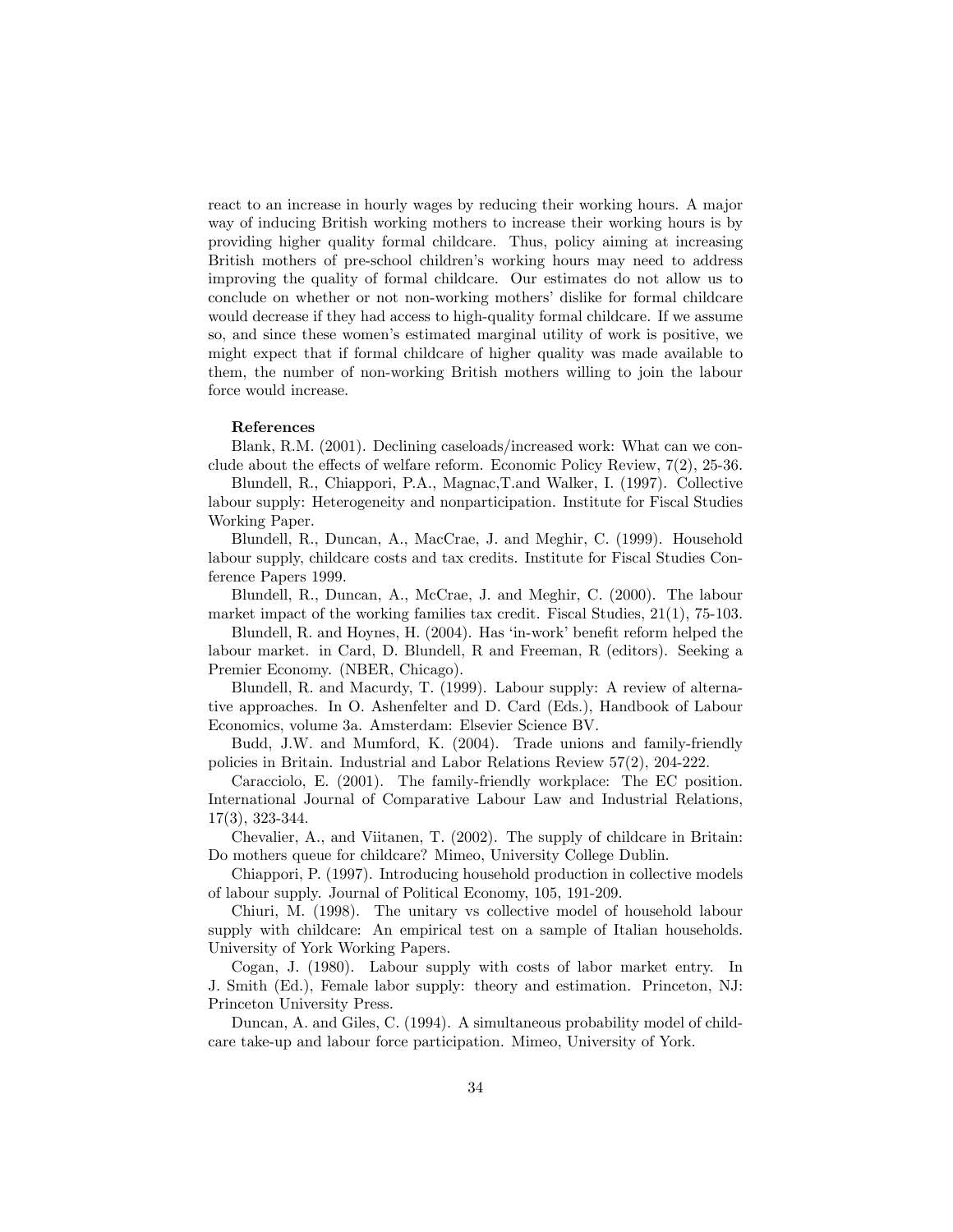Duncan, A. and Giles, C. (1996a). Labour supply incentives and recent family credit reforms. Economic Journal, 106, 142-155.

Duncan, A. and Giles, C. (1996b). Should we subsidise pre-school childcare, And if so, how? Fiscal Studies, 17(3), 39-61.

Duncan, A. and Giles, C. (1998). The labour market impact of the working families tax credit in the UK. Mimeo, University of York.

Duncan, A., Paull, G and Taylor, J. (2001). Price and quality in the UK childcare market. Institute for Fiscal Studies Working Paper WP01/14.

Ellwood, E. 2000. Anti-poverty policy for families in the next century: From welfare to work - and worries. Journal of Economic Perspectives, 14(1), 187-198.

Gershuny, J. (2003). Web use and net nerds: A Neo Functionalist analysis of the impact of information technology in the home. Social Forces 82(1), 139-166.

Gourieroux, C and Monfort, A. (1996). Simulation-based econometric methods. Oxford, UK: Oxford University Press.

Keane, M. and Moffitt, R. (1998). A structural model of multiple welfare program participation and labor supply. The International Economic Review,  $39(3), 553 - 589.$ 

Killingsworth, M. (1983). Labour supply. Cambridge UK: Cambridge University Press.

Meyer, B.D., and Rosenbaum, D. T. 2001. Welfare, the earned income tax credit and the labor supply of single mothers. Quarterly Journal of Economics, 66 (3), 1063-1114.

Metcalf, H. (1990) Retaining women employees: measures To counteract labour shortage. IMS Report 190. Brighton: Institute of Manpower Studies

Michalopoulos, C., Robins P. and Garfinkel, I. (1992). A structural model of labor supply and childcare demand. Journal of Human Resources, 27(1),  $166 - 203$ .

Mroz, T. (1987). The sensitivity of an empirical model of married women's hours of work to economic and statistical assumptions. Econometrica,  $55(4)$ ,  $755 - 799.$ 

OJL (2003) 197/13, 5.8.2003.

Pagan, A. and Ullah, U. (1999). Nonparametric econometrics. Cambridge UK: Cambridge University Press.

Ribar, D. (1995). A structural model of childcare and the labour supply of married women. Journal of Labor Economics, 13, 558-597.

HM Treasury (2004). Choice for parents, the best start for children: a ten year strategy for childcare. December. Norwich, UK: Her Majesty's Stationery Office.

Van Soest, A. (1995). Structural models of family labor supply: A discrete choice approach. The Journal of Human Resources, 30(1), 63-88.

Van Soest, A. and Kapteyn, A. (1993). Coherency and regularity of demand systems with equality and inequality constraints. Journal of Econometrics,57, 161-188.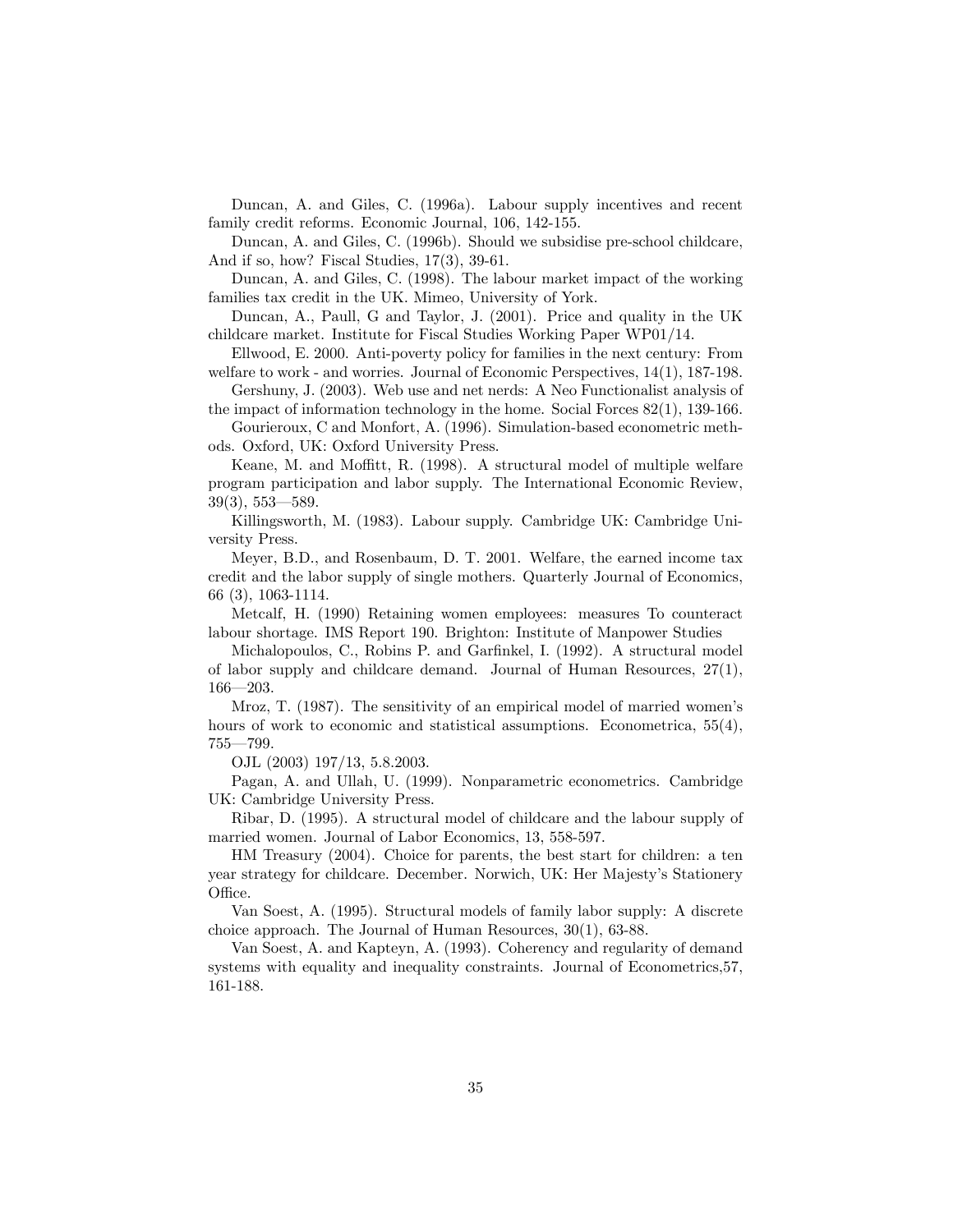| Variable name                | Obs |        | <b>Mean</b> Std Dev | <b>Variable definition</b>                                                  |
|------------------------------|-----|--------|---------------------|-----------------------------------------------------------------------------|
| mother working               | 895 | 0.439  | 0.49                | mother participates in the labour market                                    |
| mother desire                | 895 | 0.481  | 0.49                | mother desires to participate in the labour market                          |
| age                          | 895 | 30.119 | 5.27                | mother's age                                                                |
| mother university            | 895 | 0.078  | 0.27                | mother has a university degree or higher                                    |
| father university            | 895 | 0.138  | 0.34                | father has a university degree or higher                                    |
| college                      | 895 | 0.194  | 0.39                | A-levels (end of secondary school) < mother's education < university degree |
| father's work pattern        | 895 | 1.662  | 0.74                | father does not work=0, part-time=1, full-time=2                            |
| presence children aged <3    | 895 | 0.699  | 0.46                | presence of child/ren in the household aged less than 3 years               |
| presence children 12 to 18   | 895 | 0.081  | 0.27                | presence of child/ren in the household aged 12 to 18 years                  |
| number children aged <5      | 895 | 1.318  | 0.52                | number of child/ren in the household aged less than 12 years                |
| grandparent present          | 895 | 0.021  | 0.14                | grandparent living in the house                                             |
| use informal childcare       | 895 | 0.345  | 0.47                | use free childcare only                                                     |
| use formal childcare         | 895 | 0.393  | 0.49                | use paid childcare                                                          |
| pred ln mother's hourly wage | 895 | 1.281  | 0.24                | predicted ln mother's net hourly wage                                       |
| In mother's hourly wage      | 393 | 1.350  | 0.65                | In mother's net hourly wage (working mothers)                               |
| pred ln father's hourly wage | 895 | 1.700  | 0.25                | predicted ln father's net hourly wage                                       |
| In father's net wage         | 749 | 1.709  | 0.51                | In father's net hourly wage (working fathers)                               |
| pred hourly cc price per u5  | 895 | 1.600  | 0.60                | predicted childcare price per child aged under 5                            |
| hourly cc price per u5       | 573 | 0.546  | 0.82                | childcare price per child aged under 5                                      |
| In family's unearned income  | 895 | 5.404  | 0.59                | In unearned weekly income (with father's wage)                              |
| In family's unearned income  | 895 | 3.277  | 0.93                | In unearned weekly income (without father's wage)                           |

Source: General Household Survey 1991/92 Edition.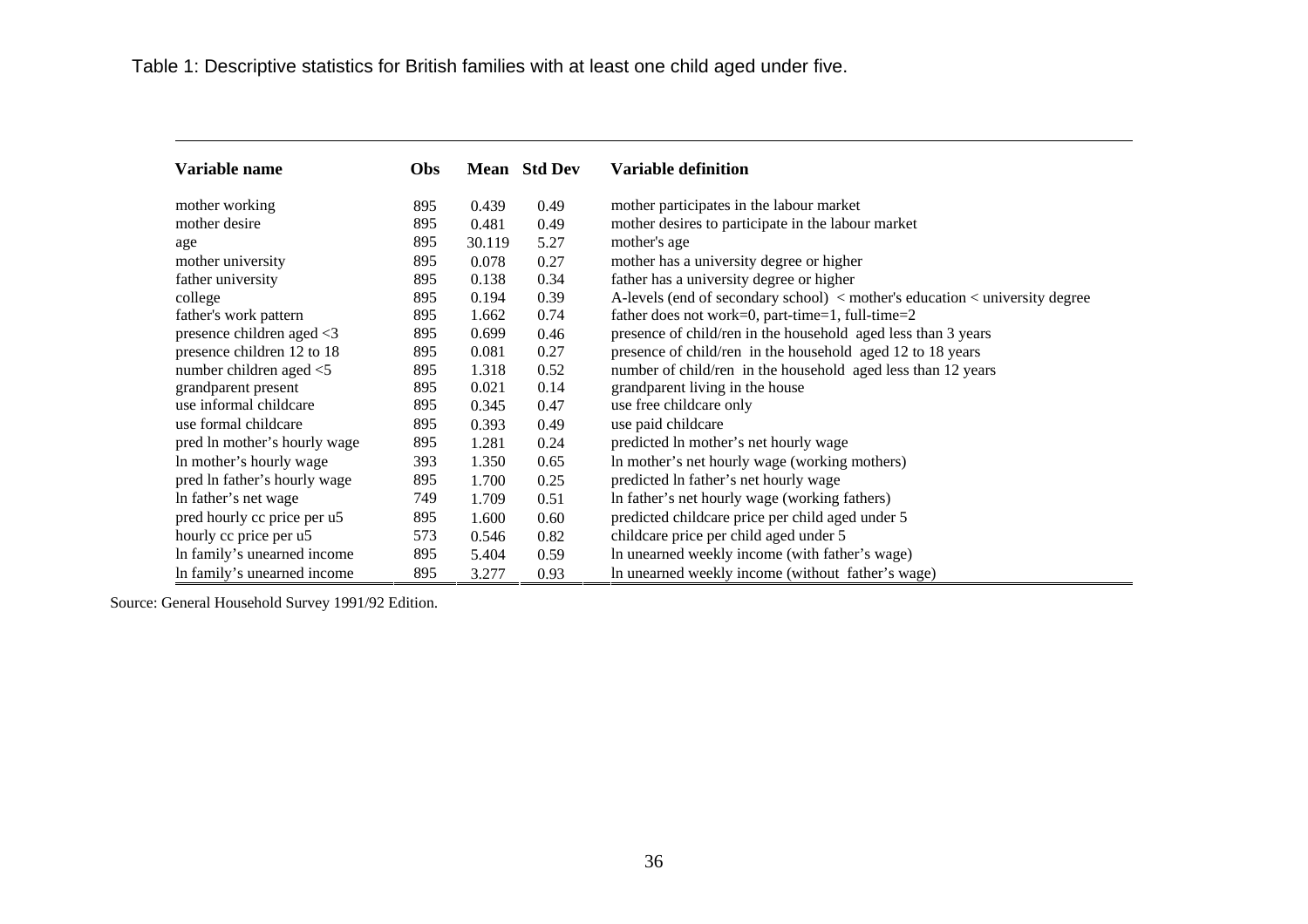|                                               | With time constraints |                  |                              | Without time constraints |                  |  |
|-----------------------------------------------|-----------------------|------------------|------------------------------|--------------------------|------------------|--|
|                                               | Parameters            | t-value          |                              | Parameters t-value       |                  |  |
| $\theta_{v}$                                  | 0.0190                | 0.078            | $\theta_{\rm v}$             | $-0.1836$                | $-0.587$         |  |
| $\theta_{lm}$                                 | $-29.0130$            | $-3.648***$      | $\theta_{hm}$                | $-41.6488$               | $-2.577***$      |  |
| $\theta_{\text{lf}}$                          | 67.3319               | 4.598***         | $\theta_{hf}$                | 10.8895                  | 0.374            |  |
| $\theta_{cc}$                                 | 5.4284                | $1.642**$        | $\theta_{cc}$                | -9.9644                  | $-3.449***$      |  |
| $\beta_{cc}$                                  | 3.4198                | 0.437            | $\beta_{cc}$                 | $-4.8621$                | $-1.302*$        |  |
| $\beta_{\text{ylm}}$                          | 4.4596                | 2.385***         | $\beta_{\textit{ghm}}$       | $-1.9211$                | $-0.610$         |  |
| $\beta_{\textit{ylf}}$                        | 7.5769                | 1.553            | $\beta_{\tiny \textit{vhf}}$ | $-7.2049$                | $-1.358*$        |  |
| $\beta_{ycc}$                                 | $-1.3472$             | $-1.141$         | $\beta_{\textit{vcc}}$       | 0.3869                   | 0.446            |  |
| $\beta_{lmlf}$                                | 35.8340               | 1.805**          | $\beta_{\textit{hmhf}}$      | 160.0120                 | 3.435***         |  |
| $\beta_{lmcc}$                                | $-15.1186$            | $-2.389***$      | $\beta_{hmcc}$               | 3.9053                   | 0.779            |  |
| $\beta_{l\!f\!c\!c}$                          | $-32.2893$            | $-2.188**$       | $\beta_{h\!f\!c\!c}$         | 6.2424                   | 0.708            |  |
| $\beta_{y}$                                   | $-0.4444$             | n.a.             | $\beta_{\rm y}$              | 4.9865                   | n.a.             |  |
| $\beta_{lm}$                                  | $-13.6521$            | n.a.             | $\beta_{hm}$                 | $-52.6139$               | n.a.             |  |
| $\beta_{\text{lf}}$                           | $-91.2811$            | n.a.             | $\beta_{hf}$                 | 23.9383                  | n.a.             |  |
| $\zeta_{\text{ylm}}$                          | $-10.2650$            | $-3.289***$      | $\zeta_{\text{ghm}}$         | $-26.8778$               | $-3.550***$      |  |
| $\zeta_{y}$                                   | 1.9538                | 0.575            | $\mathcal{L}_{yhf}$          | 22.6040                  | 2.717***         |  |
| $\zeta_{lmlf}$                                | 7.0305                | 1.308*           | $\zeta_{hmlf}$               | 3.9454                   | 0.918            |  |
| Number of observations<br>Mean Log-likelihood |                       | 895<br>$-2.4160$ |                              |                          | 895<br>$-2.5076$ |  |

Table 2: Parameter estimates. Model with and without time constrants.

Source: General Household Survey 1991/92 Edition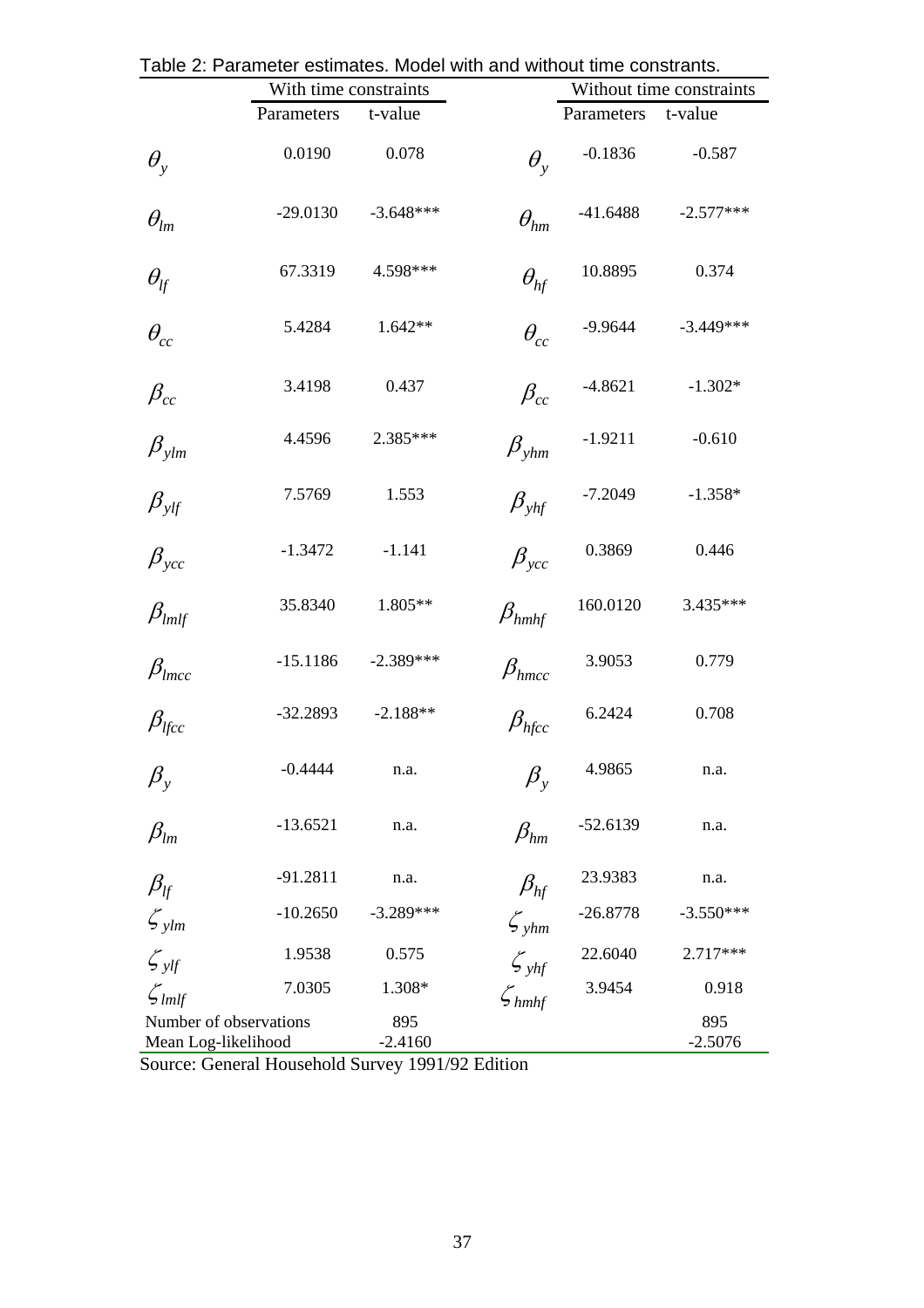|                                   | whole<br>sample | non<br>working<br>mothers | working<br>mothers | fulltime<br>working<br>mothers | non<br>working<br>fathers | working<br>fathers       | fulltime<br>working<br>fathers | both<br>parents<br>working | both<br>parents<br>working<br>fulltime | not using<br>formal<br>childcare |
|-----------------------------------|-----------------|---------------------------|--------------------|--------------------------------|---------------------------|--------------------------|--------------------------------|----------------------------|----------------------------------------|----------------------------------|
| Model with time<br>constraints    | (1)             | (2)                       | (3)                | (4)                            | (5)                       | (6)                      | (7)                            | (8)                        | (9)                                    | (10)                             |
| Mothers working hours             | $-2.72$         | 0.48                      | $-6.81$            | $-9.44$                        | $-2.06$                   | $-2.85$                  | $-2.79$                        | $-6.43$                    | $-8.29$                                | $-3.30$                          |
| Fathers working hours             | 28.76           | 26.18                     | 32.05              | 29.56                          | 1.06                      | 34.17                    | 34.54                          | 33.86                      | 32.53                                  | 25.86                            |
| Family income                     | 2.87            | 3.13                      | 2.53               | 2.45                           | 4.93                      | 2.46                     | 2.50                           | 2.39                       | 2.25                                   | 2.91                             |
| Hours of formal childcare         | $-4.76$         | $-9.49$                   | 1.27               | 4.29                           | $-12.17$                  | $-3.31$                  | $-3.34$                        | 1.25                       | 3.67                                   | $-5.12$                          |
| Model without time<br>constraints |                 |                           |                    |                                |                           |                          |                                |                            |                                        |                                  |
| Mothers working hours             | $-8.71$         | $-9.25$                   | $-8.09$            | $-17.95$                       | $-65.71$                  | $\blacksquare$           | 2.44                           | $-3.34$                    | $-10.36$                               | $-12.38$                         |
| Fathers working hours             | 27.66           | 13.45                     | 45.80              | 60.50                          | 16.13                     | $\blacksquare$           | 29.92                          | 45.07                      | 59.46                                  | 20.75                            |
| Family income                     | 1.20            | 2.03                      | 0.15               | $-0.02$                        | 5.00                      | $\blacksquare$           | 0.46                           | $-0.08$                    | $-0.41$                                | 1.89                             |
| Hours of formal childcare         | $-2.25$         | $-2.40$                   | $-2.07$            | $-2.52$                        | $-4.61$                   | $\overline{\phantom{a}}$ | $-1.79$                        | $-1.93$                    | $-2.36$                                | $-1.47$                          |

Source: General Household Survey 1991/92 Edition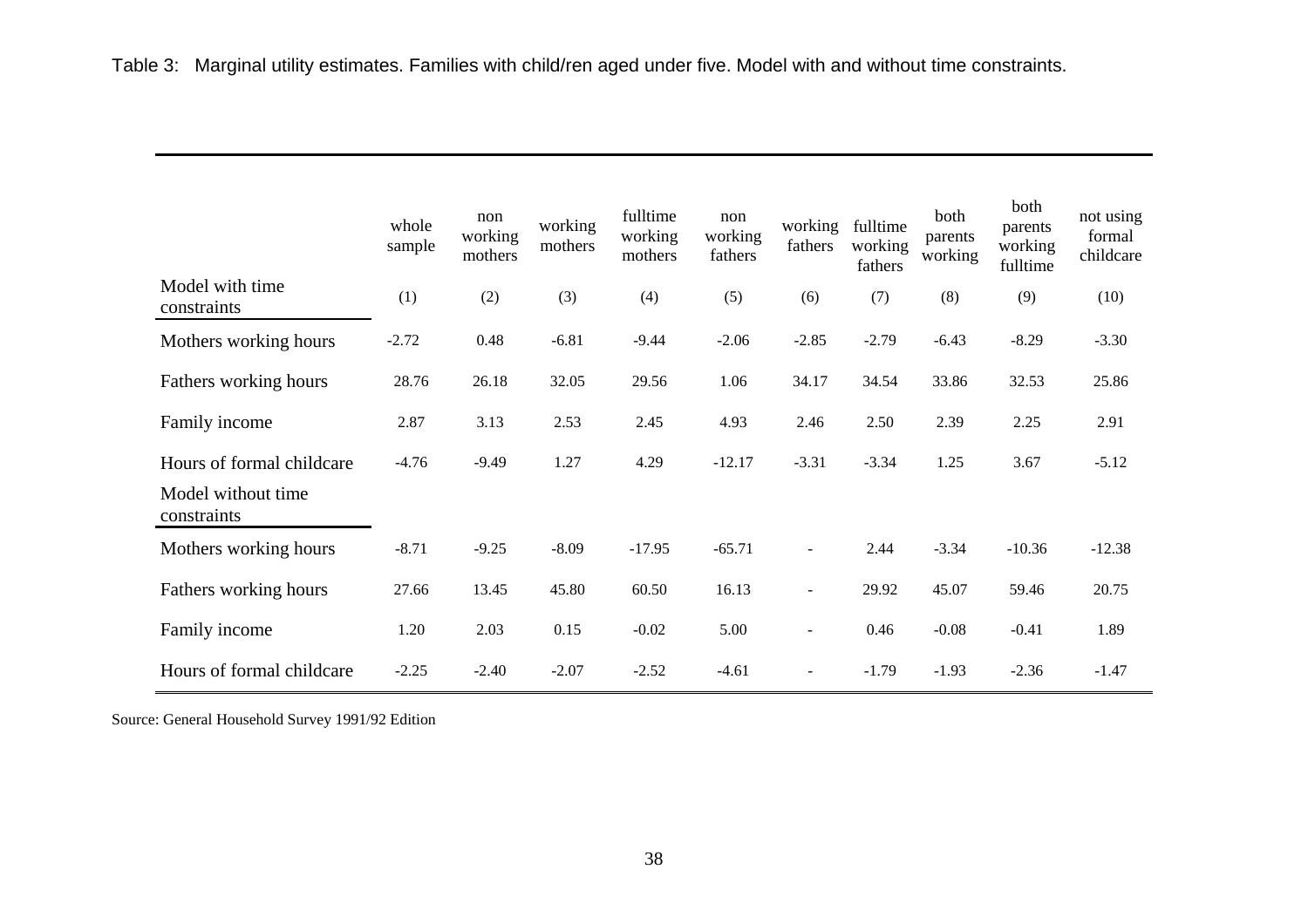| Table 4. Elasticities Estimates. Model with time constrants. |  |
|--------------------------------------------------------------|--|
|--------------------------------------------------------------|--|

|                                                    | Working<br>mothers | Working<br>fathers | Fulltime<br>working<br>mothers | Fulltime<br>working<br>fathers | <b>B</b> oth<br>parents<br>working | <b>Both</b><br>parents<br>fulltime<br>working |
|----------------------------------------------------|--------------------|--------------------|--------------------------------|--------------------------------|------------------------------------|-----------------------------------------------|
|                                                    | (1)                | (2)                | (3)                            | (4)                            | (5)                                | (6)                                           |
| Mother's labour                                    | $-0.51$            | ---                | $-0.26$                        | ---                            | $-0.52$                            | $-0.26$                                       |
| supply elasticity to her                           | $(-0.49)$          | ---                | $(-0.25)$                      | ---                            | $(-0.49)$                          | $(-0.25)$                                     |
| hourly wage                                        | $[-0.49]$          |                    | $[-0.26]$                      |                                | $[-0.49]$                          | $[-0.27]$                                     |
|                                                    | $\{-0.45\}$        | ---<br>0.93        | $\{-0.26\}$                    | ---<br>0.90                    | $\{-0.45\}$                        | $\{-0.26\}$                                   |
| Father's labour supply<br>elasticity to his hourly | ---<br>---         | (0.91)             | ---<br>---                     | (0.88)                         | 0.93<br>(0.95)                     | 0.88<br>(0.91)                                |
| wage                                               | ---                | [0.96]             |                                | [0.94]                         | [0.92]                             | [0.92]                                        |
|                                                    | ---                | ${0.94}$           | ---                            | ${0.93}$                       | ${0.94}$                           | ${0.95}$                                      |
| Mother's labour                                    | $-0.20$            | ---                | $-009$                         | ---                            | $-0.18$                            | $-0.08$                                       |
| supply elasticity to the                           | $(-0.19)$          | ---                | $(-0.09)$                      | ---                            | $(-0.17)$                          | $(-0.08)$                                     |
| family's unearned                                  | $[-0.19]$          | ---                | [0.09]                         | ---                            | $[-0.18]$                          | $[-0.09]$                                     |
| income                                             | $\{-0.22\}$        | ---                | ${-0.09}$                      | ---                            | ${-0.20}$                          | $\{-0.09\}$                                   |
| Father's labour supply                             |                    | $-1.8 \times 10-6$ |                                | $-1.7 \times 10-6$             |                                    | $-1.4 \times 10-6$                            |
| elasticity to the                                  |                    | (0)                |                                | (0)                            |                                    | (0)                                           |
| family's unearned                                  |                    | [0]                |                                | [0]                            |                                    | [0]                                           |
| income                                             |                    | ${0}$              |                                | ${0}$                          |                                    | ${0}$                                         |
| Mother's labour                                    | $-2.93$            | ---                | $-1.37$                        | ---                            | $-2.96$                            | $-1.38$                                       |
| supply elasticity to the                           | $(-2.88)$          | ---                | $(-1.39)$                      |                                | $(-2.85)$                          | $(-1.40)$                                     |
| father's hourly wage                               | $[-2.72]$          |                    | $[-1.42]$                      |                                | $[-2.72]$                          | $[-1.43]$                                     |
|                                                    | $\{-2.53\}$        | ---                | ${-1.44}$                      |                                | $\{-2.48\}$                        | $\{-1.45\}$                                   |
| Mother's labour                                    | 1.99               |                    | 1.98                           |                                | 1.99                               | 1.99                                          |
| supply elasticity to                               | (1.92)             | ---                | (1.92)                         | ---                            | (1.93)                             | (1.94)                                        |
| formal childcare                                   | [2.02]             | ---                | [2.00]                         | ---                            | [2.02]                             | [2.02]                                        |
| hourly price                                       | ${1.95}$           | ---                | ${1.94}$                       | ---                            | ${1.97}$                           | ${1.96}$                                      |
| Father's labour supply                             | ---                | 0.08               | ---                            | 0.08                           | 0.08                               | 0.08                                          |
| elasticity to the                                  | ---                | (0.08)             | ---                            | (0.07)                         | (0.08)                             | (0.08)                                        |
| mother's hourly wage                               |                    | [0.08]             |                                | [0.08]                         | [0.08]                             | [0.08]                                        |
|                                                    |                    | ${0.08}$           | ---                            | ${0.08}$                       | ${0.09}$                           | ${0.09}$                                      |
| Father's labour supply                             | ---                | $-0.02$            | ---                            | $-0.02$                        | $-0.02$                            | $-0.02$                                       |
| elasticity to formal                               |                    | $(-0.02)$          |                                | $(-0.02)$                      | $(-0.0236)$                        | $(-0.02)$                                     |
| childcare hourly price                             |                    | $[-0.02]$          | ---                            | $[-0.02]$                      | $[-0.0233]$                        | $[-0.02]$                                     |
|                                                    | ---                | ${-0.02}$          | ---                            | $\{-0.02\}$                    | $\{-0.0223\}$                      | $\{-0.02\}$                                   |
| Family's formal                                    | [0.22]             | [0.25]             | $\bm{\mathsf{[0.16}}$          | [0.25]                         | [0.22]                             | [0.15]                                        |
| childcare demand                                   | ${0.16}$           | ${0.21}$           | ${0.11}$                       | ${0.21}$                       | ${0.16}$                           | ${0.11}$                                      |
| elasticity to childcare<br>hourly price            |                    |                    |                                |                                |                                    |                                               |
| Family's formal                                    | $[-0.75]$          | $[-0.86]$          | $[-0.52]$                      | $[-0.85]$                      | $[-0.7450]$                        | $[-0.47]$                                     |
| childcare demand                                   | $\{-0.64\}$        | $\{-0.83\}$        | $\{-0.42\}$                    | $\{-0.82\}$                    | $\{-0.6356\}$                      | $\{-0.38\}$                                   |
| elasticity to the                                  |                    |                    |                                |                                |                                    |                                               |
| mother's wage                                      |                    |                    |                                |                                |                                    |                                               |
| Family's formal                                    | $[-4.42]$          | $[-4.44]$          | $[-4.42]$                      | $[-4.45]$                      | $[-4.4211]$                        | $[-4.41]$                                     |
| childcare demand                                   | $\{-4.43\}$        | $\{-4.45\}$        | $\{-4.42\}$                    | $\{-4.45\}$                    | $\{-4.4240\}$                      | $\{-4.42\}$                                   |
| elasticity to the                                  |                    |                    |                                |                                |                                    |                                               |
| father's wage                                      |                    |                    |                                |                                |                                    |                                               |
| Family's formal                                    | $[-0.06]$          | $[-0.06]$          | $[-0.06]$                      | $[-0.06]$                      | $[-0.0611]$                        | $[-0.06]$                                     |
| childcare demand                                   | $\{-0.06\}$        | $\{-0.06\}$        | $\{-0.06\}$                    | $\{-0.06\}$                    | $\{-0.0609\}$                      | $\{-0.06\}$                                   |
| elasticity to the                                  |                    |                    |                                |                                |                                    |                                               |
| family's unearned                                  |                    |                    |                                |                                |                                    |                                               |
| income                                             |                    |                    |                                |                                |                                    |                                               |

Source: General Household Survey 1991/92 Edition. No parentheses is whole sample; sub-sample of families with ( ) children aged under three; [ ] families using formal childcare; { } with children aged under three and using formal childcare